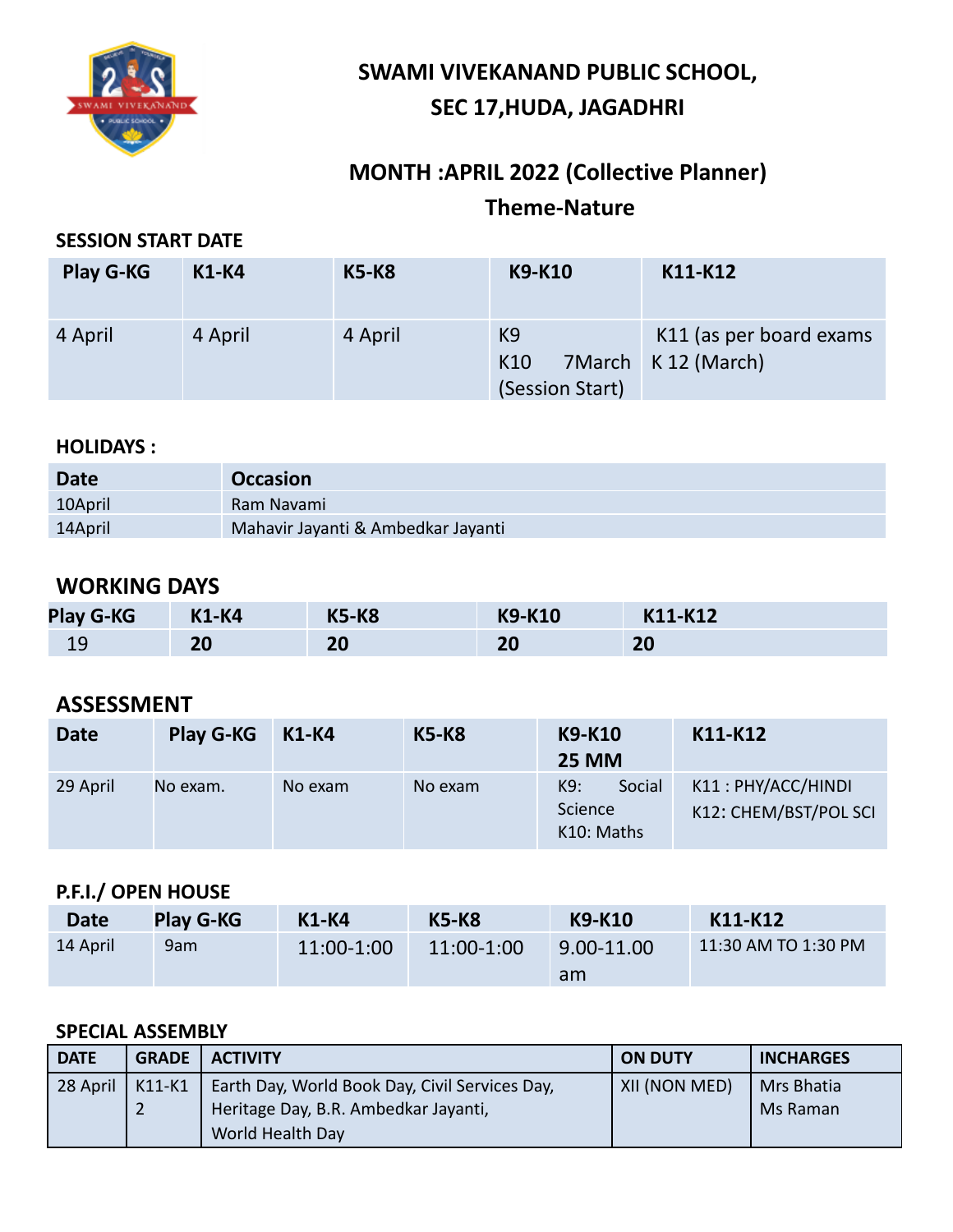| 29 April | K9-K10   Earth Day, World Book Day, Civil Services Day, | IX-A,B AND C | Ms Monika, Ms |
|----------|---------------------------------------------------------|--------------|---------------|
|          | Heritage Day, B.R. Ambedkar Jayanti,                    |              | Sonam.        |
|          | World Health Day                                        |              | Ms Kamaljeet  |

#### **CELEBRATION**

| Date     | <b>PLAY G-KG</b> | <b>K1-K4</b>           | <b>K5-K8</b> | <b>K9-K10</b>          | K11-K12                |
|----------|------------------|------------------------|--------------|------------------------|------------------------|
| 13 April | <b>Baisakhi</b>  | $\qquad \qquad \cdots$ | $-- -$       | $\qquad \qquad \cdots$ | $\qquad \qquad \cdots$ |

### **TOPIC OF THE MONTH**

| <b>Play G-KG</b>          | <b>K1-K4</b>                                       | <b>K5-K8</b>                                          | K9-K10               | K11-K12              |
|---------------------------|----------------------------------------------------|-------------------------------------------------------|----------------------|----------------------|
| <b>My Favorite</b><br>Toy | Topic:<br><b>Telephonic</b><br><b>Conversation</b> | <b>JAM</b><br>(Just<br>$\mathsf{A}$<br><b>Minute)</b> | <b>Quiz &amp;PPT</b> | <b>Quiz &amp;PPT</b> |

| <b>Date</b> | <b>PLAY G-KG</b>                                                                                                                                                                                                   | <b>K1-K4</b>                                             | <b>K5-K8</b>                              | <b>K9-K10</b>                                                               | K11-K12 |
|-------------|--------------------------------------------------------------------------------------------------------------------------------------------------------------------------------------------------------------------|----------------------------------------------------------|-------------------------------------------|-----------------------------------------------------------------------------|---------|
| 1 April     | ---                                                                                                                                                                                                                | Display Board<br>Setting<br>Welcome with<br>Nature theme | ---                                       | Display board setting on theme<br>nature<br>Incharges : All class incharges |         |
| 4 April     | <b>Topic: Welcome day</b><br><b>Activity: HAND</b><br><b>IMPRESSION</b><br>8 <sub>k</sub><br><b>Head Gear</b><br><b>Remarks:</b><br>1. Hand impression<br>in students<br>profile<br>2. Head gear as a<br>take away |                                                          |                                           |                                                                             |         |
| 6 April     |                                                                                                                                                                                                                    |                                                          | <b>Board</b><br><b>Display</b><br>Setting | ---                                                                         |         |
| 7 April     | <b>World Health Day</b>                                                                                                                                                                                            | <b>World Health Day</b>                                  | $---$                                     | $---$                                                                       | $---$   |
| 13April     | Topic: Baisakhi<br><b>Activity:</b><br>Student<br>Punjabi<br>in<br>come<br>dress and dance<br><b>Remarks:</b><br>1. Dance<br>performance                                                                           |                                                          | ---                                       |                                                                             |         |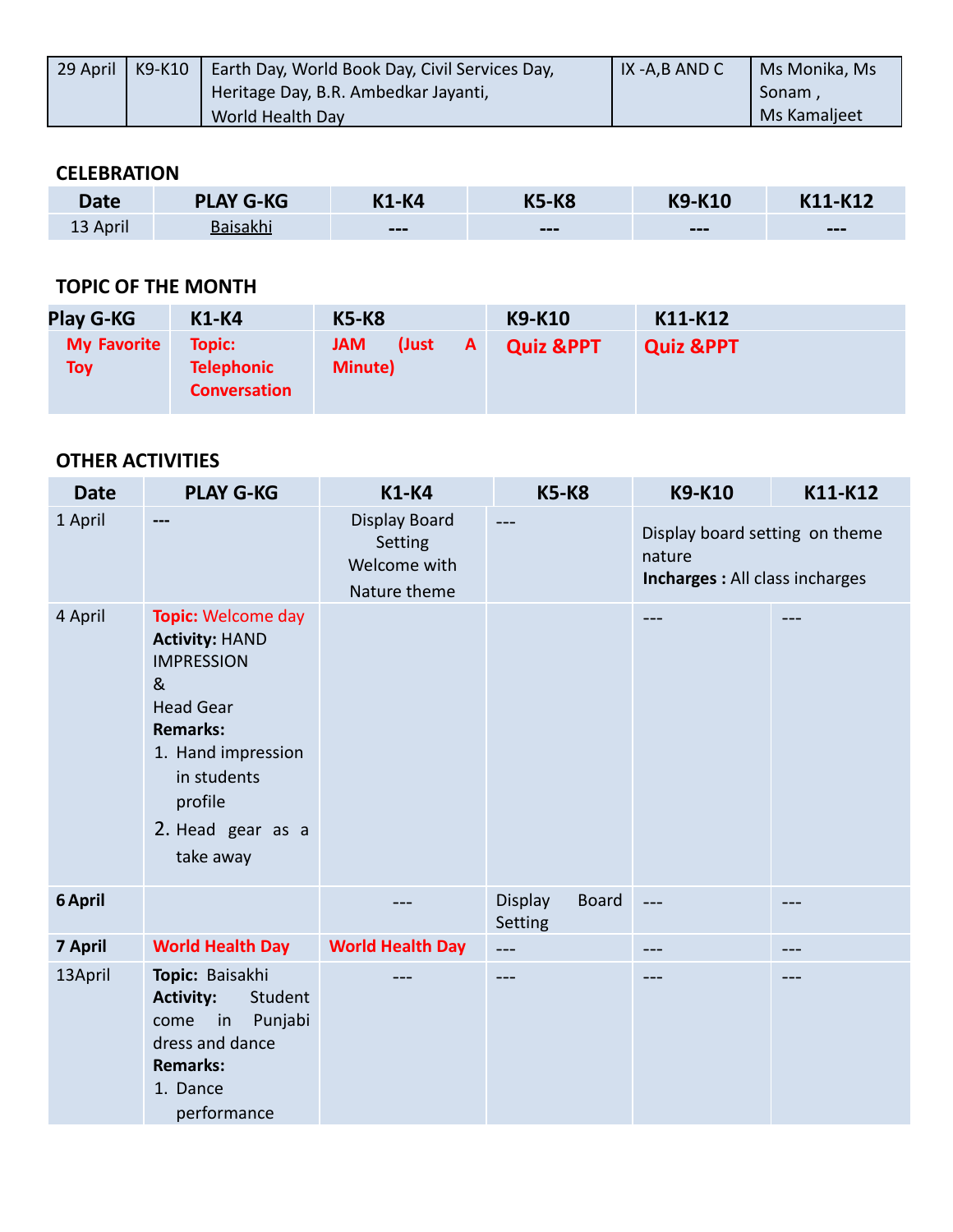|          | 2. Barley leaf as a<br>take away                                                                                                                                                                             |                                                                                                                                       |                                                                                                                                                  |                                                                                                                                                                                                                                                                                                                                                                                                                                                                        |                                                      |  |
|----------|--------------------------------------------------------------------------------------------------------------------------------------------------------------------------------------------------------------|---------------------------------------------------------------------------------------------------------------------------------------|--------------------------------------------------------------------------------------------------------------------------------------------------|------------------------------------------------------------------------------------------------------------------------------------------------------------------------------------------------------------------------------------------------------------------------------------------------------------------------------------------------------------------------------------------------------------------------------------------------------------------------|------------------------------------------------------|--|
| 25 April |                                                                                                                                                                                                              | K1-Yoga, Breathing<br>Exercise<br>Incharge: Mother<br>Teacher                                                                         | World Book Day<br>K5 - Read a book<br>and make a<br>reading passport                                                                             | ---                                                                                                                                                                                                                                                                                                                                                                                                                                                                    |                                                      |  |
| 26 April | Topic: World Health<br>Day<br><b>Activity:</b><br>Pre: Fruit chat                                                                                                                                            | K 2- Food(salad<br>/Sandwich making)<br>Incharge: Mother<br>Teacher                                                                   | K6-Change a<br>story to comic<br>form<br>K7-Change a                                                                                             |                                                                                                                                                                                                                                                                                                                                                                                                                                                                        |                                                      |  |
| 27 April | Nur : sprout chat<br>G<br>Sandwich<br>$\bullet$<br>K<br>making<br><b>Remarks: Teacher</b><br>will explain<br>ingredients and                                                                                 | K 3-Sequencing<br>with food item(<br>cook at home,<br>describe in class)<br>Incharge: Mother<br>Teacher                               | movie to script<br>K8 - Book<br>review<br>NOTE: TOOL<br><b>WILL BE SENT TO</b><br><b>STUDENT HOME</b>                                            | Formation&<br>convention of<br>student<br>parliament                                                                                                                                                                                                                                                                                                                                                                                                                   | Formation&<br>convention of<br>student<br>parliament |  |
| 28 April | sequence                                                                                                                                                                                                     | K 4- Role play,<br>Debate on healthy<br>and junk food<br>Incharge: Subject<br>Teacher                                                 |                                                                                                                                                  | <b>Canvassing for Student</b><br>Parliament.<br><b>1. Activity: Earth Day Celebration</b><br><b>Detail: Compare The</b>                                                                                                                                                                                                                                                                                                                                                |                                                      |  |
| 29 April | • Every month last<br>day Speaking<br>activity<br>Prepared by<br>parents<br>Topic of the<br>$\bullet$<br>activity will be<br>shared on first day<br>of the month.<br>Topic of the Month:<br>My Favourite Toy | Telephonic<br>Conversation<br><b>Incharge: Parents</b><br>Note: Video Will<br><b>Be Recorded And</b><br><b>Shared With</b><br>Parents | 1. JAM(Just A<br>Minute)<br>Note: Video Will<br><b>Be Recorded</b><br><b>And Shared</b><br><b>With Parents</b><br>2. Cleanliness<br><b>Drive</b> | Environment Of World Of Last 5<br>Year, Prepare Data And<br><b>Represented Via Ppts</b><br><b>Incharges: MR RAMAN</b><br><b>MS RAMAN</b><br>2. Activity: World Heritage Day<br>Celebration<br>Detail: Quiz (Inter House) On<br>Theme History And Culture Of<br>India<br>Incharges: MS MONIKA<br><b>MR VIJAY KAUSHIK</b><br><b>3. Activity: TOWNHALL MEETING</b><br>$(K9-K12)$<br><b>Incharges: All Class Incharges</b><br>4. Polling and Voting(Student<br>Parliament) |                                                      |  |

## **INTERHOUSE ACTIVITIES**

| <b>Date</b> | <b>Play G-KG</b> | <b>K1-K4</b>             | <b>K5-K8</b> | <b>K9-K10</b>                  | K11-K12            |          |
|-------------|------------------|--------------------------|--------------|--------------------------------|--------------------|----------|
| 28 April    | $\sim$ $\sim$    | $\qquad \qquad \qquad -$ | $---$        | World<br>Heritage<br>Day(Quiz) | World<br>Day(Quiz) | Heritage |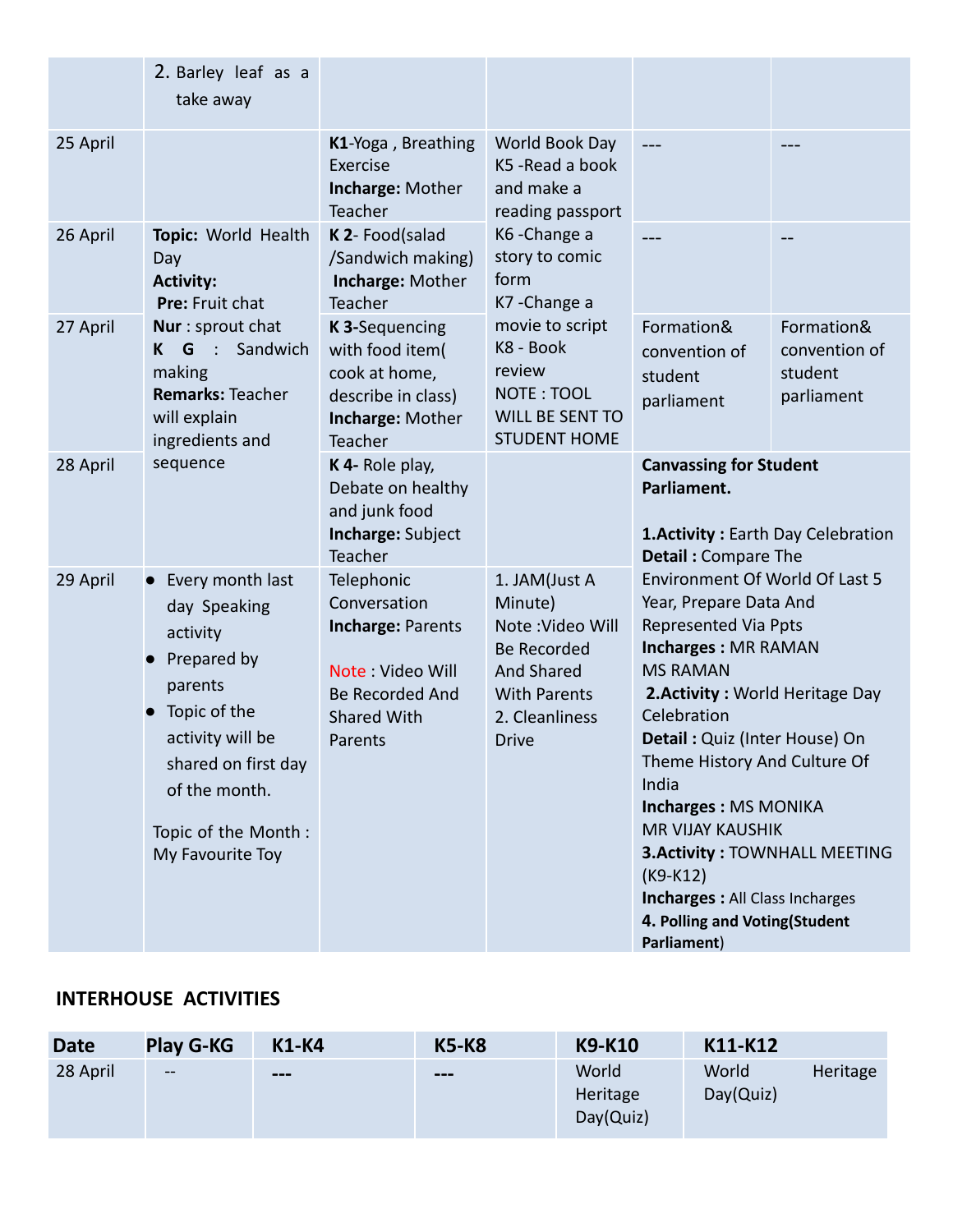#### **SPORTS ACTIVITIES**

| <b>Date</b>               | <b>Play G-KG</b>    | <b>K1-K4</b>                                                         | <b>K5-K8</b>                                  | <b>K9-K10</b>                                                 | K11-K12                                          |
|---------------------------|---------------------|----------------------------------------------------------------------|-----------------------------------------------|---------------------------------------------------------------|--------------------------------------------------|
| $12^{th}$<br><b>April</b> | Swimmin<br>g starts | <b>Activity:</b><br>Swimming / Yoga<br>Incharge:<br>Mr.SachinPanjeta | <b>Activity:</b><br>Swimming<br><b>Starts</b> | <b>YOGA</b><br>ACTIVITY(6/4)<br><b>Incharges</b><br>Mr.Sachin | YOGA ACTIVITY(6/4)<br><b>Incharges Mr.Sachin</b> |

| <b>Date</b> | Day                                                   |
|-------------|-------------------------------------------------------|
| 9 April     | Formation of student Parliament                       |
| 14 April    | Baisakhi, Ambedkar Jayanti, Jallianwala Bagh Massacre |
| 18 April    | World heritage day                                    |
| 22 April    | <b>World EARTH DAY</b>                                |
| 23 April    | World Book Day                                        |
| 27 April    | Formation& convention of student parliament           |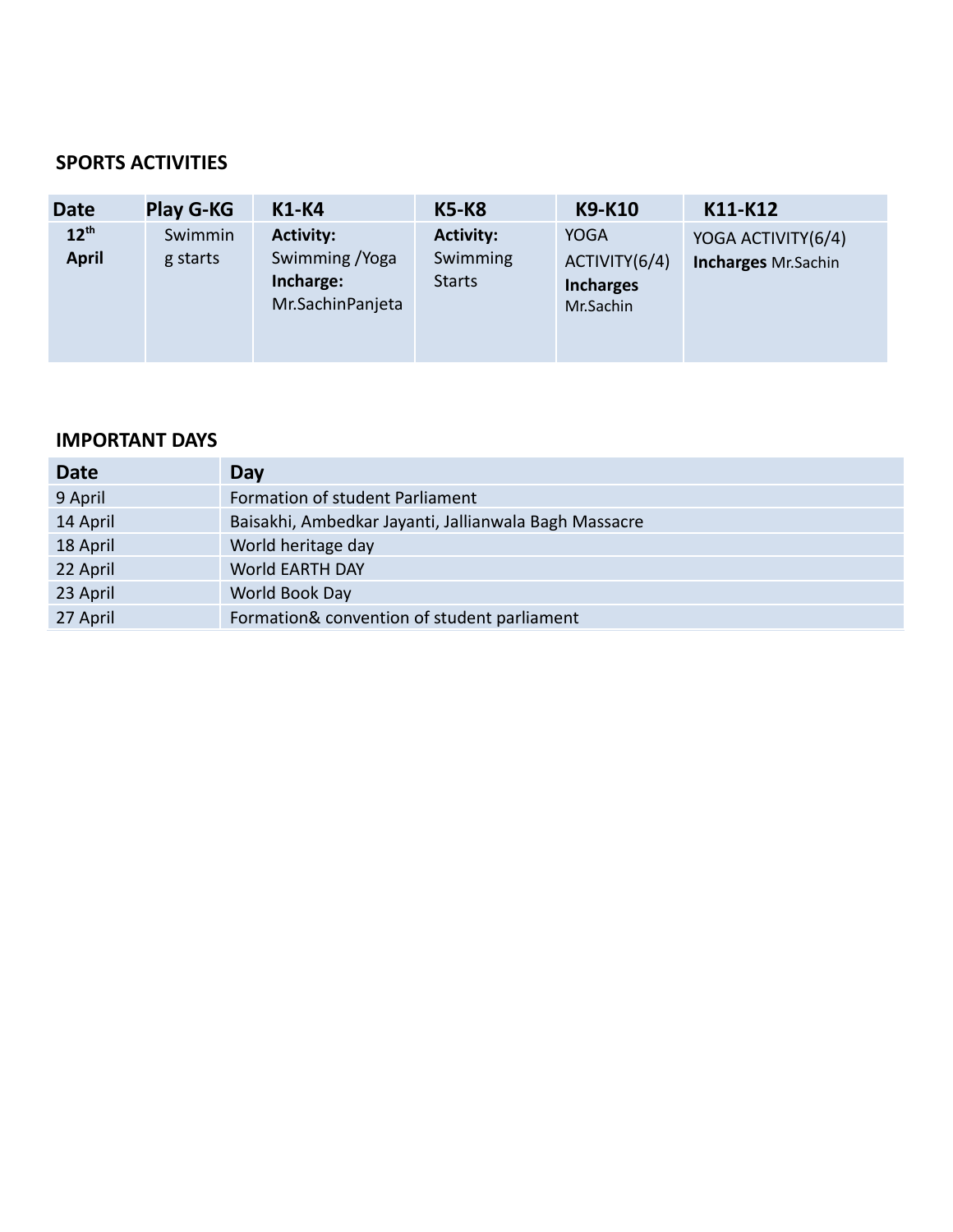

# **SWAMI VIVEKANAND PUBLIC SCHOOL, SEC 17,HUDA, JAGADHRI**

## **MONTH : MAY 2022 (Collective Planner)**

**Theme-** EDUCATION AND GENDER

#### **HOLIDAYS :**

| <b>Date</b>                | <b>Occasion</b>     |
|----------------------------|---------------------|
| 3 May 2022                 | Id -ul Fitr         |
| 16 May 2022                | <b>Budh Purnima</b> |
| 28May2022 to 3<br>July2022 | Summer break        |

## **WORKING DAYS**

| <b>Play G-KG</b> | <b>K1-K4</b> | <b>K5-K8</b> | <b>K9-K10</b> | K11-K12 |
|------------------|--------------|--------------|---------------|---------|
| 18               | 18           | 18           | 18            | 18      |

## **ASSESSMENT**

| <b>Date</b> | <b>Play G-KG</b> | <b>K1-K4</b> | <b>K5-K8</b> | <b>K9-K10</b>                          | K11-K12                                                                           |
|-------------|------------------|--------------|--------------|----------------------------------------|-----------------------------------------------------------------------------------|
| 2/5/2022    |                  |              | --           | <b>K9: COMPUTER</b><br><b>K10: ENG</b> | K11 MATHS/ECO/BIO<br>K12 PHY/ACC/HINDI                                            |
| 6/5/2022    |                  |              | --           | <b>K9:SCIENCE</b><br>K10:SOCIAL SCI    | K 11:CHEM/BST/POL SCI<br>K 12: ENGLISH                                            |
| 9/5/2022    |                  |              | --           | K 9:ENGLISH<br>K 10:HINDI              | K 11:ENGLISH<br>K 12: MATHS/ECO/BIO                                               |
| 13/5/2022   |                  |              |              | K 9:MATHS<br><b>K10:SCI</b>            | K 11:SOCIOLOGY<br>K 12: HISTORY                                                   |
| 16/5/2022   |                  |              |              | K9:HINDI<br>K 10:COMPUTR               | K11:PHY EDU/MUSIC<br>K12: PHY EDU/MUSIC                                           |
| 18/5/2022   |                  |              |              |                                        | K 11:HISTORY<br>K12: SOCIOLOGY                                                    |
| 20/5/2022   |                  |              |              |                                        | K 11:PSYCOLOGY/LEGAL<br><b>STUDIES</b><br>K 12: PSYCOLOGY/LEGAL<br><b>STUDIES</b> |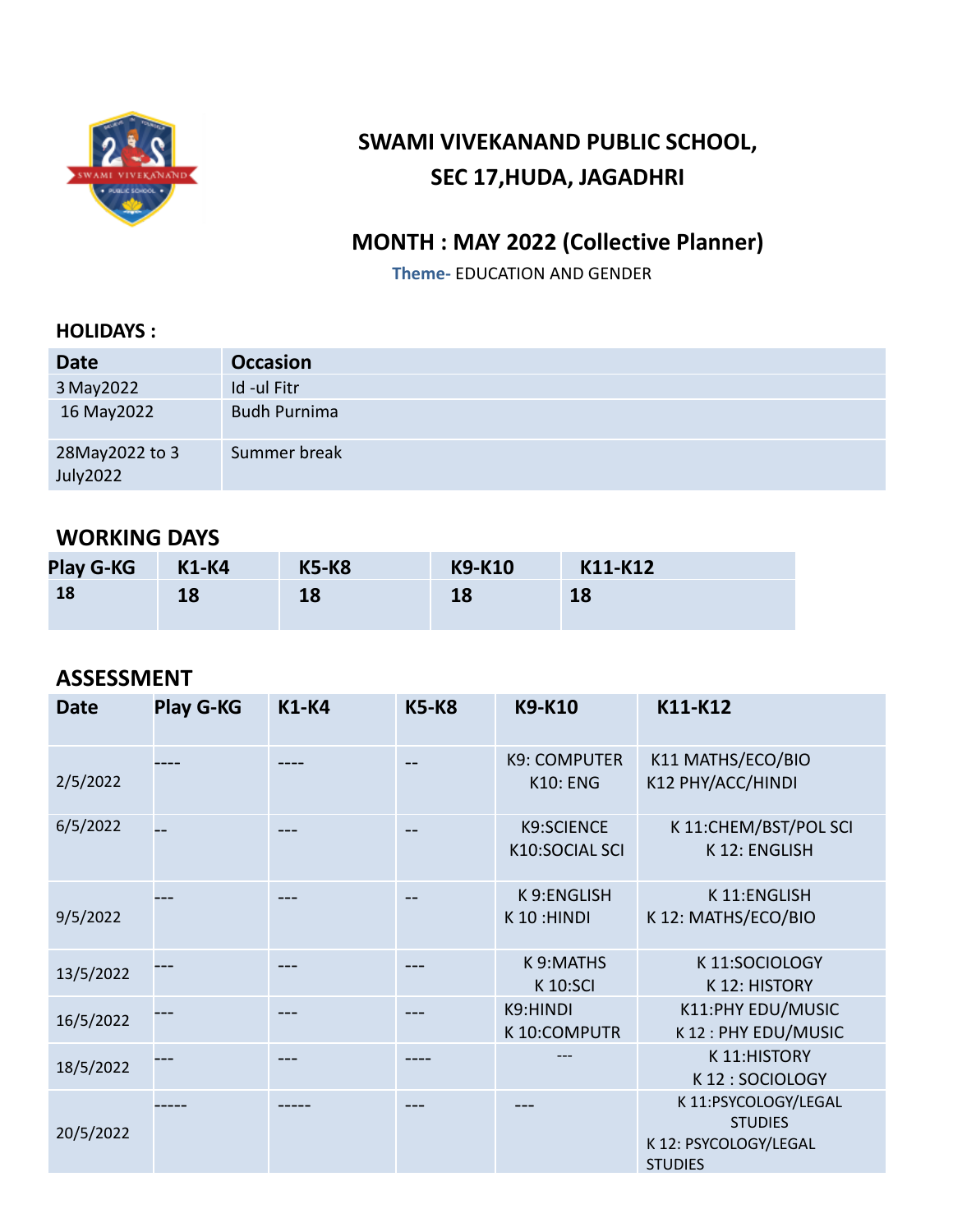## **PFI / OPEN HOUSE**

| <b>Date</b> | <b>Play G-KG</b> | <b>K1-K4</b>                 | <b>K5-K8</b>                 | <b>K9-K10</b>                            | K11-K12                              |
|-------------|------------------|------------------------------|------------------------------|------------------------------------------|--------------------------------------|
| $27th$ May  |                  | After half day<br>Open House | After half day<br>Open house | $-$                                      | --                                   |
| 28/5/2022   |                  |                              |                              | 08:30 AM TO<br>10:30 AM (O<br>PEN HOUSE) | --                                   |
| 28/5/2022   |                  |                              |                              |                                          | 10:30 AM TO 12:30 AM<br>(OPEN HOUSE) |

## **SPECIAL ASSEMBLY**

| <b>Date</b> | <b>Play G-KG</b> | <b>K1-K4</b> | <b>K5-K8</b> | <b>Y9-K10</b> | $1-K12$ |
|-------------|------------------|--------------|--------------|---------------|---------|
| $---$       | -----            | $- -$        | $- - -$      | $---$         | $- - -$ |

## **CELEBRATION**

| <b>Date</b>   | <b>PLAY G-KG</b>   | <b>K1-K4</b>             | <b>K5-K8</b> | <b>K9-K10</b> | K11-K12 |
|---------------|--------------------|--------------------------|--------------|---------------|---------|
| 7 MAY<br>2022 | <b>MOTHERS DAY</b> | $\qquad \qquad \qquad -$ | $---$        | $---$         | $---$   |

## **TOPIC OF THE MONTH**

| <b>PLAY G-KG</b>                              | <b>K1-K4</b>                   | <b>K5-K8</b>            | <b>K9-K10</b>    | K11-K12          |       |
|-----------------------------------------------|--------------------------------|-------------------------|------------------|------------------|-------|
| <b>Conversation with</b><br>any family member | <b>Show and</b><br><b>Tell</b> | Interview any<br>person | <b>Role Play</b> | <b>Role Play</b> | $---$ |

| <b>Date</b> | <b>PLAY G-KG</b>                 | <b>K1-K4</b> | <b>K5-K8</b> | K9-K10 | K11-K12 |
|-------------|----------------------------------|--------------|--------------|--------|---------|
| 4 May 2022  | Pre: Making<br>of Photo<br>Frame | ----         | $--- -$      | $-- -$ | $-- -$  |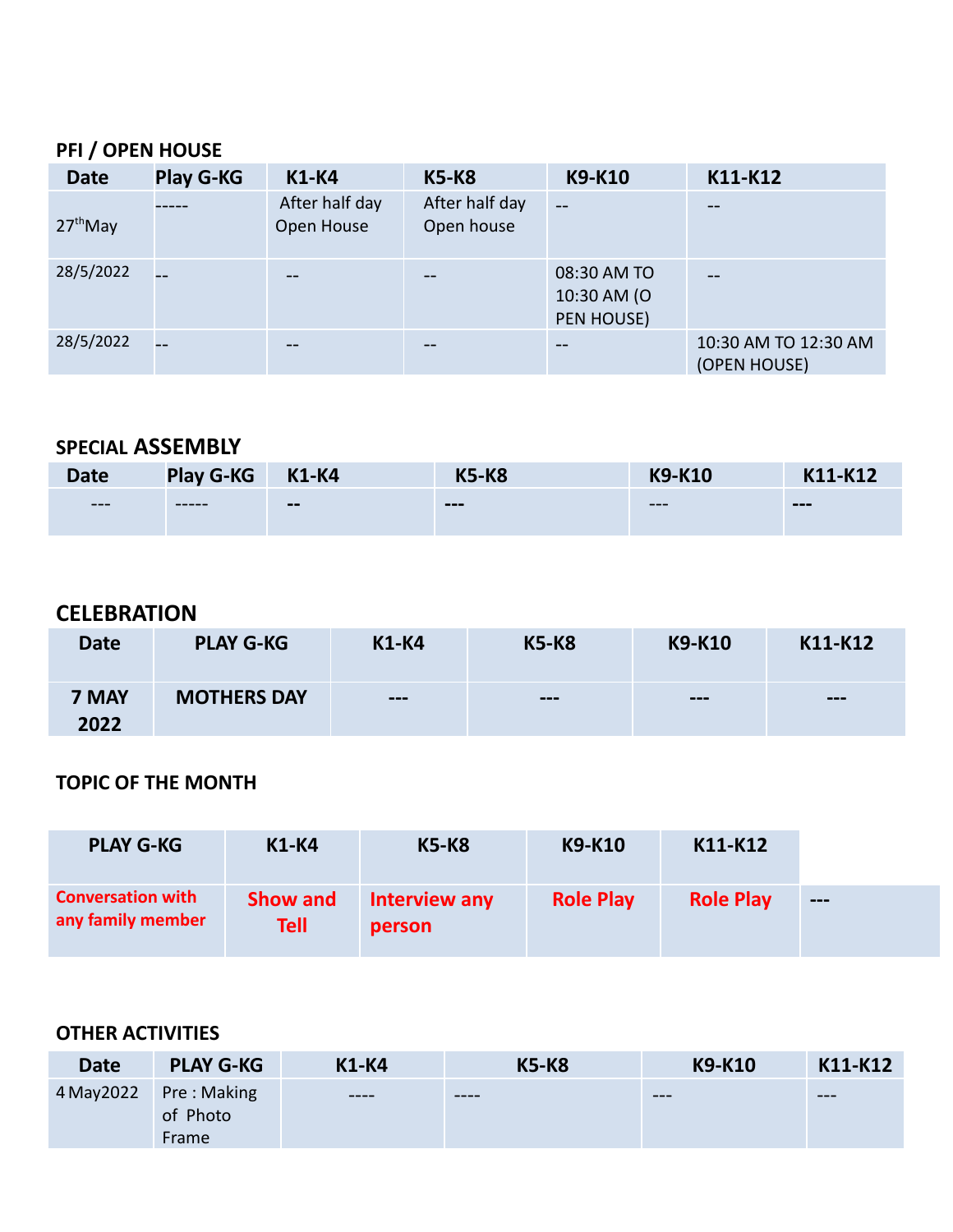| 6 May<br>Counselling<br>Session<br>International<br><b>International</b><br>23 May-25<br><b>National Technology</b><br><b>Family Day</b><br>May<br><b>Family Day 15</b><br>Day<br>G5-Debate on<br><b>MAY</b><br>Speaking<br>K 1-Family Act<br>technology<br>(PerformWith<br>G6-Problem-Design<br>Activity<br>Family),<br>atechnical solution<br>Pre Nur :on<br>watched<br>Pool Party<br>G7-Speak on Indian<br>Note: (Parents will<br>Nuclear Program<br>movie                                                                                                                                                                                                                                                                                                | Nur: Card<br><b>Making</b><br>$K.G$ :<br>Hand<br><b>Band Making</b> |  |  |
|--------------------------------------------------------------------------------------------------------------------------------------------------------------------------------------------------------------------------------------------------------------------------------------------------------------------------------------------------------------------------------------------------------------------------------------------------------------------------------------------------------------------------------------------------------------------------------------------------------------------------------------------------------------------------------------------------------------------------------------------------------------|---------------------------------------------------------------------|--|--|
|                                                                                                                                                                                                                                                                                                                                                                                                                                                                                                                                                                                                                                                                                                                                                              |                                                                     |  |  |
| come to school)<br>G8 -Speak on how to<br>Nur:on<br><b>K2-Family Role</b><br>improve defence<br>watched<br>Play(Act like any<br>technology<br>movie<br><b>NOTE - Videos of</b><br>K.G.Family<br>family<br>member), Pool<br>students will be shared<br>outing<br>with parents<br>Party<br>K3-Family Time<br>(Public Speaking)<br>Assigning Projects and<br><b>K4-Family Heritage</b><br><b>Holidays Homework</b><br>(Public Speaking<br>about family<br>tradition)<br>K1-k4(Speaking<br>Act.)Show and<br>Tell- Incharge:<br>$27th$ May<br>Parents<br>Note - 1. Video will<br>be shared with<br>parents<br>2. Activity<br>will be conducted<br>in 1sthalf<br>Open house after<br>half day<br><b>Assigning Projects</b><br>and Holidays<br>Homework<br>$\prime$ |                                                                     |  |  |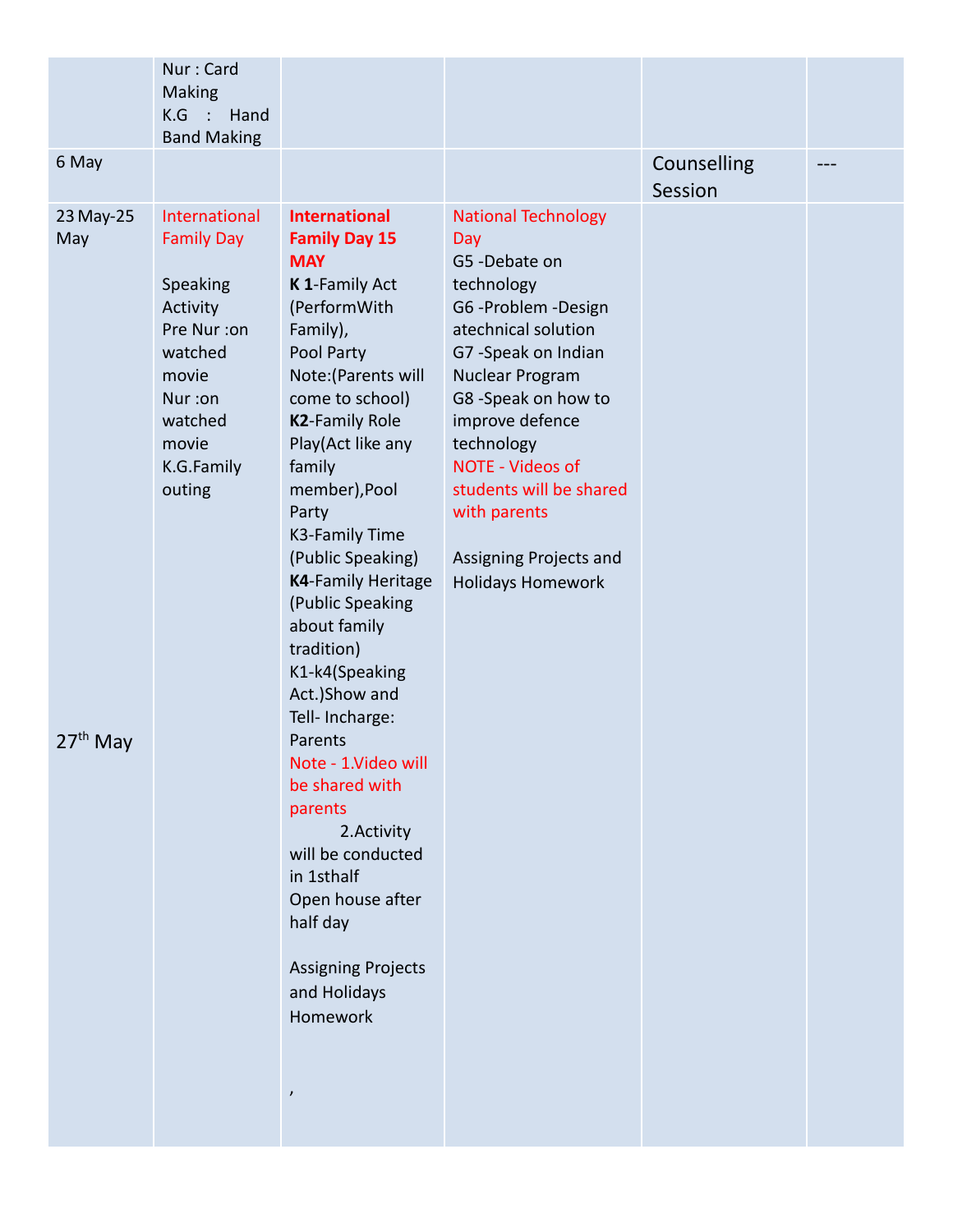| 24 May | Craft &<br>Speaking<br>Activity |                                                                                                                                                                                                                    |                                                                                                                    |  |
|--------|---------------------------------|--------------------------------------------------------------------------------------------------------------------------------------------------------------------------------------------------------------------|--------------------------------------------------------------------------------------------------------------------|--|
| 25 May | Craft &<br>Speaking<br>Activity |                                                                                                                                                                                                                    |                                                                                                                    |  |
| 27 May |                                 | Interview of any person<br>from school eg any<br>teacher, any<br>employee, any senior<br>Note - 1. Video will be<br>shared with parents<br>2. Activity will be<br>conducted in 1sthalf<br><b>Cleanliness Drive</b> | ROLE PLAY OF THEIR FAVOURITE<br>EDUCATIONIST/SPEECHES/POEMS<br>INTERVIEWS (interhouse)<br><b>Cleanliness Drive</b> |  |

## **INTERHOUSE ACTIVITIES**

| <b>Date</b> | <b>Play G-KG</b>         | <b>K1-K4</b>             | <b>K5-K8</b> | <b>K9-K10</b> | K11-K12                |
|-------------|--------------------------|--------------------------|--------------|---------------|------------------------|
| 27 May      | $\overline{\phantom{m}}$ | $\qquad \qquad \qquad -$ | $---$        | National      | Technology<br>National |
|             |                          |                          |              | Technology    | Day (Speeches & Role)  |
|             |                          |                          |              | Day           | Play)                  |
|             |                          |                          |              | (Speeches &   |                        |
|             |                          |                          |              | Role Play)    |                        |

## **SPORTS ACTIVITIES**

| <b>Date</b> | <b>Play G-KG</b> | <b>K1-K4</b>                                                                        | <b>K5-K8</b>                                | <b>K9-K10</b>                                                                                     | K11-K12                                                             |
|-------------|------------------|-------------------------------------------------------------------------------------|---------------------------------------------|---------------------------------------------------------------------------------------------------|---------------------------------------------------------------------|
| 23-27 May   | $---$            | $(k3-k4)$<br>Interclass<br>Swimming<br>Compt.<br>Incharge:<br>Mr. Sachin<br>Panjeta | G5-G8 Interclass<br>swimming<br>competition | <b>CROSS</b><br>COUNTRY(7/5)<br><b>HUDA</b><br><b>SCHOOL</b><br>TO<br><b>MODEL</b><br><b>TOWN</b> | CROSS COUNTRY(7/5)<br>HUDA SCHOOL TO<br><b>MODEL</b><br><b>TOWN</b> |

| <b>Date</b> | Day                                     |
|-------------|-----------------------------------------|
| 1 May       | International Labour Day                |
| 7 May       | Birthday of Gurudev Rabindranath Tagore |
| 8 May       | World Red Cross Day                     |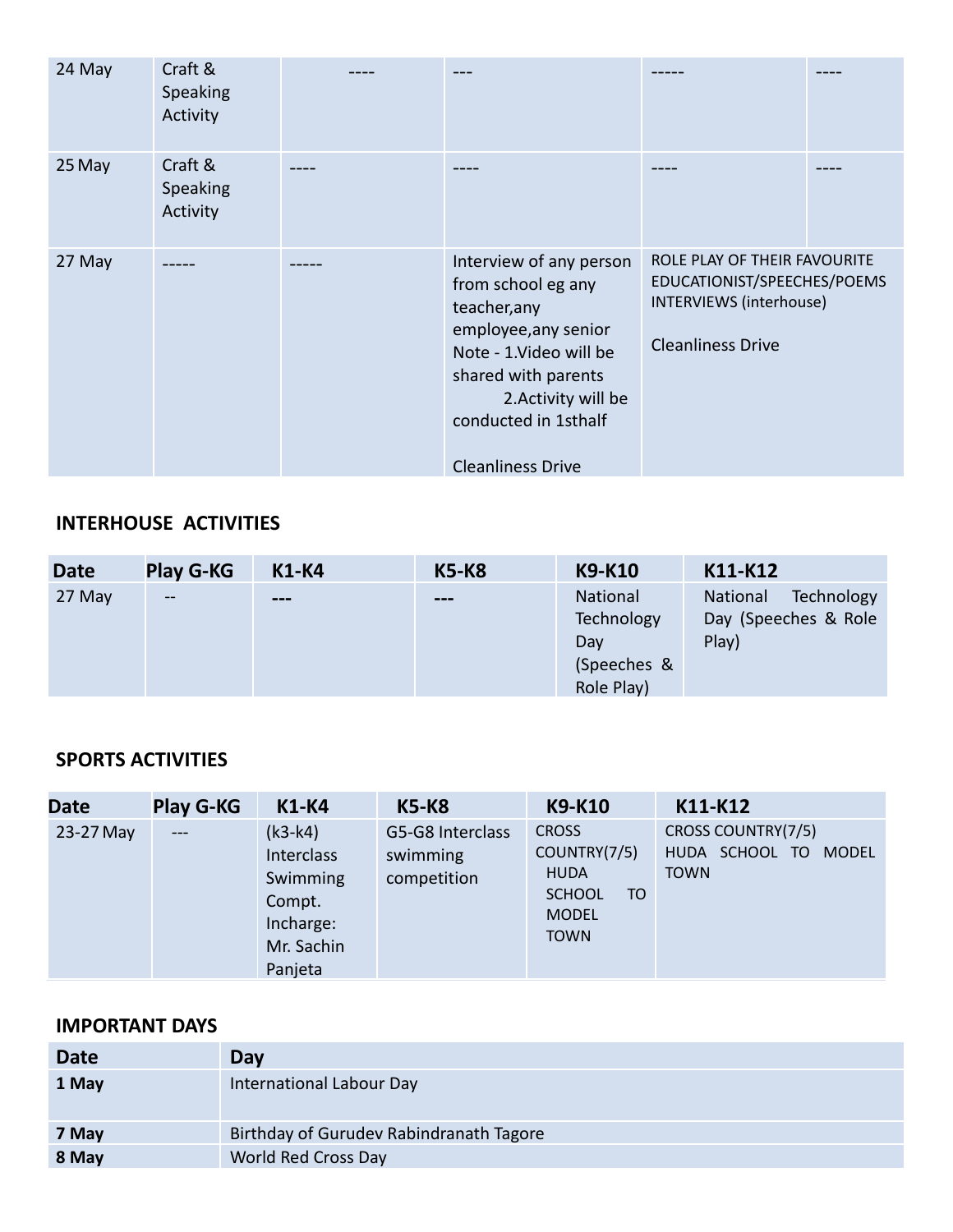|        | Mothers Day                     |
|--------|---------------------------------|
| 11 May | National Technology Day         |
| 15 May | <b>INTERNATIONAL FAMILY DAY</b> |
|        |                                 |



## **SWAMI VIVEKANAND PUBLIC SCHOOL, SEC 17, HUDA , JAGADHRI**

# **MONTH : JUNE 2022 (Collective Planner) Theme- TRAVEL AND TOURISM**

#### **HOLIDAYS :**

| <b>Date</b> | <b>Occasion</b> |
|-------------|-----------------|
|             |                 |
|             |                 |

#### **WORKING DAYS**

| <b>Play G-KG</b> | <b>K1-K4</b> | <b>K5-K8</b> | <b>K9-K10</b> | K11-K12 |
|------------------|--------------|--------------|---------------|---------|
|                  |              |              |               |         |

#### **ASSESSMENT**

| <b>Date</b>   | <b>Play G-KG</b> | <b>K1-K4</b> | <b>K5-K8</b> | <b>K9-K10</b> | K11-K12 |
|---------------|------------------|--------------|--------------|---------------|---------|
| <b>P.F.I.</b> |                  |              |              |               |         |
| <b>Date</b>   | <b>Play G-KG</b> | <b>K1-K4</b> | <b>K5-K8</b> | <b>K9-K10</b> | K11-K12 |

#### **SPECIAL ASSEMBLY**

| <b>DATE</b> | <b>GRADE</b> | <b>ACTIVITY</b> | <b>ON DUTY</b> | <b>INCHARGES</b> |
|-------------|--------------|-----------------|----------------|------------------|
|             |              |                 |                |                  |

| <b>CELEBRATION</b> |                  |              |              |               |         |
|--------------------|------------------|--------------|--------------|---------------|---------|
| <b>Date</b>        | <b>PLAY G-KG</b> | <b>K1-K4</b> | <b>K5-K8</b> | <b>K9-K10</b> | K11-K12 |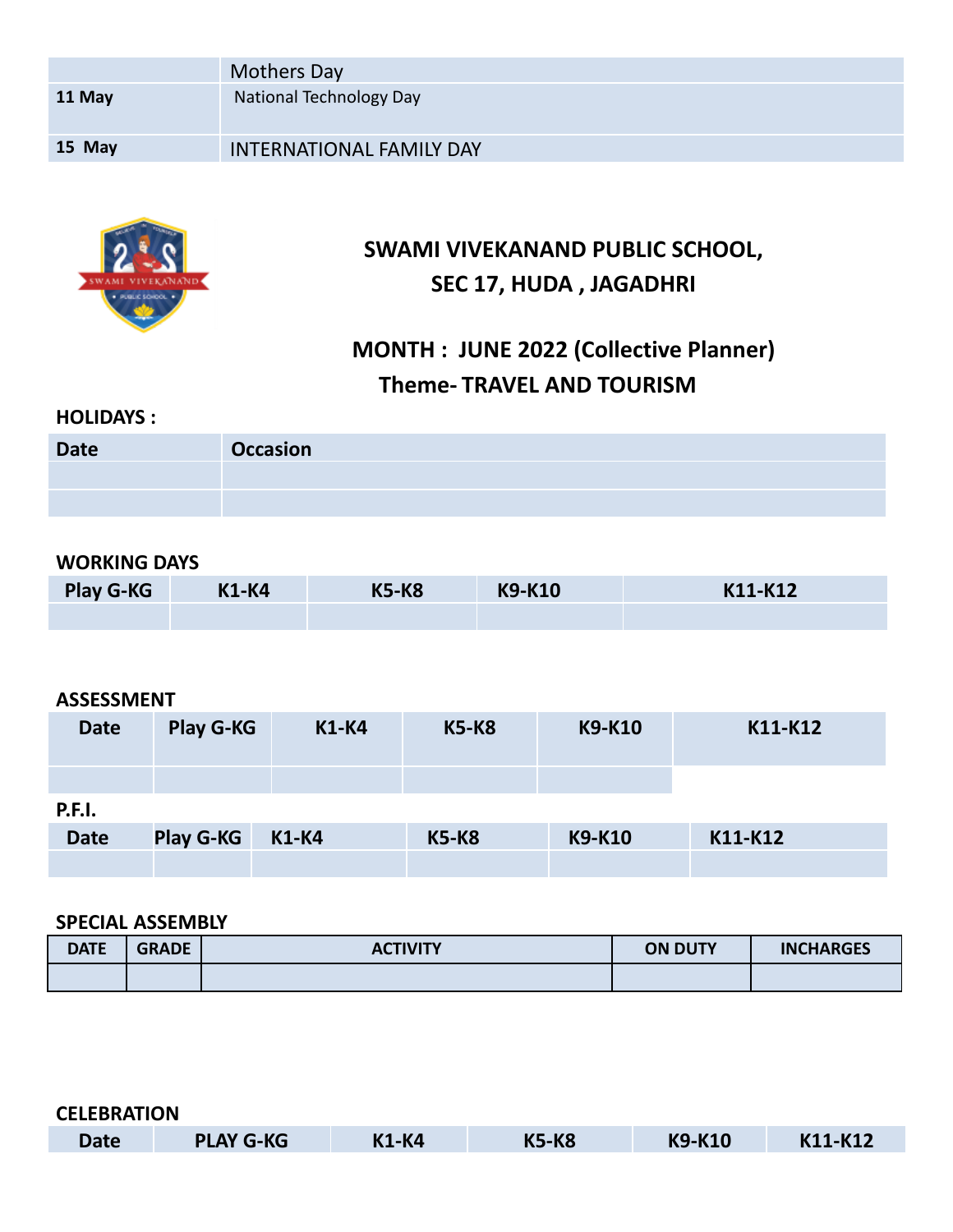#### **TOPIC OF THE MONTH**

| <b>Play G-KG</b> | <b>K1-K4</b> | <b>K5-K8</b> | <b>K9-K10</b> | K11-K12 |
|------------------|--------------|--------------|---------------|---------|
|                  |              |              |               |         |

#### **OTHER ACTIVITIES**

| <b>Date</b> | <b>PLAY G-KG</b> | <b>K1-K4</b> | <b>K5-K8</b> | <b>K9-K10</b> | K11-K12 |
|-------------|------------------|--------------|--------------|---------------|---------|
|             |                  |              |              |               |         |
|             |                  |              |              |               |         |

#### **SPORTS ACTIVITIES**

| <b>Date</b> | Play G-KG       | <b>K1-K4</b>                                  | <b>K5-K8</b>                                      | K9-K10 | K11-K12 |
|-------------|-----------------|-----------------------------------------------|---------------------------------------------------|--------|---------|
| 4 June      |                 | <b>Cycle Rally</b>                            | <b>Cycle Rally</b>                                |        |         |
| 21 June     | <b>Yoga Day</b> | Yoga<br>Participation<br>at District<br>Level | Yoga<br>Participation at<br><b>District Level</b> | -----  |         |

| <b>Date</b> | Day |
|-------------|-----|
|             |     |
|             |     |
|             |     |
|             |     |
|             |     |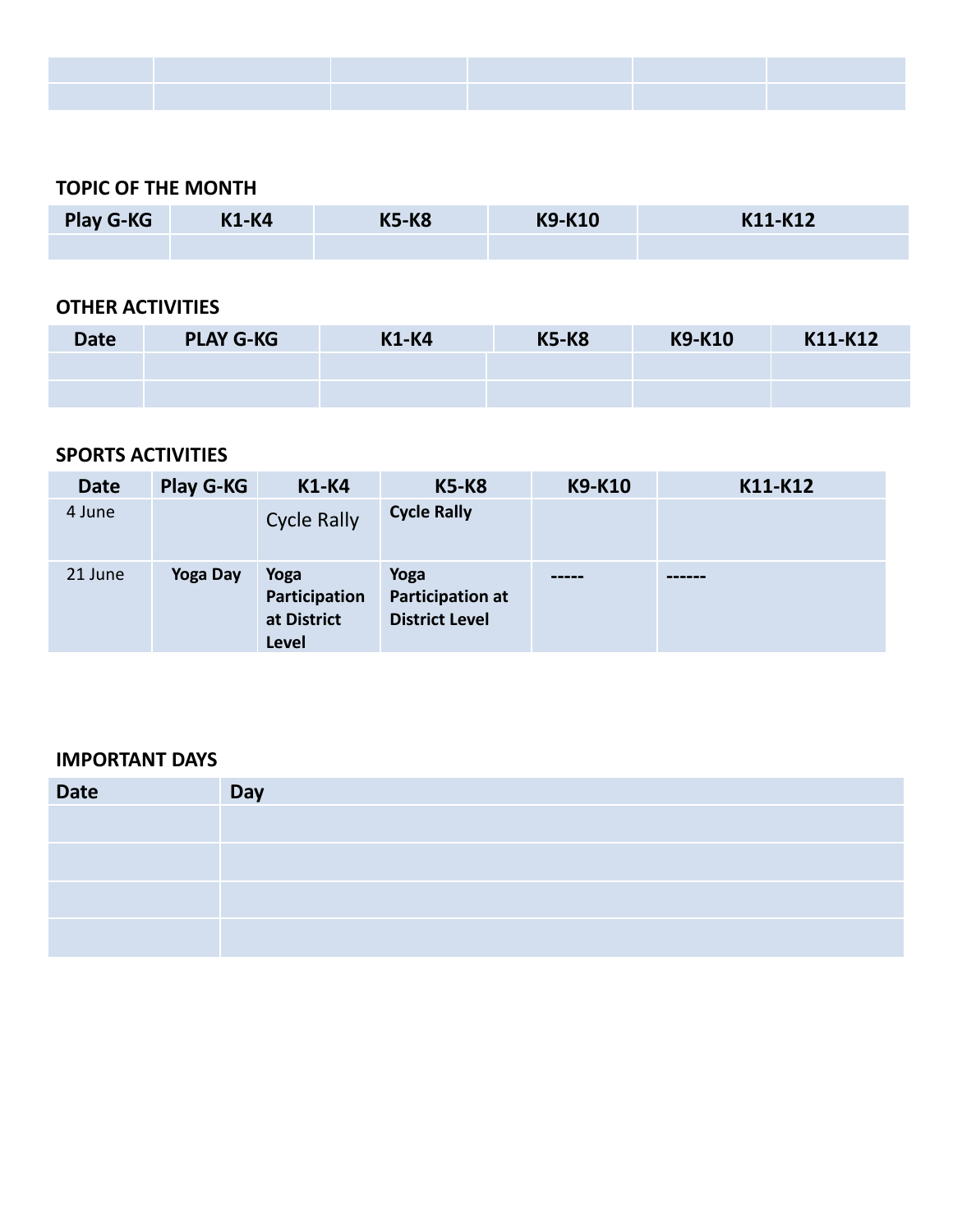

# **Swami Vivekanand Public School SEC 17, HUDA, JAGADHRI MONTH: JULY 2022 (Collective Planner)**

**Theme: Health and Wellness**

## **REOPENING DATE AFTER SUMMER VACATION**

| <b>Play G-KG</b> | <b>K1-K4</b> | <b>K5-K8</b> | <b>K9-K10</b> | K11-K12 |
|------------------|--------------|--------------|---------------|---------|
| 4 July           | 4 July       | 4 July       | 4 July        | 4 July  |

**HOLIDAYS:**

| <b>Date</b> | <b>Occasion</b> |
|-------------|-----------------|
|             | No Holiday      |

## **WORKING DAYS**

| <b>Play G-KG</b> | <b>K1-K4</b> | <b>K5-K8</b>     | <b>K9-K10</b> | K11-K12 |
|------------------|--------------|------------------|---------------|---------|
| <b>19</b>        | 19           | <b>10</b><br>- 2 | $-$           | ᅩJ      |

### **ASSESSMENT**

| <b>Date</b> | <b>Play G-KG</b> | <b>K1-K4</b>                                          | <b>K5-K8</b>                   | <b>K9-K10</b> | K11-K12 |
|-------------|------------------|-------------------------------------------------------|--------------------------------|---------------|---------|
| 11 July     |                  | K1-Maths<br>K2-Maths<br>K3-Maths<br>K4-Maths          | K5-Science<br>K6-8-Hindi       | No exam       | No exam |
| 12 July     |                  | K1-E.V.S.<br>K2-Computer<br>K3-E.V.S.<br>K4-Hindi     | K5-Hindi<br>K6-8-Compu<br>ters |               |         |
| 13 July     |                  | K1-English<br>K2-English<br>K3-Computer<br>K4-Science | K5-Maths                       |               |         |
| 14 July     |                  | K1-Hindi<br>K2-Hindi<br>K3-Hindi                      | K5-<br>Computers<br>K6-8-Maths |               |         |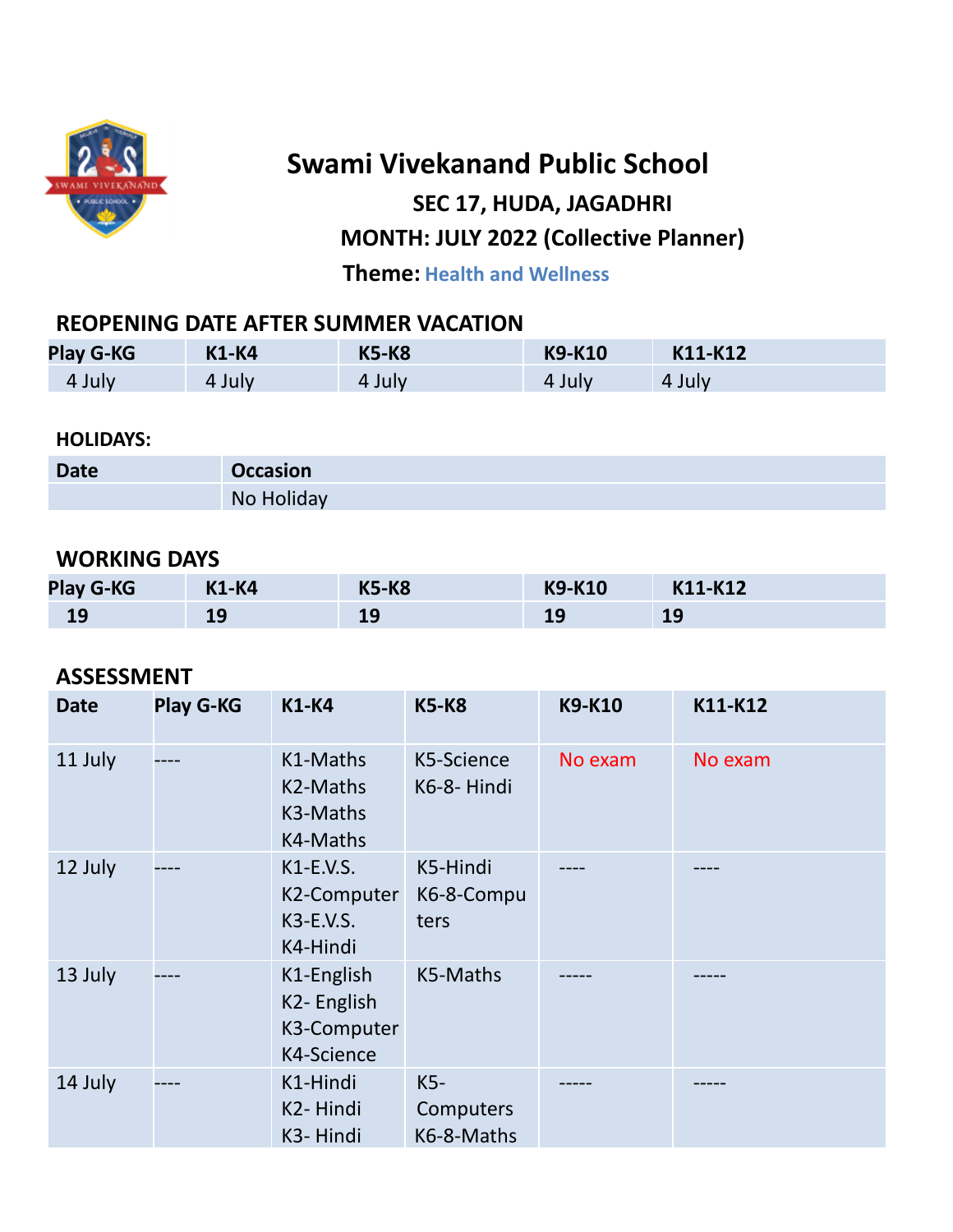|         |              | K4-<br>Computer                                           |                                                               |  |
|---------|--------------|-----------------------------------------------------------|---------------------------------------------------------------|--|
| 15 July |              | K1-Computer<br>$K2-E.V.S.$<br>K3- English-<br>K4- English | K5-English<br>K6-8-English                                    |  |
| 18 July | English      | $K1$ -----<br>$K2$ -----<br>$K3$ -----<br>K4-S.Sc.        | K5-Social<br><b>Studies</b><br>K6-8- Social<br><b>Studies</b> |  |
| 19 July | Oral         |                                                           |                                                               |  |
| 20 July | Hindi        |                                                           |                                                               |  |
| 21 July | <b>Maths</b> |                                                           |                                                               |  |
| 22 July | Oral         |                                                           |                                                               |  |

## **P.F.I**

| <b>Date</b> | <b>Play G-KG</b> | <b>K1-K4</b> | <b>K5-K8</b> | <b>K9-K10</b> | K11-K12 |
|-------------|------------------|--------------|--------------|---------------|---------|
|             | -----            | $---$        | $- - -$      | $---$         | $---$   |
|             |                  |              |              |               |         |

## **SPECIAL ASSEMBLY**

| <b>Date</b> | <b>K9-K10</b>       | <b>On Duty</b> | <b>Incharges</b> | K11-K12             | <b>On Duty</b> | <b>Incharges</b> |
|-------------|---------------------|----------------|------------------|---------------------|----------------|------------------|
| 29 July     | <b>KARGIL VIJAY</b> | IX D, E AND F  | <b>MR</b>        | <b>KARGIL VIJAY</b> | XII            | <b>MR PRABAL</b> |
|             | DIWAS, WORLD        |                | <b>MANORATH</b>  | DIWAS,              | (COMMERCE      | <b>MR ASHISH</b> |
|             | <b>POPULATION</b>   |                | <b>MS GARIMA</b> | <b>WORLD</b>        | AND ARTS)      |                  |
|             | DAY,                |                | <b>MR VANSH</b>  | <b>POPULATION</b>   |                |                  |
|             | DOCTORS DAY,        |                |                  | DAY,                |                |                  |
|             | <b>MANDELA DAY</b>  |                |                  | <b>DOCTORS</b>      |                |                  |
|             |                     |                |                  | DAY,                |                |                  |
|             |                     |                |                  | <b>MANDELA</b>      |                |                  |
|             |                     |                |                  | <b>DAY</b>          |                |                  |

## **CELEBRATION**

| <b>Date</b> | <b>PLAY G-KG</b> | <b>K1-K4</b> | <b>K5-K8</b> | <b>K9-K10</b> | K11-K12 |
|-------------|------------------|--------------|--------------|---------------|---------|
|             | $---$            | $---$        | $---$        | $---$         | $---$   |

## **TOPIC OF THE MONTH**

| Play G-KG                | $K1-K4$                 | <b>K5-K8</b>               | <b>K9-K10</b> | K11-K12    |
|--------------------------|-------------------------|----------------------------|---------------|------------|
| <b>Picture Narration</b> | <b>My Favourite Toy</b> | Story Telling using Speech |               | <b>PPT</b> |
| $(29-07-2022)$           |                         | <b>Props</b>               |               |            |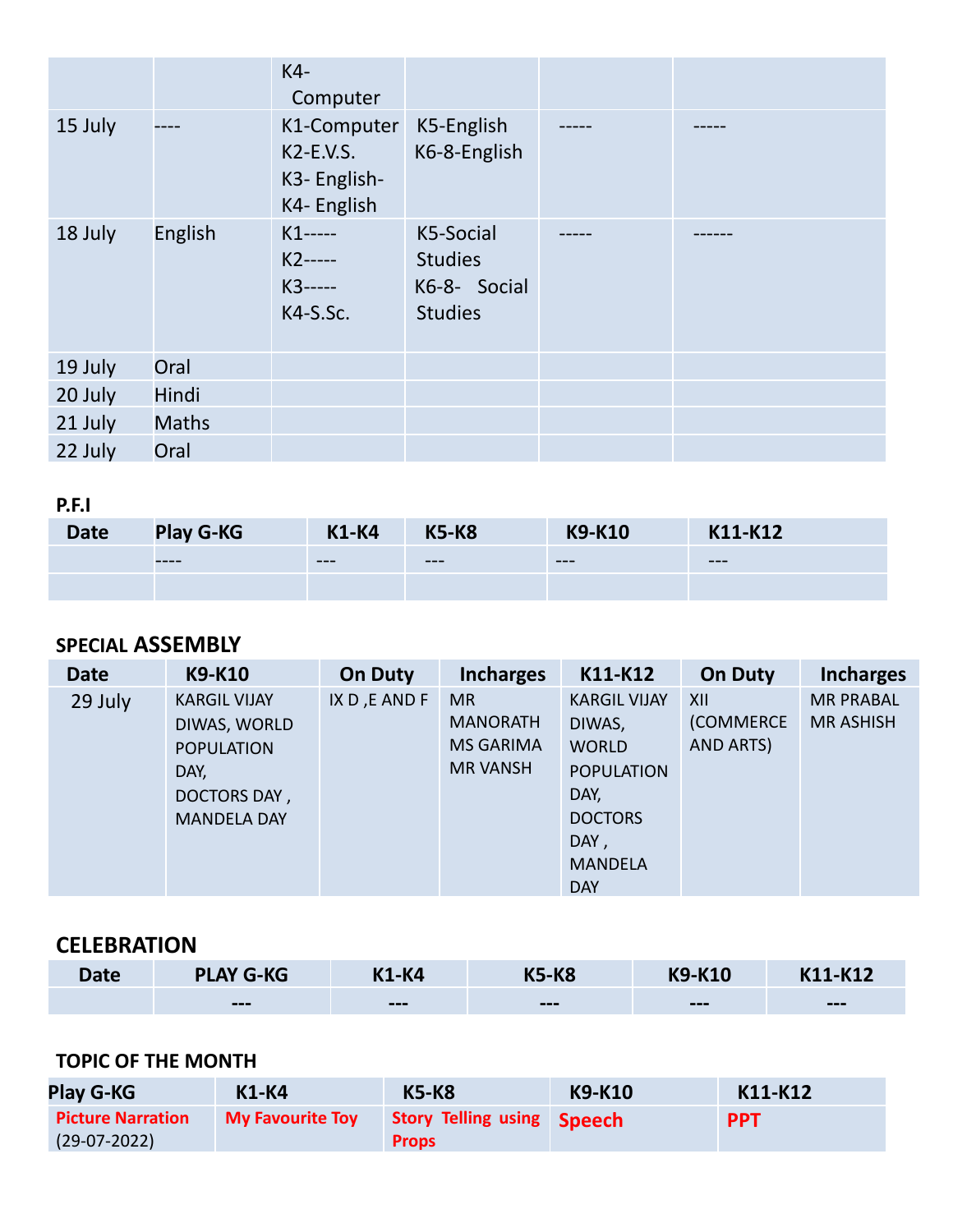| <b>Date</b> | <b>PLAY G-KG</b>         | <b>K1-K4</b>                                                                                                                      | <b>K5-K8</b>                                                                                                                                                                                                                                                                                         | <b>K9-K10</b>                                                                                                                     | K11-K12                                                           |
|-------------|--------------------------|-----------------------------------------------------------------------------------------------------------------------------------|------------------------------------------------------------------------------------------------------------------------------------------------------------------------------------------------------------------------------------------------------------------------------------------------------|-----------------------------------------------------------------------------------------------------------------------------------|-------------------------------------------------------------------|
| 5 July      | Plantation               | <b>Display Board</b><br>Setting &<br>Submission of<br>holidays HW                                                                 | <b>Display Board Setting</b><br>& Submission of<br>holidays HW                                                                                                                                                                                                                                       | Display Board<br>Setting &<br>Submission of<br>holidays HW                                                                        | <b>Display Board</b><br>Setting &<br>Submission of<br>holidays HW |
| 7 July      |                          | Forgiveness day                                                                                                                   |                                                                                                                                                                                                                                                                                                      |                                                                                                                                   |                                                                   |
| 25 July     |                          |                                                                                                                                   |                                                                                                                                                                                                                                                                                                      |                                                                                                                                   |                                                                   |
| 26 July     | Forgiveness              | $K1$ and $k2$                                                                                                                     |                                                                                                                                                                                                                                                                                                      |                                                                                                                                   |                                                                   |
| 27 July     | day<br>Inculcation of    | Sorry Card With                                                                                                                   |                                                                                                                                                                                                                                                                                                      |                                                                                                                                   |                                                                   |
| 28 July     | value through<br>stories | Message<br>Incharge:<br><b>Mother Teacher</b>                                                                                     | UFO(Unidentified<br><b>Flying Objects)</b>                                                                                                                                                                                                                                                           |                                                                                                                                   |                                                                   |
|             |                          |                                                                                                                                   | K5-Alien Show                                                                                                                                                                                                                                                                                        |                                                                                                                                   |                                                                   |
|             |                          | K <sub>3</sub> and<br>k4-Confession<br>(Forgive-Give<br>and take)<br>Incharge:<br><b>Mother Teacher</b>                           | K6-Presentation of<br>model of UFO                                                                                                                                                                                                                                                                   |                                                                                                                                   |                                                                   |
|             |                          |                                                                                                                                   | K7-UFO<br>Sighting-Student will                                                                                                                                                                                                                                                                      |                                                                                                                                   |                                                                   |
|             |                          |                                                                                                                                   | explain                                                                                                                                                                                                                                                                                              |                                                                                                                                   |                                                                   |
|             |                          |                                                                                                                                   | K8-Represent a<br>planet/space                                                                                                                                                                                                                                                                       |                                                                                                                                   |                                                                   |
|             |                          |                                                                                                                                   | NOTE - Videos will be<br>shared to parents                                                                                                                                                                                                                                                           |                                                                                                                                   |                                                                   |
| 29 July     |                          | $K(1-4)$<br>My Favourite Toy<br>(Speaking<br>activity)<br>Incharge: Parents<br><b>NOTE-Videos</b><br>will be shared to<br>parents | <b>Story Telling-A</b><br>Activity:<br>$\bullet$<br>VANMAHOTSAV<br>student will<br>Details:<br>choose 10<br>PLANTATION DRIVE<br>things from his<br>Incharge:<br>home and<br>MS MEENAKSHI, MR GAURAV<br>create a story<br><b>BAJAJ</b><br>using those 10<br>Activity:<br>props.<br><b>MANDELA DAY</b> |                                                                                                                                   |                                                                   |
|             |                          | <b>Cleanliness</b><br><b>Drive</b>                                                                                                | <b>NOTE - Videos will be</b><br>shared to parents<br><b>Cleanliness</b><br>$\bullet$<br><b>Drive</b>                                                                                                                                                                                                 | Details:<br>SPEECH and PPTON WORK OF<br><b>MANDELA</b><br>Incharge:<br>MR. VANSH, MS AKANKSHA<br>Activity:<br>• Cleanliness Drive |                                                                   |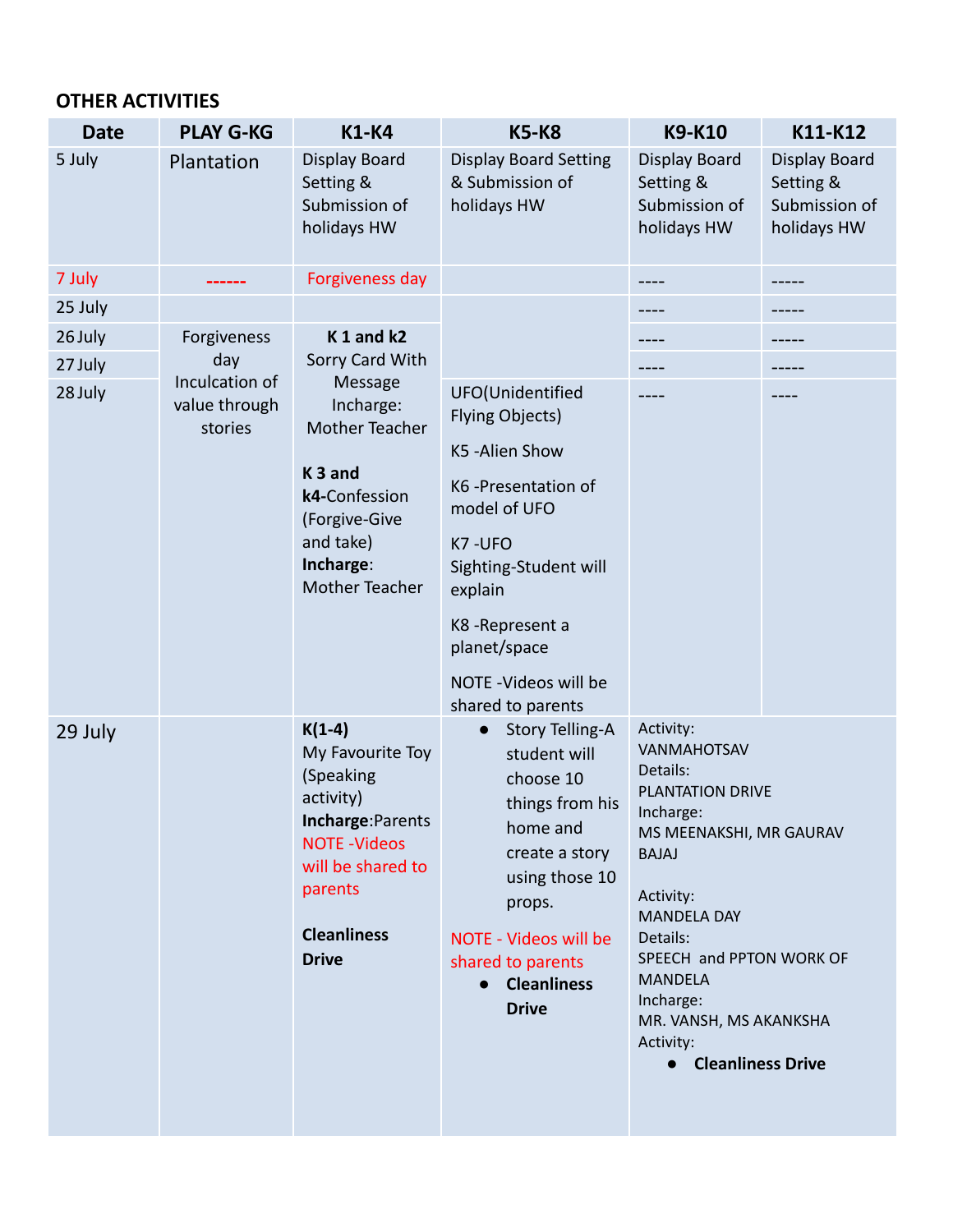## **SPORTS ACTIVITIES**

| <b>Play G-KG</b> | <b>K1-K4</b>                                                                               | <b>K5-K8</b>                                                                                                | <b>K9-K10</b>                                                                                                                               | K11-K12 |  |
|------------------|--------------------------------------------------------------------------------------------|-------------------------------------------------------------------------------------------------------------|---------------------------------------------------------------------------------------------------------------------------------------------|---------|--|
| 11-16 July       |                                                                                            |                                                                                                             | Activity:<br>INTERHOUSE FOOTBALL TOURNAMENT<br>Details:<br><b>TENTATIVE</b><br>Incharge:<br><b>MR.SACHIN</b>                                |         |  |
| 23 July          |                                                                                            |                                                                                                             | Activity:<br>INTERHOUSE FOOTBALL TOURNAMENT<br>(FINAL)<br>Details:<br><b>TENTATIVE</b><br>Incharge:<br><b>MR.SACHIN</b>                     |         |  |
| 25-29 July       | Interhouse class<br>Chess/Carrom<br>compt. (k1-k4)<br>Incharge: Mr.<br><b>Vishal Kumar</b> | $K5-K8$<br>Interhousewise<br><b>Chess and Carrom</b><br>Competition<br>Incharge: Mr.<br><b>Vishal Kumar</b> | INTERSCHOOL CHESS DAY(29 July)<br>Details:<br><b>INTERNATIONAL CHESS COMPETITION</b><br>(INTERHOUSE)<br>Incharge:<br><b>MR VISHAL KUMAR</b> |         |  |

| Date       | <b>K1-K4</b>                 | <b>K5-K8</b>                | K9-k12                      |
|------------|------------------------------|-----------------------------|-----------------------------|
| $4-7$ July | Van Mahotsav Week            | Van Mahotsav Week           | Van Mahotsav Week           |
| 9 July     |                              |                             |                             |
| 11 July    | <b>World Population Day</b>  | <b>World Population Day</b> | <b>World Population Day</b> |
| 18 July    | ---                          |                             | Mandela Day                 |
| 26 July    | Kargil Vijay Diwas           | Kargil Vijay Diwas          | Kargil Vijay Diwas          |
| 29 July    | International Tiger's<br>Day | International Tiger's Day   | International Tiger's Day   |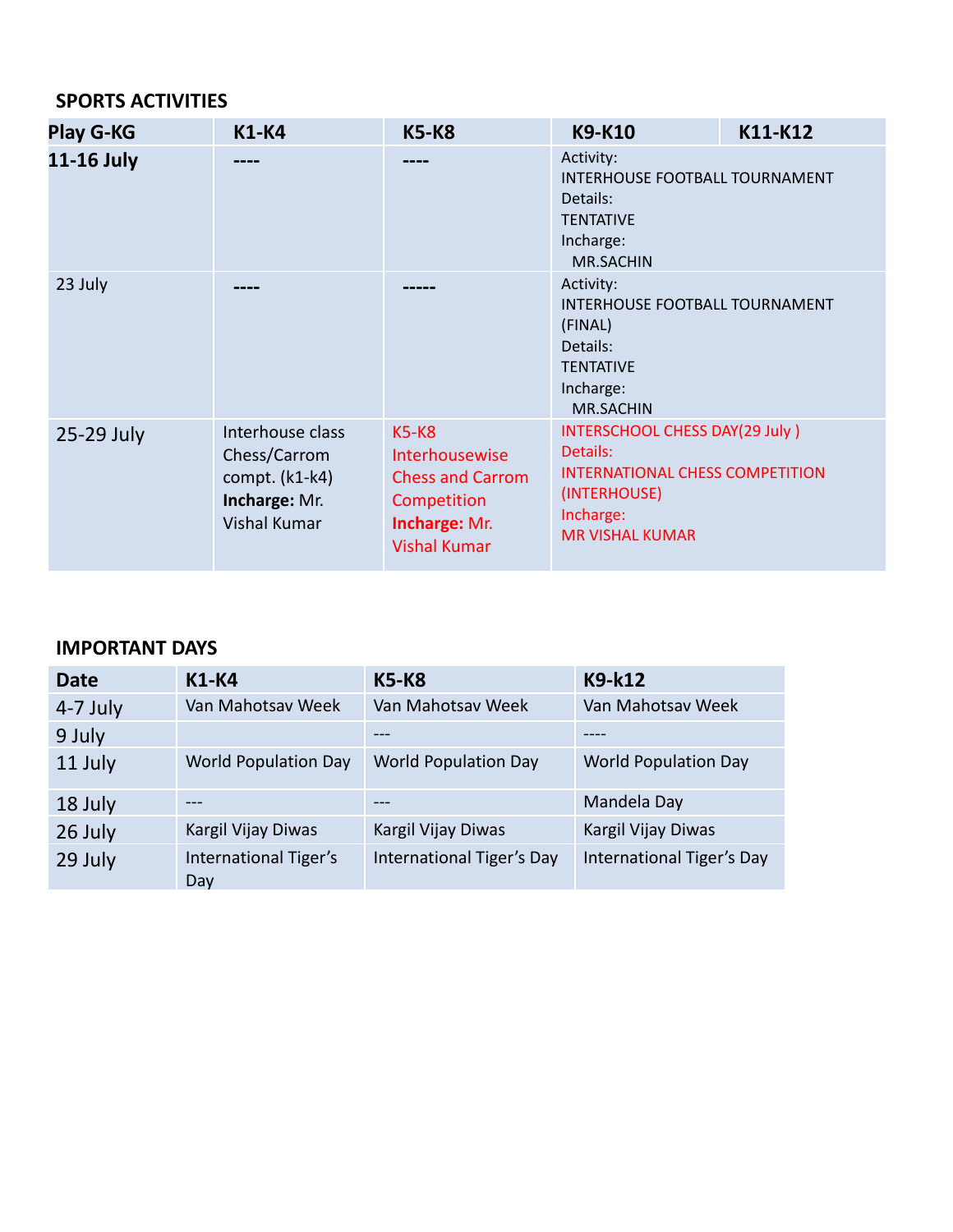

# **SWAMI VIVEKANAND PUBLIC SCHOOL, SEC 17,HUDA, JAGADHRI**

## **MONTH : AUGUST 2022 (Collective Planner)**

## **Theme- Courage And Valour**

#### **HOLIDAYS :**

| <b>Date</b>    | <b>Occasion</b>  |
|----------------|------------------|
| 11 August 2022 | Rakhsha bhandhan |
| 15 August 2022 | Independence Day |
| 18 August 2022 | Janamasthami     |

## **WORKING DAYS**

| <b>Play G-KG</b> | <b>K1-K4</b> | <b>K5-K8</b> | <b>K9-K10</b> | K11-K12 |
|------------------|--------------|--------------|---------------|---------|
| 20               | 20           | 20           | 20            | 20      |

### **ASSESSMENT**

| <b>Date</b> | <b>Play G-KG</b> | <b>K1-K4</b> | <b>K5-K8</b> | <b>K9-K10</b>                   | K11-K12                                     |
|-------------|------------------|--------------|--------------|---------------------------------|---------------------------------------------|
| 1/8/2022    | No exam          | No exam      | No exam      | K 9:Social Sci<br>K 10: Maths   | K 11:PHY/ACC/HINDI<br>K12: CHEM/BST/POL SCI |
| 2/8/2022    |                  |              |              | K 9:Computer<br>K 10: English   | K 11:MATHS/ECO/BIO<br>K 12: PHY/ACC/HINDI   |
| 3/8/2022    |                  |              |              | K 9:English<br>K 10:Hindi       | K 11:CHEM/BST/POL SCI<br>K 12: English      |
| 4/8/2022    |                  |              |              | K 9:Science<br>K 10: Social Sci | K11:ENGLISH<br>K 12: MATHS/ECO/BIO          |
| 5/8/2022    |                  |              |              | K 9:Maths<br>K 10: Science      | K11:SOCIOLOGY<br>K 12: History              |
| 8/8/2022    |                  |              |              | K 9:Hindi                       | K11:PHY EDU/MUSIC<br>K 12: PHY EDU/MUSIC    |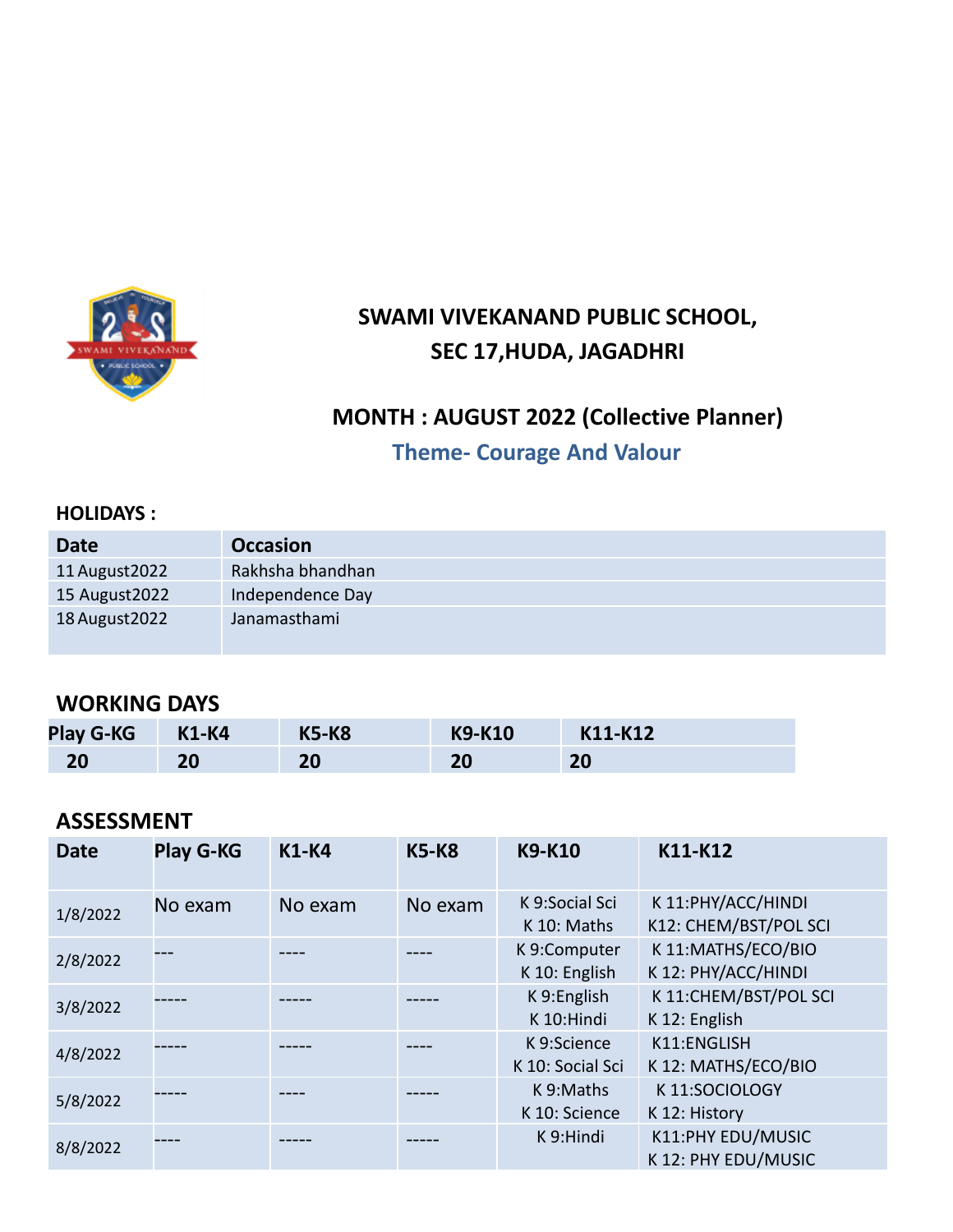K 10: **Computers** 

## **PFI /OPEN HOUSE**

| <b>Date</b> | <b>Play G-KG</b> | <b>K1-K4</b>                | <b>K5-K8</b>     | <b>K9-K10</b>    | K11-K12            |
|-------------|------------------|-----------------------------|------------------|------------------|--------------------|
| 6thAugust   | $10:00$ am       | Awareness-De                | Awareness-De     |                  |                    |
| 2022        |                  | worming Tablets             | wormingTablets   |                  |                    |
|             |                  | will be given to            | will be given to |                  |                    |
|             |                  | students outside            | studentsoutside  |                  |                    |
|             |                  | by Eco club                 | by Eco club      |                  |                    |
|             |                  | (OPEN HOUSE)<br>Second Half | (OPEN HOUSE)     |                  |                    |
| 13/8/2022   | u.               |                             |                  | $9:30AM - 11:30$ | 11:30 AM - 1:30 PM |
|             |                  |                             |                  | AM.              |                    |

#### **SPECIAL ASSEMBLY**

| <b>DATE</b> | <b>GRADE</b> | <b>ACTIVITY</b>         | <b>ON DUTY</b>  | <b>INCHARGES</b> |
|-------------|--------------|-------------------------|-----------------|------------------|
| 26 AUGUST   | $IX-X$       | SENIOR CITIZENS DAY,    | IX G, XA AND XB | Ms Akanksha      |
|             |              | NATIONAL SPORTS DAY,    |                 | Ms Neha          |
|             |              | <b>TEACHERS DAY,</b>    |                 | Mr Gauray        |
|             |              | HIROSHIMA DAY,          |                 |                  |
|             |              | NAGASAKI DAY,           |                 |                  |
|             |              | <b>INDEPENDENCE DAY</b> |                 |                  |
| 26 AUGUST   | $XI-XII$     | SENIOR CITIZENS DAY,    | XI (MED)        | <b>MS RAMAN</b>  |
|             |              | NATIONAL SPORTS DAY,    |                 | Ms, Bhatia       |
|             |              | <b>TEACHERS DAY,</b>    |                 |                  |
|             |              | HIROSHIMA DAY,          |                 |                  |
|             |              | NAGASAKI DAY,           |                 |                  |
|             |              | <b>INDEPENDENCE DAY</b> |                 |                  |

## **CELEBRATION**

| <b>Date</b> | <b>PLAY G-KG</b> | <b>K1-K4</b> | <b>K5-K8</b> | <b>K9-K10</b>          | K11-K12 |
|-------------|------------------|--------------|--------------|------------------------|---------|
| 7 August    | $\frac{1}{1}$    |              | ---          | $\qquad \qquad \cdots$ | $- - -$ |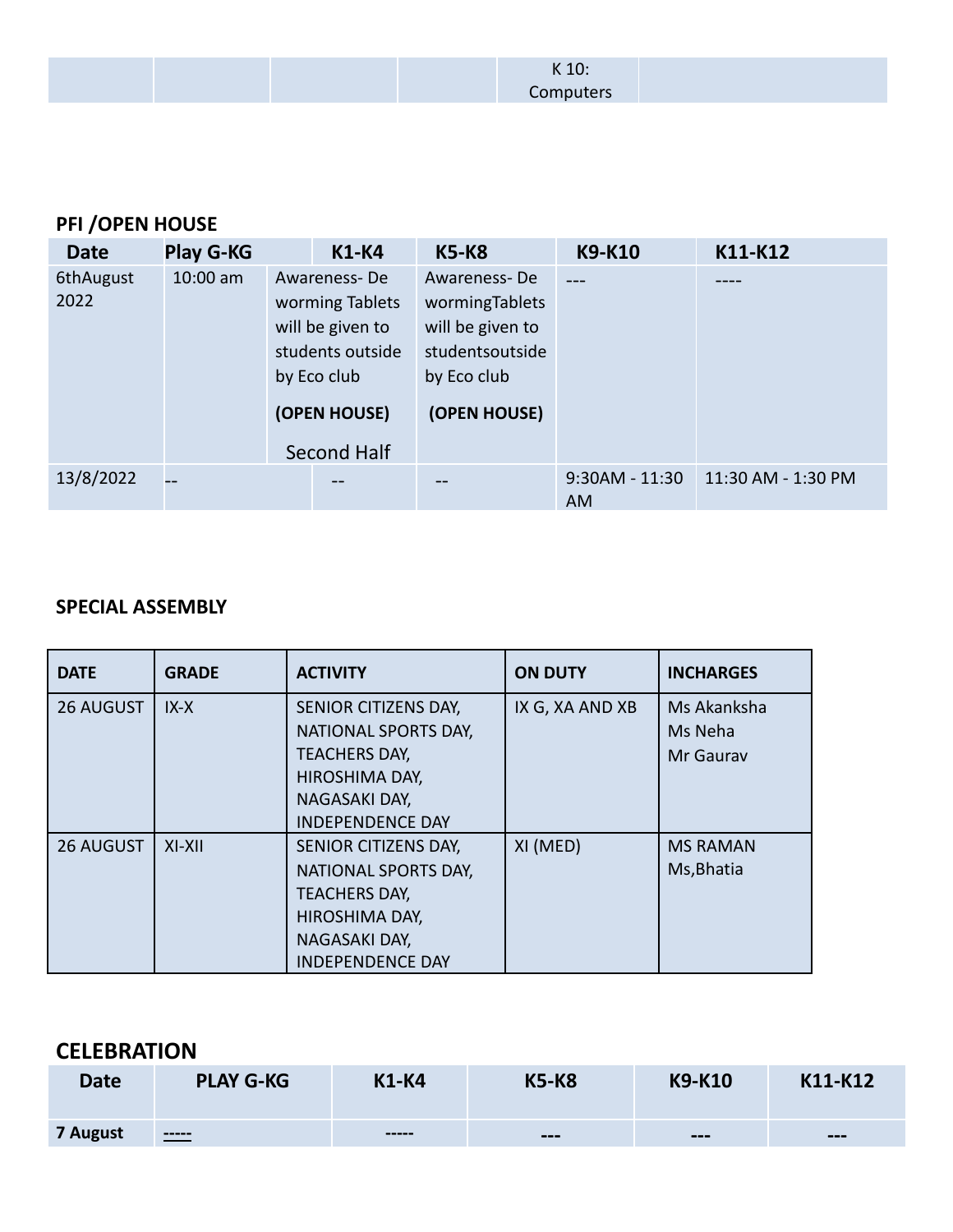| 17-August | <u>Janamasthami</u> | $---$ | $---$                  | $---$                                | $---$   |
|-----------|---------------------|-------|------------------------|--------------------------------------|---------|
| 31 August | <b>CONTINUES</b>    | $---$ | $\qquad \qquad \cdots$ | $\qquad \qquad \cdots \qquad \qquad$ | $--- -$ |

## **TOPIC OF THE MONTH**

| <b>PLAY G-KG</b>                      | <b>K1-K4</b>                                                      | <b>K5-K8</b>     | <b>K9-K10</b>                               | K11-K12                                 |
|---------------------------------------|-------------------------------------------------------------------|------------------|---------------------------------------------|-----------------------------------------|
| Pretend play<br><b>31 AUGUST 2022</b> | JAM/HAM<br><b>Just A</b><br><b>Minute/Half A</b><br><b>Minute</b> | <b>Pair Talk</b> | Speech &<br><b>Slogan</b><br><b>Writing</b> | Speech &<br><b>Slogan</b><br>Writing -- |

| <b>Date</b>                                              | <b>PLAY G-KG</b>                                                         | <b>K1-K4</b>                                                                                                                                                               | <b>K5-K8</b>                                                                                                                                        | <b>K9-K10</b> | K11-K12 |
|----------------------------------------------------------|--------------------------------------------------------------------------|----------------------------------------------------------------------------------------------------------------------------------------------------------------------------|-----------------------------------------------------------------------------------------------------------------------------------------------------|---------------|---------|
| 5 August                                                 |                                                                          |                                                                                                                                                                            | Information<br>about<br>Deworming in<br>classes                                                                                                     |               |         |
| 10 August                                                | Rakhi Making                                                             |                                                                                                                                                                            |                                                                                                                                                     |               |         |
| 16<br>August2022                                         | Janamasthmi<br>Activity<br>Pre: Mor<br>Mukut<br>Nur: Flute<br>K.G: Matki |                                                                                                                                                                            |                                                                                                                                                     |               |         |
| 25<br>August2022<br>26<br>August2022<br>29<br>August2022 | Friendship<br>day<br>Inculcation of<br>value through<br>stories          | Grade 1-Friendship<br><b>Band Making(Speak</b><br>About Friend)<br>Grade 2-Friendship<br><b>Band Making(Speak</b><br>About Friend)<br>Grade 3- Acrostic<br>Poem For Friend | Photography Day<br>$G5-$<br>Travelogue-Colle<br>ct pics and<br>describe them<br>G <sub>6</sub><br>-Travelogue-Coll<br>ect pics and<br>describe them |               |         |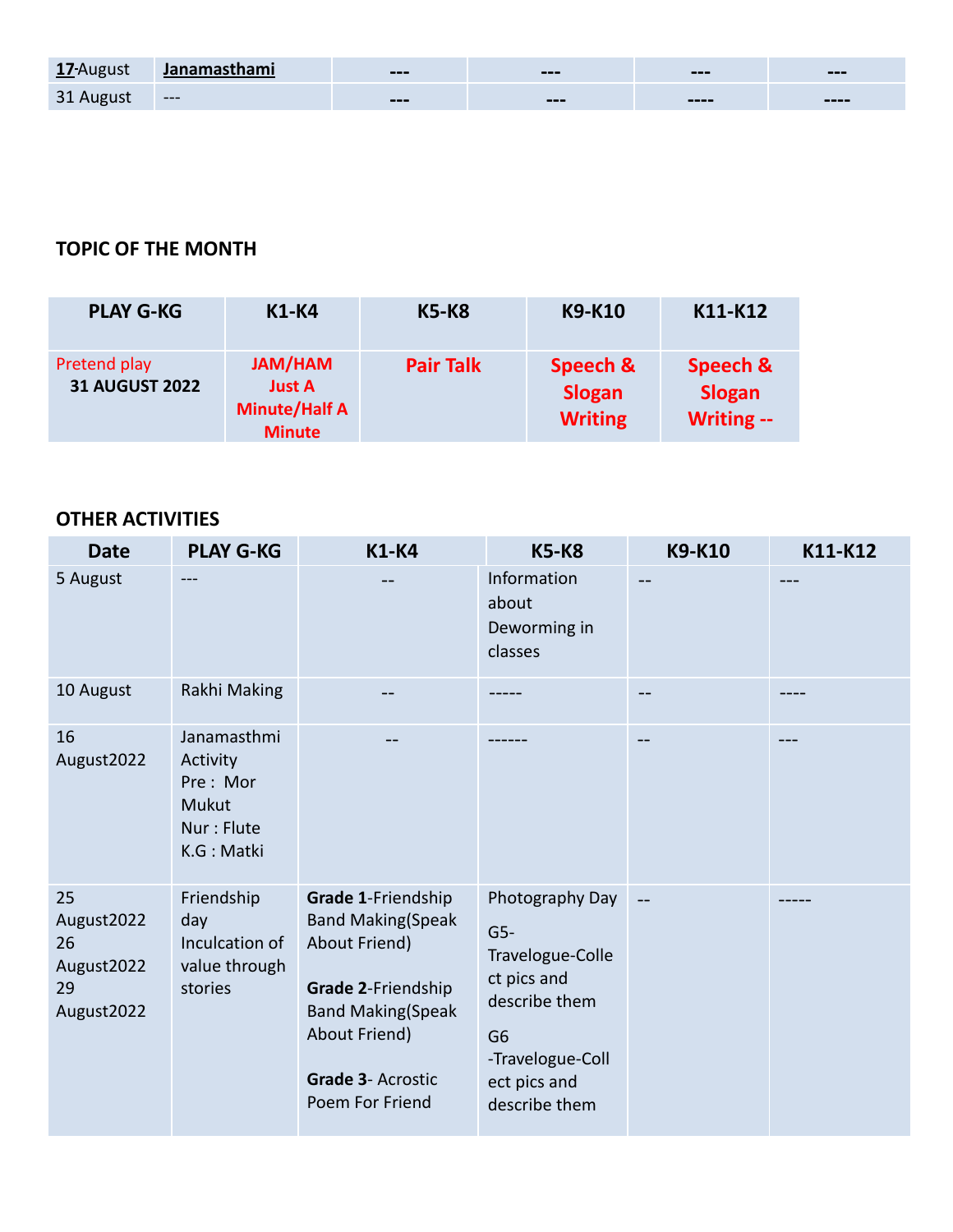|           | Grade<br>4-Appreciation Letter<br>for Friend (Writing<br>and reading)<br>Incharge: Class<br>Incharge                                        | G 7-A student<br>will speak on<br>photographs<br>G8 - BLOG/VLOG<br>- A student will<br>explain Vlog |                                                                                                                                         |                                                                                                                                         |
|-----------|---------------------------------------------------------------------------------------------------------------------------------------------|-----------------------------------------------------------------------------------------------------|-----------------------------------------------------------------------------------------------------------------------------------------|-----------------------------------------------------------------------------------------------------------------------------------------|
| 29 August |                                                                                                                                             | Townhall<br>Meeting,                                                                                |                                                                                                                                         |                                                                                                                                         |
| 31 August | Grade 1 and<br>2-HAM(Topic By<br>Parents)<br>Grade 3 and<br>4-JAM (Topic By<br>Parents)<br>Note: Video will be<br>shared for<br>explanation | Pair Talk<br>G5 -8 Make pairs<br>of non-animated<br>things like<br>bread-butter, cup<br>-saucer etc | <b>BICYCLE RALLY,</b><br><b>SLOGAN ON</b><br><b>TOPIC: SPORTS</b><br>AS OUR CAREER,<br>2 MINUTE<br>SPEECH, CROSS<br><b>COUNTRY RACE</b> | <b>BICYCLE RALLY,</b><br><b>SLOGAN ON</b><br><b>TOPIC: SPORTS</b><br>AS OUR CAREER,<br>2 MINUTE<br>SPEECH, CROSS<br><b>COUNTRY RACE</b> |

#### **INTERHOUSE ACTIVITIES**

| <b>Date</b>         | <b>Play G-KG</b> | <b>K1-K4</b> | <b>K5-K8</b>     | K9-K10                   | K11-K12                              |
|---------------------|------------------|--------------|------------------|--------------------------|--------------------------------------|
| $22^{nd} - 26^{th}$ | $\frac{1}{2}$    | Table Soccer | $G5-G8$          | $\qquad \qquad \qquad -$ | $\qquad \qquad \cdots \qquad \qquad$ |
| Aug.                |                  | Competition  | Interhouse Table |                          |                                      |
|                     |                  | Incharge     | Soccer           |                          |                                      |
|                     |                  | :Mr.Vishal   | Competition      |                          |                                      |
|                     |                  | Kumar        |                  |                          |                                      |

## **SPORTS ACTIVITIES**

| <b>Date</b>         | <b>Play G-KG</b> | <b>K1-K4</b> | <b>K5-K8</b>     | K9-K10                 | K11-K12 |
|---------------------|------------------|--------------|------------------|------------------------|---------|
| $22^{nd} - 26^{th}$ | -----            | Inter House  | $G5-G8$          | $\qquad \qquad \cdots$ | ----    |
| Aug.                |                  | Table Soccer | Interhouse Table |                        |         |
|                     |                  | Competition  | Soccer           |                        |         |
|                     |                  | Incharge     | Competition      |                        |         |
|                     |                  | :Mr.Vishal   |                  |                        |         |
|                     |                  | Kumar        |                  |                        |         |

| <b>Date</b> | Day                          |
|-------------|------------------------------|
| 2 August    | International Friendship Day |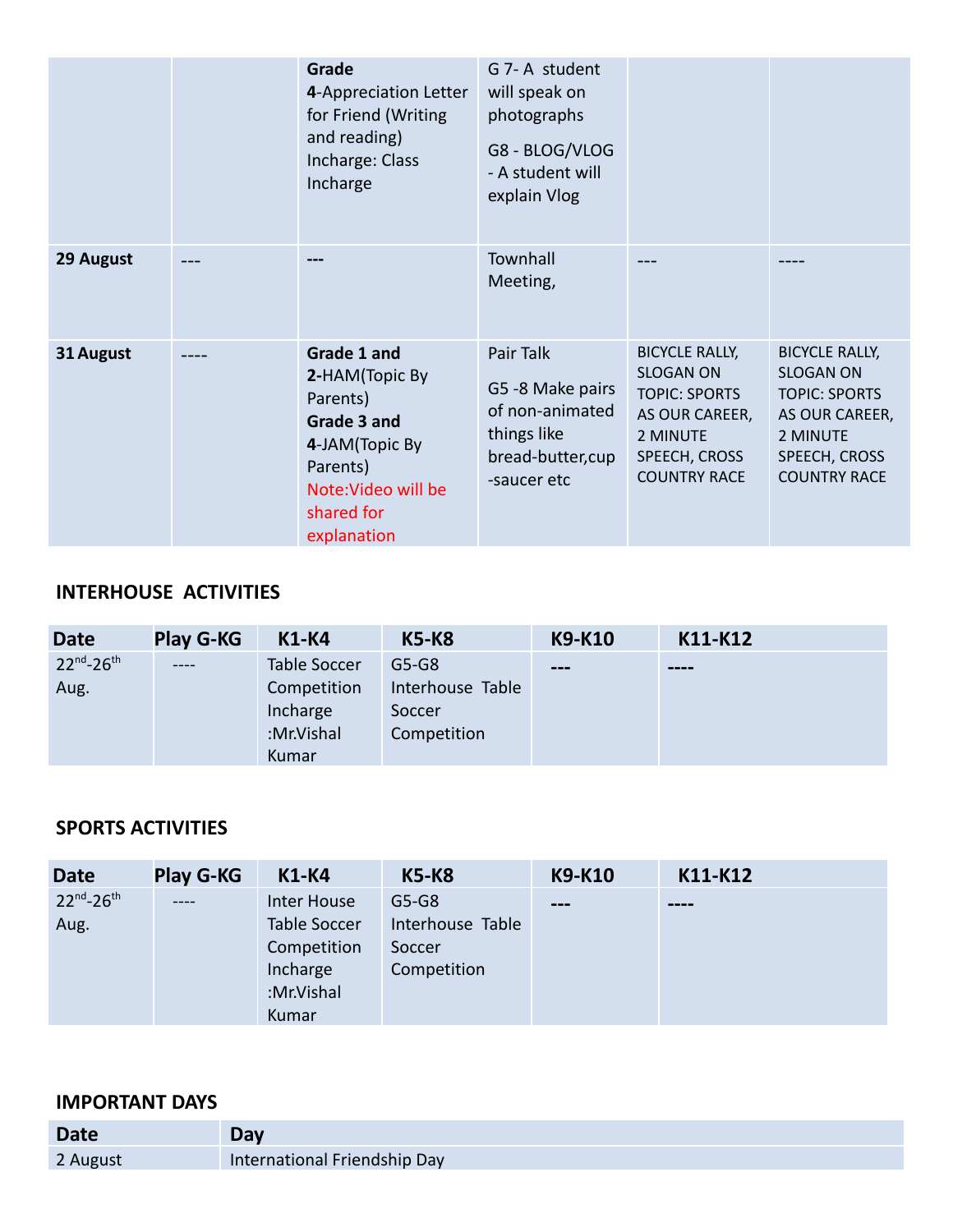| 6 August        | Hiroshima Day                 |
|-----------------|-------------------------------|
| 9 August        | Nagasaki Day                  |
| 10 August       | <b>National Deworming Day</b> |
| 15 August       | Independence Day              |
| 18 August       | Janmashtami                   |
| 21 August       | Senior Citizen Day            |
| 25,26,29 August | <b>Friendship day</b>         |
| 29 August       | <b>National Sports Day</b>    |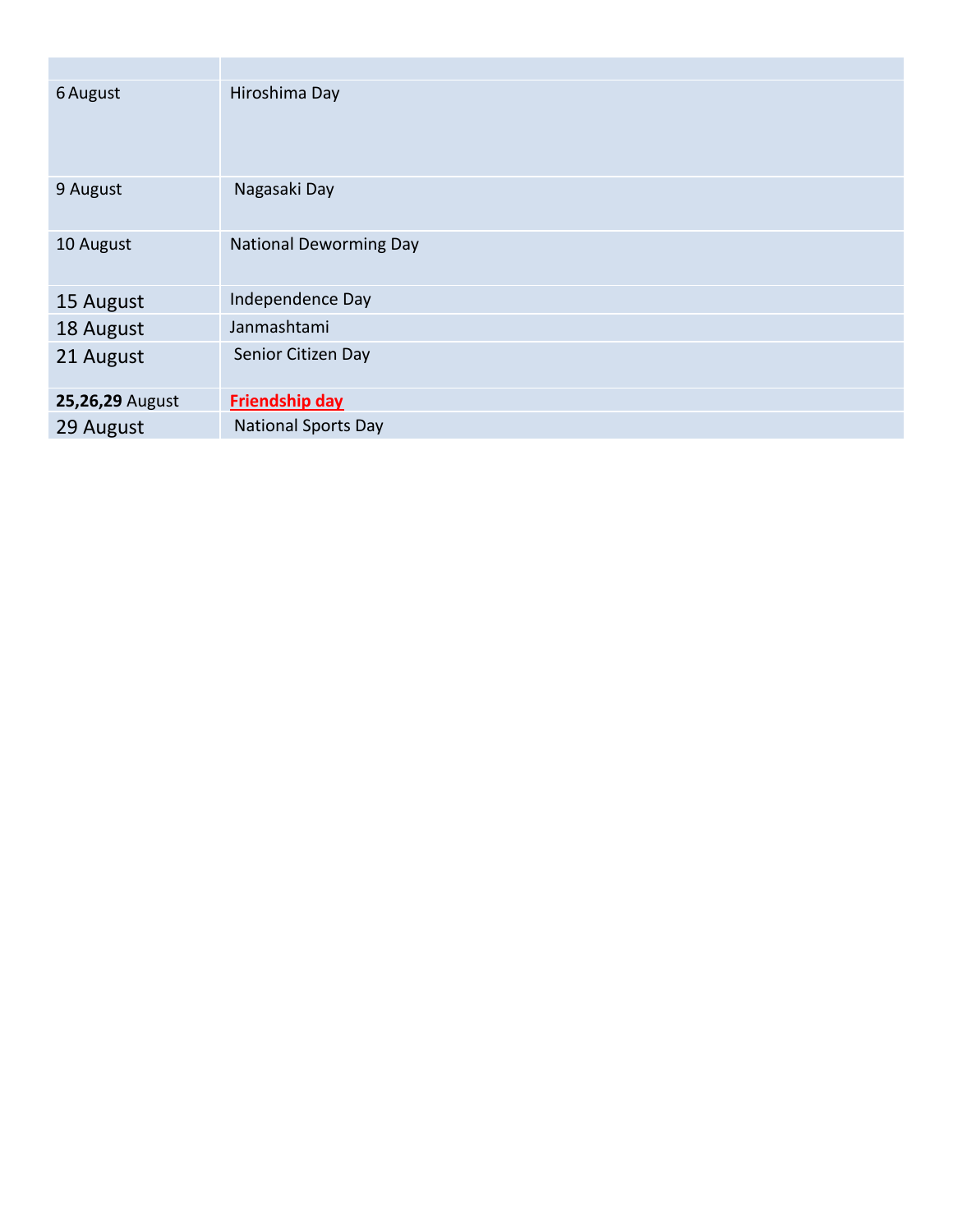

## **SWAMI VIVEKANAND PUBLIC SCHOOL, SEC 17,HUDA, JAGADHRI**

## **MONTH :SEPTEMBER 2022 (Collective Planner)**

#### **HOLIDAYS :**

| <b>Date</b> | <b>Occasion</b> |
|-------------|-----------------|
| $--- -$     | ------          |

## **WORKING DAYS**

| <b>Play G-KG</b> | <b>K1-K4</b> | <b>K5-K8</b> | <b>K9-K10</b> | K11-K12      |
|------------------|--------------|--------------|---------------|--------------|
| n-<br>LL         | ے ے          | ᅩ            | $\sim$<br>ے ے | $\sim$<br>LL |

## **ASSESSMENT**

| <b>Date</b> | <b>Play G-KG</b> | <b>K1-K4</b>                                       | <b>K5-K8</b>                                                                | <b>K9-K10</b>                | K11-K12                                              |
|-------------|------------------|----------------------------------------------------|-----------------------------------------------------------------------------|------------------------------|------------------------------------------------------|
| 7 Sep       |                  |                                                    | ---                                                                         | K9: Maths<br>K10: Social Sci | $K11$ :<br>PHY/ACC/HINDI<br>K12:<br>CHEM/BST/POL SCI |
| 9 Sep       |                  |                                                    |                                                                             | K9: English<br>K10: Hindi    | $K11$ :<br>MATHS/ECO/BIO<br>K12:PHY/ACC/HIND         |
| 12 Sep      | <b>Maths</b>     | K1:Maths<br>K2: Maths<br>K3: Maths<br>K4: Maths    | periodic<br>K <sub>5</sub><br>$\mathbf{H}$<br>starts<br>K6-K8 Term I starts | K9: Hindi<br>K10: English    | K11:<br>CHEM/BST/POL SCI<br>K12: ENGLISH             |
| 13 Sep      | Oral             | K1:E.V.S<br>K2: Computer<br>K3: E.V.S<br>K4: Hindi | <b>Datesheet</b><br>not<br>finalized yet                                    |                              |                                                      |
| 14 Sep      | Hindi            | K1: English<br>K2: English<br>K3: Computer         |                                                                             | K9: Science<br>K10: Maths    | <b>K11: ENGLISH</b><br>K12:<br>MATHS/ECO/BIO         |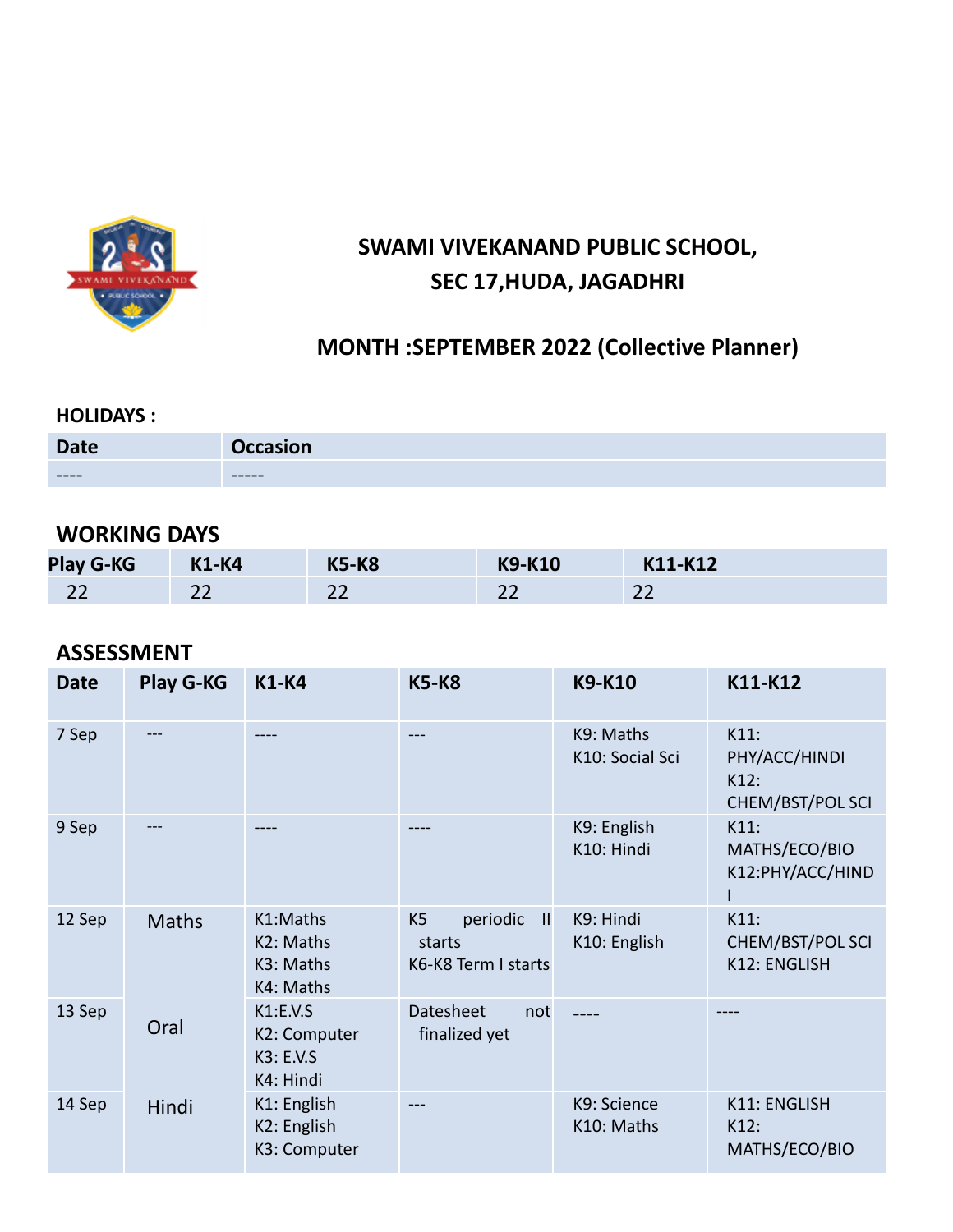|              | <b>Maths</b> | OralK4: Science                                               |     |                                |                                                                                  |
|--------------|--------------|---------------------------------------------------------------|-----|--------------------------------|----------------------------------------------------------------------------------|
| 15 Sep       | Oral         | K1: Hindi<br>K2: Hindi<br>K3: Hindi<br>K4: Computer           | --- | ---                            | ---                                                                              |
| 16 Sep       |              | K1: Computer<br><b>K2: E.V.S</b><br>K3:English<br>K4: English |     | K9: Computer<br>K10: Computer  | K11: SOCIOLOGY<br><b>K12: HISTORY</b>                                            |
| $\mathbf{1}$ |              |                                                               |     |                                |                                                                                  |
| 19 Sep       |              | <b>K4: S.ST</b>                                               |     | K9: Social Sci<br>K10: Science | $K11$ :<br><b>PHY</b><br>EDU/MUSIC<br><b>PHY</b><br>K12:<br>EDU/MUSIC            |
| 20 Sep       |              |                                                               |     |                                | <b>K11: HISTORY</b><br>K12: SOCIOLOGY                                            |
| 21 Sep       | ----         |                                                               |     |                                | K11:PSYCOLOGY/LEG<br><b>AL STUDIES</b><br>K12:PSYCOLOGY/LEG<br><b>AL STUDIES</b> |

#### **P.F.I.**

| <b>Date</b> | <b>Play G-KG</b> | K1-K4                     | <b>K5-K8</b>                               | <b>K9-K10</b> | K11-K12 |
|-------------|------------------|---------------------------|--------------------------------------------|---------------|---------|
| 24 Sep      | $10:00$ am       | Time not<br>finalised yet | $K5$ : time No PFI<br>not finalised<br>yet |               | No PFI  |

## **SPECIAL ASSEMBLY**

| <b>DATE</b> | <b>GRADE</b>               | <b>TIVITY</b><br>$\mathbf{w}$ | <b>ON DUTY</b> | <b>CHARGES</b><br>$\blacksquare$ |
|-------------|----------------------------|-------------------------------|----------------|----------------------------------|
| $---$       | $---$<br><b>CONTRACTOR</b> | $---$                         | $---$          | $---$                            |

#### **CELEBRATION**

| <b>Date</b> | <b>PLAY G-KG</b> | <b>K1-K4</b>                         | <b>K5-K8</b>                 | K9-K10           | K11-K12 |
|-------------|------------------|--------------------------------------|------------------------------|------------------|---------|
| 30 Sep      | ----             | $\qquad \qquad \cdots \qquad \qquad$ | $\qquad \qquad \blacksquare$ | Event:           |         |
|             |                  |                                      |                              | <b>GANESH</b>    |         |
|             |                  |                                      |                              | <b>CHATURTHI</b> |         |
|             |                  |                                      |                              | Incharge: Ms.    |         |
|             |                  |                                      |                              | Kanika           |         |
|             |                  |                                      |                              | Mr kaushik       |         |

#### **TOPIC OF THE MONTH**

| <b>Play G-KG</b><br><b>K5-K8</b><br><b>K1-K4</b> | <b>K9-K10</b> | K11-K12 |  |
|--------------------------------------------------|---------------|---------|--|
|--------------------------------------------------|---------------|---------|--|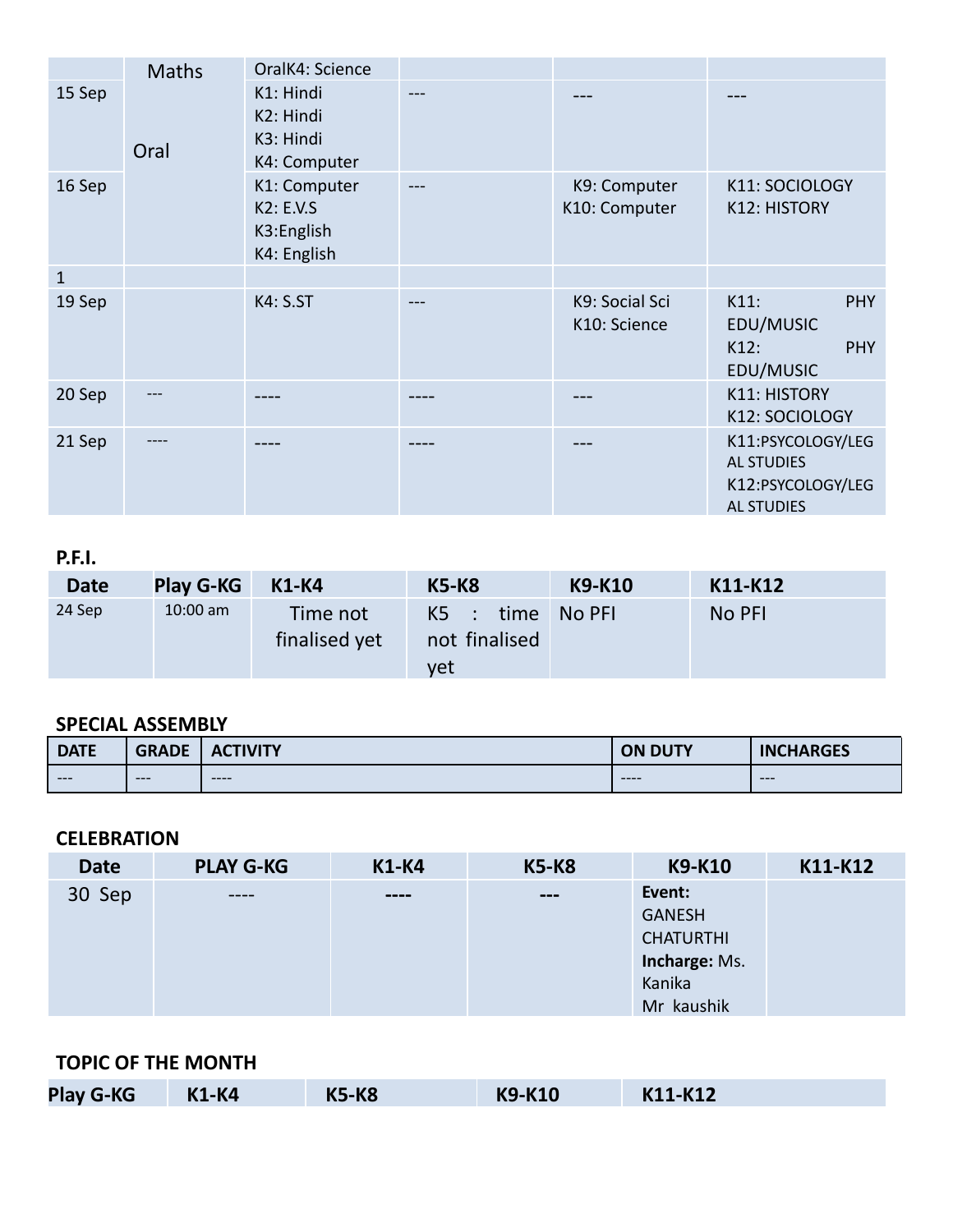### **OTHER ACTIVITIES**

| <b>Date</b>         | <b>PLAY G-KG</b> | <b>K1-K4</b> | <b>K5-K8</b> | K9-K10                                                              | K11-K12                                                             |
|---------------------|------------------|--------------|--------------|---------------------------------------------------------------------|---------------------------------------------------------------------|
| 30 Sep              |                  |              |              | Extempore and<br>speeches on<br>Hindi Diwas<br>and Daughters<br>Day | Extempore and<br>speeches on<br>Hindi Diwas<br>and Daughters<br>Day |
| 21<br>Sep-24<br>Sep | ----             |              |              | Educational<br>Trip<br>Incharge: Mr<br>Gaurav                       | <b>Educational Trip</b><br>Incharge<br>:Mr.Kaushik                  |

#### **SPORTS ACTIVITIES**

| <b>Date</b> | <b>Play G-KG</b> | <b>K1-K4</b>  | <b>K5-K8</b>                 | <b>K9-K10</b>          | K11-K12       |
|-------------|------------------|---------------|------------------------------|------------------------|---------------|
|             | -----            | $\frac{1}{2}$ | $\qquad \qquad \blacksquare$ | $\qquad \qquad \cdots$ | $\frac{1}{2}$ |
|             |                  |               |                              |                        |               |
|             |                  |               |                              |                        |               |

| <b>Date</b> | Day                               |
|-------------|-----------------------------------|
| 5 Sep       | Teacher's Day                     |
| 14 Sep      | Hindi Diwas , World First Aid Day |
| 23 Sep      | Haryana Heroes Day                |
| 24 Sep      | World Tourism Day(Excursion)      |
| 25 Sep      | Social Justice Day                |
| 26 Sep      | Daughters Day                     |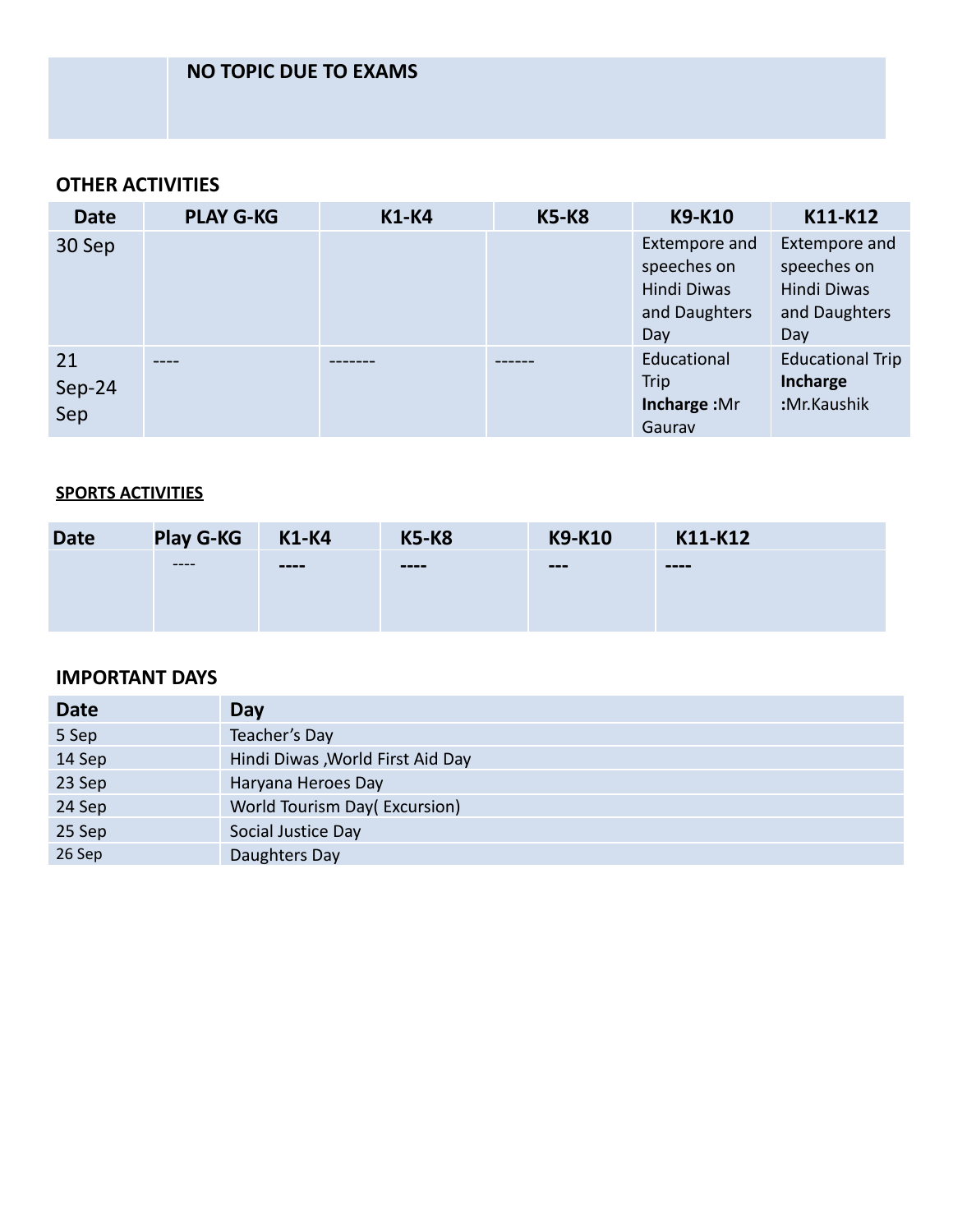

# **SWAMI VIVEKANAND PUBLIC SCHOOL, SEC 17, HUDA, JAGADHRI**

## **MONTH: October 2022 (Collective Planner)**

**Theme**: TOLERANCE AND COMPASSION

#### **HOLIDAYS:**

| <b>Date</b>   | <b>Occasion</b> |
|---------------|-----------------|
| 2 October     | Gandhi Jayanti  |
| 5 October     | <b>Dusshera</b> |
| 9 October     | Valmiki Jayanti |
| 13 October    | Karwa Chauth    |
| 22-26 October | Diwali Break    |

## **WORKING DAYS**

| <b>Play G-KG</b> | <b>K1-K4</b> | <b>K5-K8</b> | <b>K9-K10</b> | K11-K12 |
|------------------|--------------|--------------|---------------|---------|
|                  | ᅭ            | ΨL           |               | 16      |

## **ASSESSMENT**

| <b>Date</b> | <b>Play G-KG</b> | <b>K1-K4</b> | <b>K5-K8</b> | <b>K9-K10</b> | K11-K12 |
|-------------|------------------|--------------|--------------|---------------|---------|
| No exam     | $---$            | ----         | $-- -$       | $-- -$        | $- - -$ |

#### **PFI/ OPEN HOUSE**

| <b>Date</b>           | <b>Play G-KG</b> | <b>K1-K4</b> | <b>K5-K8</b>    | <b>K9-K10</b> | K11-K12    |
|-----------------------|------------------|--------------|-----------------|---------------|------------|
| 1st<br><b>October</b> | $---$            | $---$        | 9:00<br>am(PFI) | 9.30-11.30    | 11.30-1.30 |
| <b>15</b><br>October  | $10:00$ am       | $---$        | $- - -$         | $-- -$        | ---        |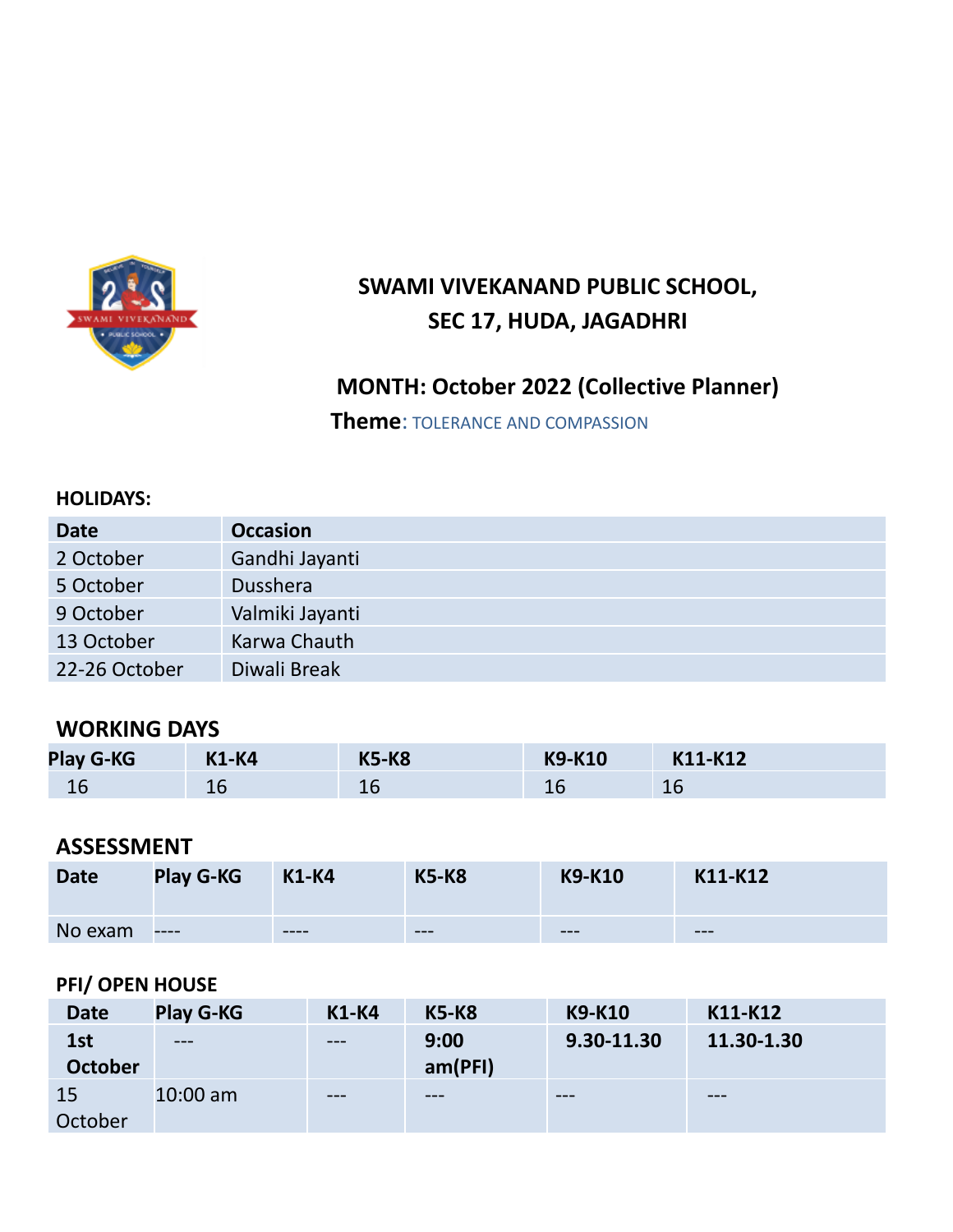## **SPECIAL ASSEMBLY**

| <b>Date</b> | <b>K9-K10</b>          | <b>On Duty</b> | <b>Incharges</b> | K11-K12             | <b>On Duty</b> | <b>Incharges</b> |
|-------------|------------------------|----------------|------------------|---------------------|----------------|------------------|
| 27 October  | <b>INDIAN AIR</b>      | X C, D AND E   | <b>MR RAMAN</b>  | <b>INDIAN</b>       | XII(COMM)      | <b>MR PRABAL</b> |
|             | FORCE DAY,             |                | MS.              | <b>AIRFORCE</b>     |                |                  |
|             | <b>BIRTHDAY OF DR</b>  |                | <b>MEENAKSHI</b> | DAY, BIRTHDA        |                |                  |
|             | APJ ABDUL              |                | <b>MS KIRTI</b>  | Y OF DR             |                |                  |
|             | KALAM, UN DAY,         |                |                  | <b>APJ ABDUL</b>    |                |                  |
|             | RASHTRIYA              |                |                  | KALAM, UN           |                |                  |
|             | EKTA DIWAS,            |                |                  | DAY,                |                |                  |
|             | HARYANA DAY,           |                |                  | <b>RASHTRIYA</b>    |                |                  |
|             | GANDHI JAYANTI,        |                |                  | EKTA DIWAS,         |                |                  |
|             | LAL BAHADUR            |                |                  | <b>HARYANA</b>      |                |                  |
|             | <b>SHASTRI JAYANTI</b> |                |                  | DAY,                |                |                  |
|             |                        |                |                  | <b>GANDHI</b>       |                |                  |
|             |                        |                |                  | <b>JAYANTI, LAL</b> |                |                  |
|             |                        |                |                  | <b>BAHADUR</b>      |                |                  |
|             |                        |                |                  | <b>SHASTRI</b>      |                |                  |
|             |                        |                |                  | <b>JAYANTI</b>      |                |                  |

## **CELEBRATION**

| Date | <b>PLAY G-KG</b> | K1-K4 | <b>K5-K8</b> | <b>K9-K10</b>            | K11-K12 |
|------|------------------|-------|--------------|--------------------------|---------|
|      | $---$            | $---$ | $---$        | $\overline{\phantom{m}}$ | $---$   |

### **TOPIC OF THE MONTH**

| <b>Play G-KG</b>                          | K1-K4                    | <b>K5-K8</b>             | K9-K10     | K11-K12         |
|-------------------------------------------|--------------------------|--------------------------|------------|-----------------|
| <b>Show and tell</b><br>(except your toy) | <b>Sell Your Product</b> | <b>Sell Your Product</b> | <b>PPT</b> | <b>Speeches</b> |

| <b>Date</b> | <b>PLAY G-KG</b>                                                                                                                                               | <b>K1-K4</b>                      | <b>K5-K8</b>                                | <b>K9-K12</b> |
|-------------|----------------------------------------------------------------------------------------------------------------------------------------------------------------|-----------------------------------|---------------------------------------------|---------------|
| 2 October   |                                                                                                                                                                | <b>Non-Violence</b><br><b>Day</b> | ----                                        | ----          |
| 4 October   | <b>Topic:</b><br><b>Dusshera</b><br>Activity<br><b>Activity:</b><br>Pre: Making of<br>Maze<br>Nur: Making of<br>Bow and Arrow<br>K.G: Making of<br>Raavan Face | ----                              |                                             |               |
| 19 October  | <b>Topic: Non</b>                                                                                                                                              | K 1/k2-Identify                   | <b>World Food Day</b>                       |               |
| 20 October  | Violence day                                                                                                                                                   | and speak about<br>Actions of     | K5- Cook recipe with<br>Family and bring it |               |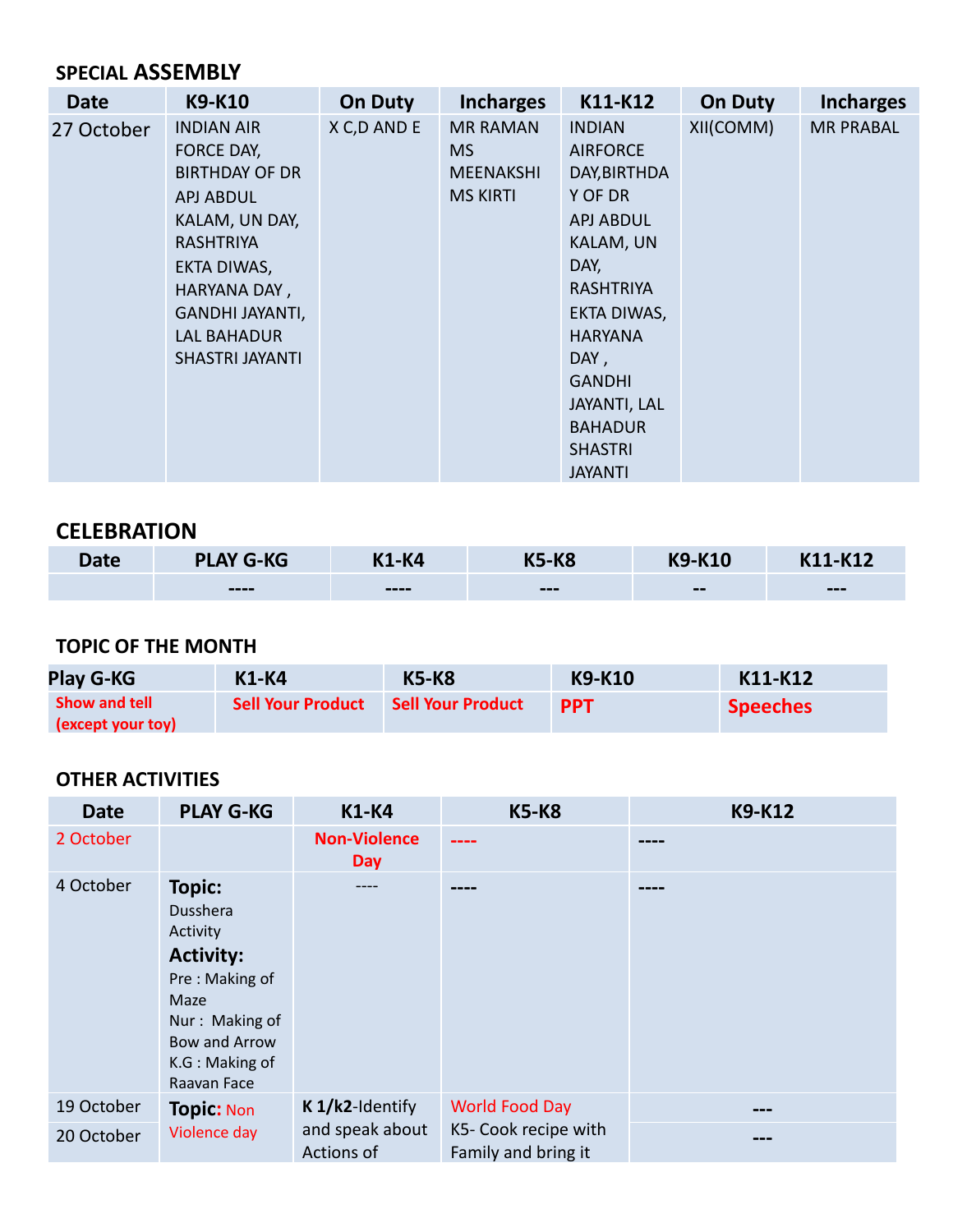| 21 October | <b>Inculcation</b><br>of value<br>through<br>stories                                                | Violence and the<br>remedy of that<br>Action<br>Incharge:<br><b>Mother Teacher</b><br>K3:Stories of<br>Non-Violence<br>Incharges:<br>Mother Teacher<br><b>K4- Prespectives</b><br>(Speech)<br>Incharges:<br>Subject Teacher | next dat. Student will<br>explain steps and<br>ingredients<br>K6- Food around<br>world- Present cuisine<br>of any particular state<br>or country.<br>K7-Food<br><b>Conservation-How</b><br>wastage is happening<br>and how to conserve<br>food.<br>K8- Future of food-<br>food processing or<br>food blog. |                                                                                                                                                                                                                                                                                                                                                                                                                                                                                                                                                                                                                                                                                       |
|------------|-----------------------------------------------------------------------------------------------------|-----------------------------------------------------------------------------------------------------------------------------------------------------------------------------------------------------------------------------|------------------------------------------------------------------------------------------------------------------------------------------------------------------------------------------------------------------------------------------------------------------------------------------------------------|---------------------------------------------------------------------------------------------------------------------------------------------------------------------------------------------------------------------------------------------------------------------------------------------------------------------------------------------------------------------------------------------------------------------------------------------------------------------------------------------------------------------------------------------------------------------------------------------------------------------------------------------------------------------------------------|
| 24 October | <b>Topic: Diwali</b><br><b>Vibes</b><br><b>Activity:</b><br>Sweet making<br>activity<br>$Pre - K.G$ |                                                                                                                                                                                                                             |                                                                                                                                                                                                                                                                                                            |                                                                                                                                                                                                                                                                                                                                                                                                                                                                                                                                                                                                                                                                                       |
| 28 October | $---$                                                                                               | ---                                                                                                                                                                                                                         | ----                                                                                                                                                                                                                                                                                                       | <b>Activity: WORLD STUDENT'S DAY</b><br><b>MENTAL HEALTH DAY</b><br><b>Details: PPT ON TOPIC :-</b><br><b>ISRO AND NASA,</b><br><b>CONTRIBUTION OF KALAM SIR IN</b><br><b>DRDO (INTERHOUSE)</b><br><b>WAYS TO MAKE STRONG</b><br><b>MENTALITY</b><br><b>Incharge: MR AJAY</b><br><b>MR RAMAN</b><br><b>Activity:</b><br><b>MUN</b><br><b>Details:</b><br><b>TOPIC:</b><br><b>GREEN ENVIRONMENT, CLIMATE</b><br><b>CHANGE/NON VIOLENCE AND</b><br>TERRORISM, CRUELITY TO<br>ANIMALS, TOURISM<br>Incharge:<br><b>MR VANSH</b><br><b>MS MONIKA</b><br><b>Activity:</b><br>NATIONAL CYBER SECURITY<br><b>AWARENESS</b><br><b>Details:</b><br>PLAY ON CYBER ETHICS & CYBER<br><b>CRIME</b> |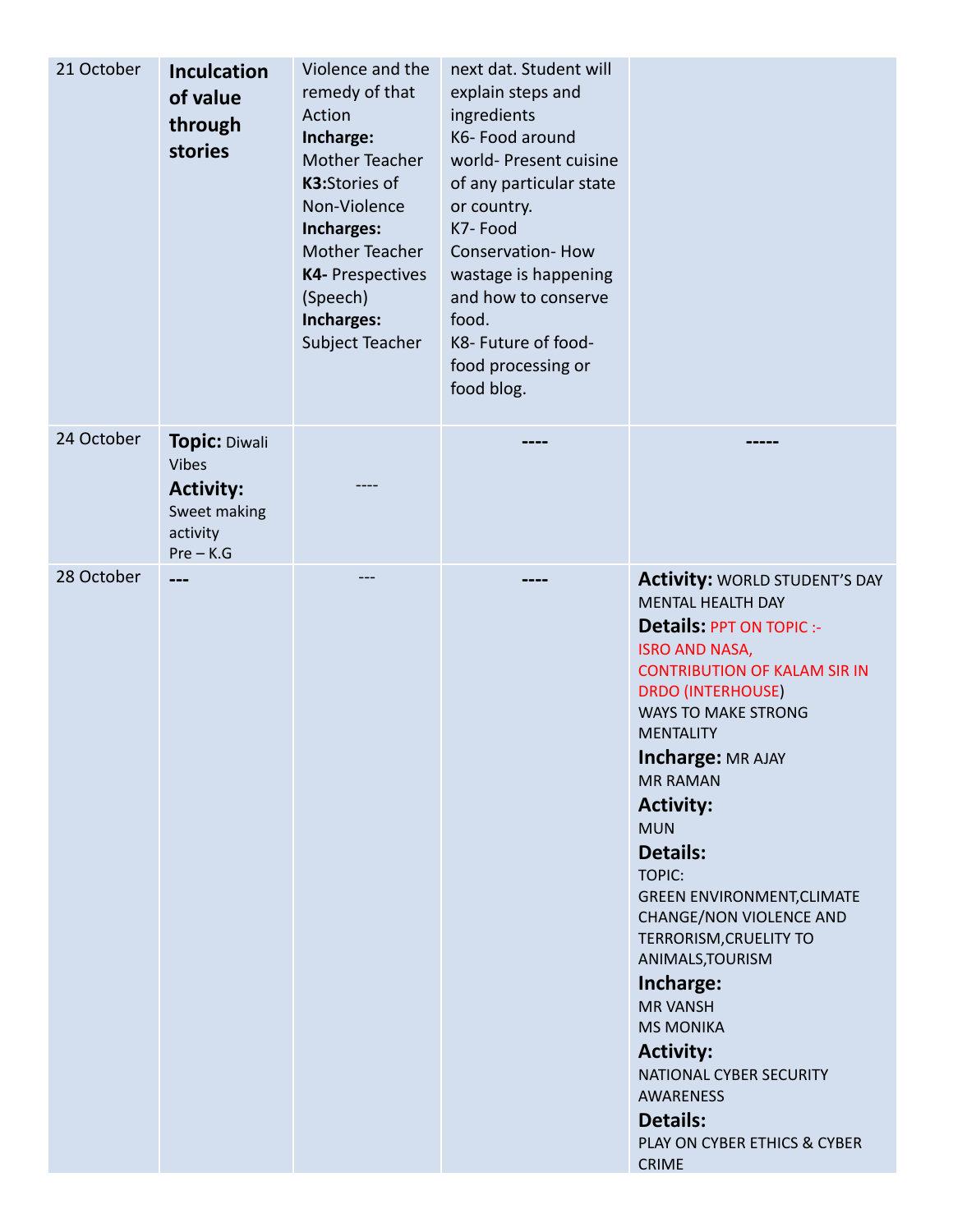|            |                                                   |                                                  | <b>INTERCLASS QUIZ ON SHORTCUTS</b><br>OF OFFICE TOOLS<br>Incharge:<br>MS CHANCHAL, MS SONAM |
|------------|---------------------------------------------------|--------------------------------------------------|----------------------------------------------------------------------------------------------|
| 31 October | (K1-k4)-Sell Your<br><b>Products</b><br>Incharge: | K5-K8 Sell your<br>product                       |                                                                                              |
|            | Parents<br>Note: Video will<br>be shared for      | Note: Video will be<br>shared for<br>explanation |                                                                                              |
|            | explanation                                       |                                                  |                                                                                              |

## **INTERHOUSE ACTIVITIES**

| <b>Date</b>                                                      | <b>Play G-KG</b> | <b>K1-K4</b>                                                                                                        | <b>K5-K8</b>                                                                                                                              | <b>K9-K10</b>                 | K11-K12                                                                                                                            |
|------------------------------------------------------------------|------------------|---------------------------------------------------------------------------------------------------------------------|-------------------------------------------------------------------------------------------------------------------------------------------|-------------------------------|------------------------------------------------------------------------------------------------------------------------------------|
| $6 - 8$<br>October,<br>$10-12$<br>October<br>and $21$<br>October |                  |                                                                                                                     |                                                                                                                                           |                               | <b>INTERHOUSE</b><br><b>CRICKET</b><br><b>TOURNAMENT</b><br><b>Details:FOOTBALL</b><br>MATCH Incharge:<br><b>SPORTS DEPARTMENT</b> |
| 28<br>October                                                    | ----             | <b>Interhouse</b><br>Compt.<br><b>Boys-Football/Thr</b><br>owball<br>Girls-Basketball<br>Mr.<br>Incharge:<br>Satish | Interhouse<br>football/<br>Throwball<br>match (boys)<br>Interhouse<br>basketball<br>(for<br>Match<br>girls)<br>Incharge;<br>Mr.<br>Satish | <b>DEBATE</b><br>(INTERHOUSE) | <b>DEBATE (INTERHOUSE)</b>                                                                                                         |

#### **SPORTS ACTIVITIES**

| <b>Date</b>                                               | <b>Play G-KG</b> | $K1-K4$                    | <b>K5-K8</b>          | <b>K9-K12</b>                                                                                                                    |
|-----------------------------------------------------------|------------------|----------------------------|-----------------------|----------------------------------------------------------------------------------------------------------------------------------|
| 6-8 October,<br>$10-12$<br>October<br>and $21$<br>October | $---$            | ----                       |                       | <b>Activity: INTERHOUSE CRICKET</b><br><b>TOURNAMENT</b><br><b>Details: FOOTBALL MATCH</b><br><b>Incharge: SPORTS DEPARTMENT</b> |
| 28-31 October                                             |                  | <b>Activity:</b><br>Compt. | $G5-G8$<br>Interhouse |                                                                                                                                  |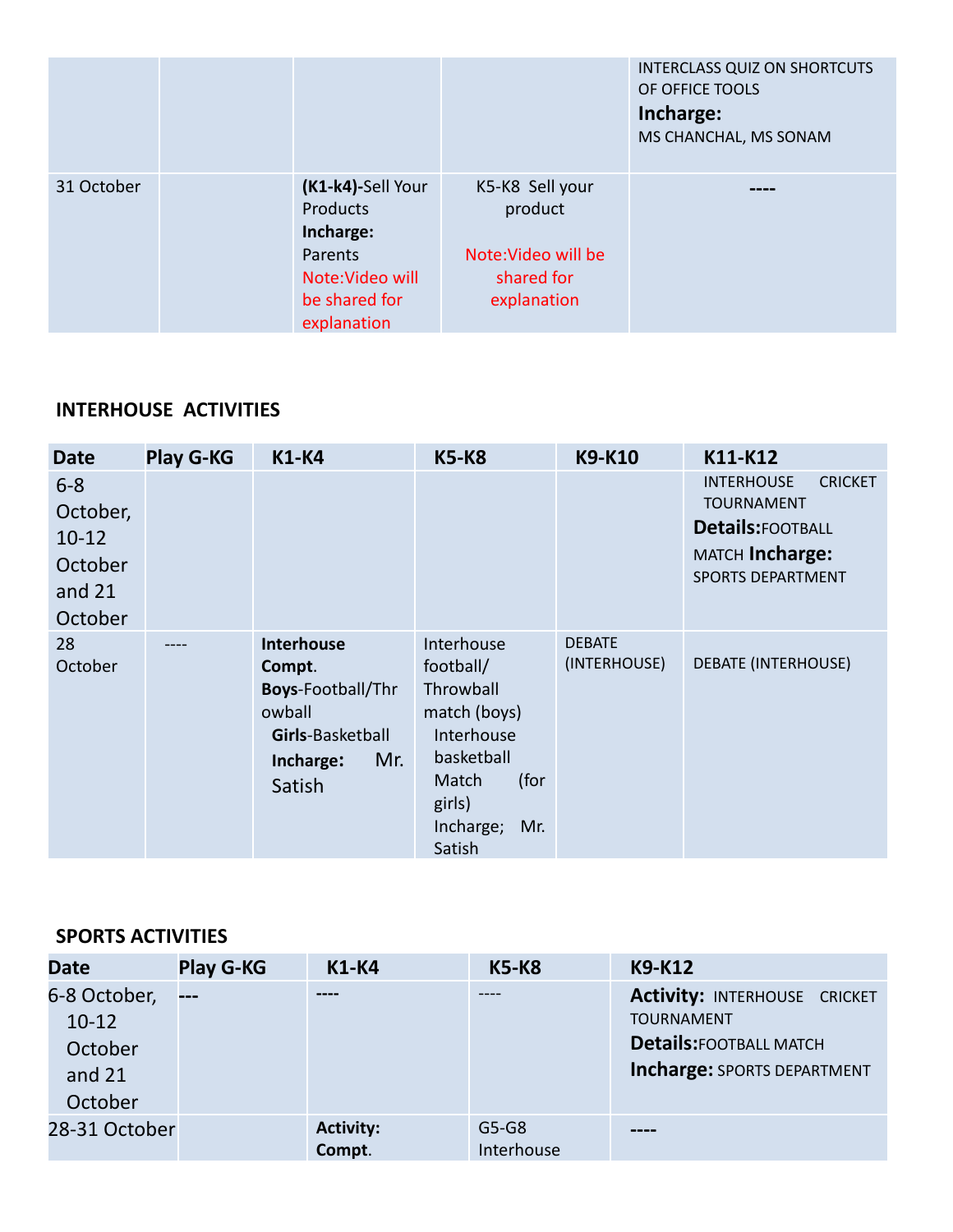| <b>Boys-Football/Thr</b><br>owball<br>Girls-Basketball<br>Mr.<br>Incharge:<br>Satish |  |
|--------------------------------------------------------------------------------------|--|
|                                                                                      |  |

| <b>Date</b>      | <b>Play G-KG</b> | <b>K1-K4</b>                                                            | <b>K5-K8</b>                                                                     | K9-k12                                                                    |
|------------------|------------------|-------------------------------------------------------------------------|----------------------------------------------------------------------------------|---------------------------------------------------------------------------|
| 2 October        | ----             | Gandhi Jayanti                                                          |                                                                                  |                                                                           |
| 8 October        |                  | Indian Air Force Day                                                    | Indian Air Force Day                                                             | Indian Air force day                                                      |
| 15 October       | $---$            | Birthday of Dr.APJ<br>Abdul Kalam<br>*Global Hand<br><b>Washing Day</b> | *Birthday of Dr. APJ<br>Abdul Kalam<br>*Global Hand Washing<br>Day               | *Birthday of Dr. APJ<br>Abdul Kalam<br>*Global Hand<br><b>Washing Day</b> |
| 16 October       | ---              | ---                                                                     | World Food Day                                                                   |                                                                           |
| 19-21<br>October | Non-Violence Day |                                                                         |                                                                                  |                                                                           |
| 24 October       | ---              | ---                                                                     | *UN Day<br>*World Development<br><b>Information Day</b>                          | *UN Day<br>*World Development<br><b>Information Day</b>                   |
| 31 October       |                  | Sardar Vallabh Bhai<br>Birthday<br>(Rashtriya<br>Ekta Diwas)            | Vallabh<br>Sardar<br><b>Bhai</b><br>(Rashtriya<br><b>Birthday</b><br>Ekta Diwas) | Sardar vallabh bhai<br>birthday (rashtriya<br>ekta diwas)                 |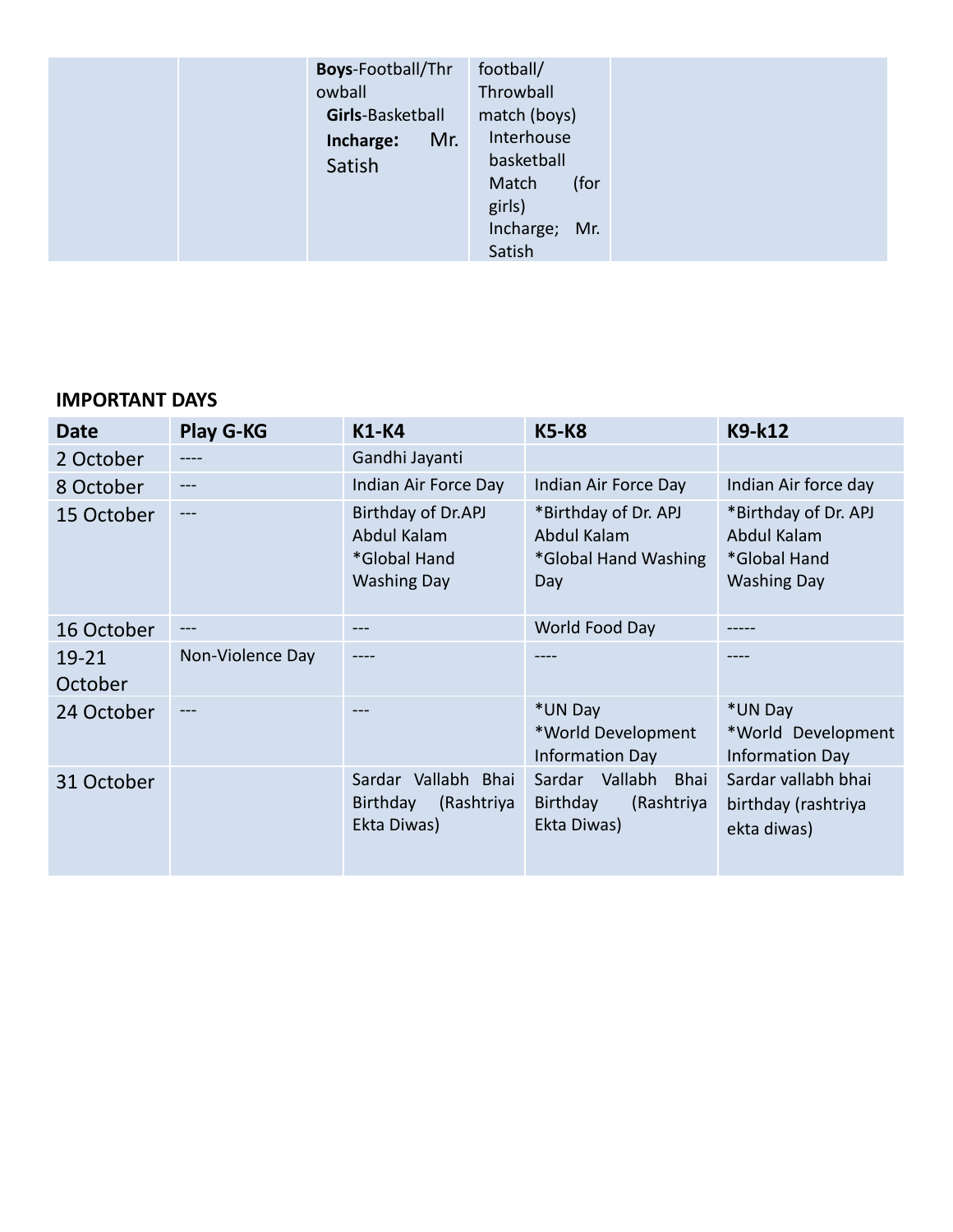

# **SWAMI VIVEKANAND PUBLIC SCHOOL, ` SEC 17,HUDA, JAGADHRI**

## **MONTH :NOVEMBER 2022 (Collective Planner)**

**Theme- CULTURE and HERITAGE**

#### **HOLIDAYS :**

| <b>Date</b> | <b>Occasion</b>    |
|-------------|--------------------|
| I November  | Haryana Day        |
| 8 November  | Guru Nanak Jayanti |

## **WORKING DAYS**

| <b>Play G-KG</b> | <b>K1-K4</b> | <b>K5-K8</b> | <b>K9-K10</b> | K11-K12 |
|------------------|--------------|--------------|---------------|---------|
| nr               | $\mathbf{A}$ | າເ           | ᅩ             | ററ      |
| ۷J               | ∠∪           | ∠∪           |               | ZU      |

## **ASSESSMENT**

| <b>Date</b>   | Play G-KG        | <b>K1-K4</b> | <b>K5-K8</b> | <b>K9-K10</b> | K11-K12 |
|---------------|------------------|--------------|--------------|---------------|---------|
| <b>P.F.I.</b> |                  |              |              |               |         |
| <b>Date</b>   | <b>Play G-KG</b> | <b>K1-K4</b> | <b>K5-K8</b> | <b>K9-K10</b> | K11-K12 |
|               | $- - -$          | ---          | ---          | $- - -$       | $- - -$ |

#### **SPECIAL ASSEMBLY**

| <b>DATE</b>        | <b>GRADE</b> | <b>ACTIVITY</b>          | <b>ON DUTY</b> | <b>INCHARGES</b> |
|--------------------|--------------|--------------------------|----------------|------------------|
| <b>25 NOVEMBER</b> | $IX-X$       | <b>NATIONAL</b>          | X F, G         | <b>MR AJAY</b>   |
|                    |              | <b>EDUCATION DAY,</b>    |                |                  |
|                    |              | NATIONAL LAW DAY,        |                | <b>MS BHAWNA</b> |
|                    |              | <b>INDIAN</b>            |                |                  |
|                    |              | <b>CONSTITUTION DAY,</b> |                |                  |
|                    |              | , CHILDREN'S DAY         |                |                  |
|                    |              |                          |                |                  |
|                    |              |                          |                |                  |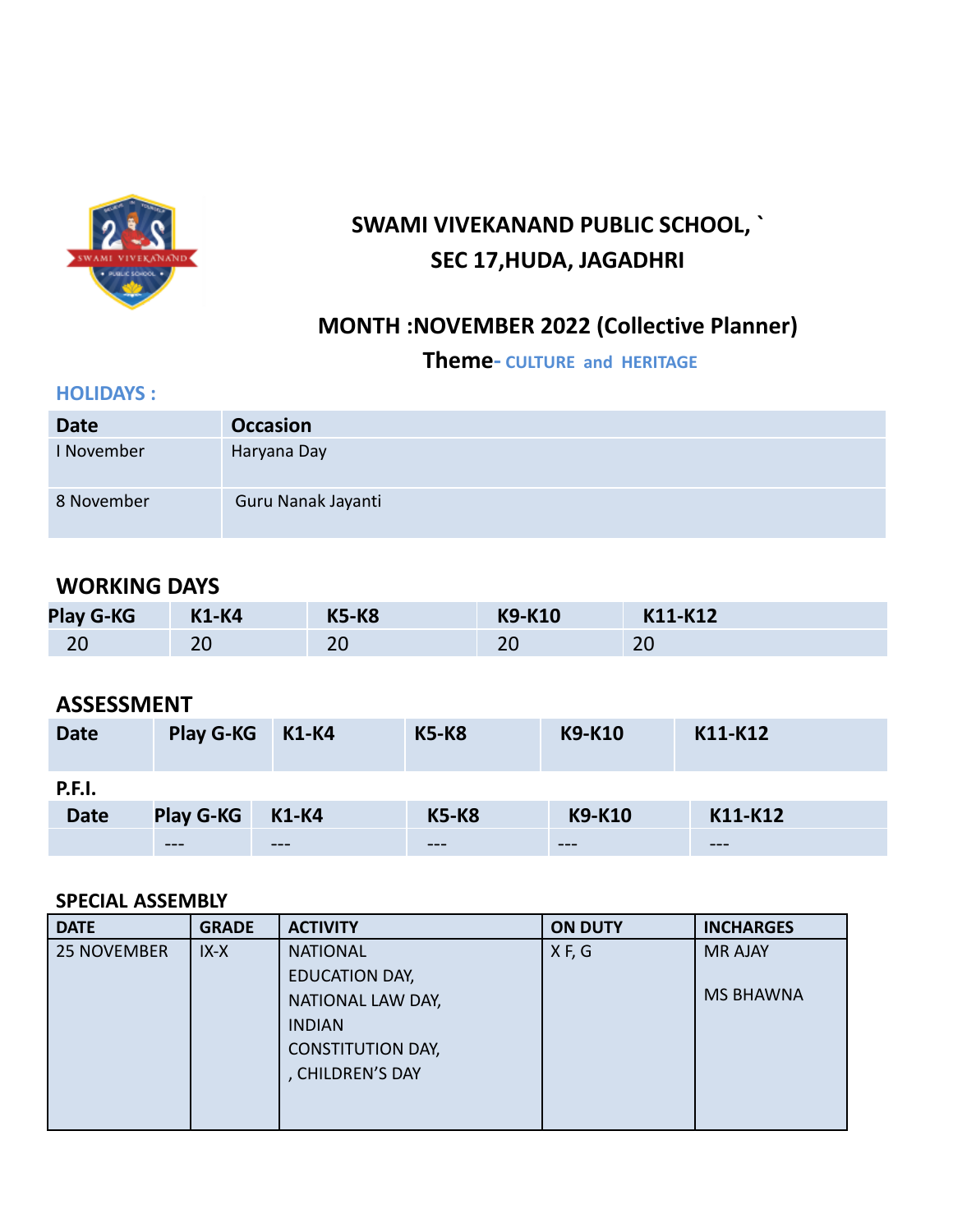| <b>24 NOVEMBER</b> | $XI-XII$ | <b>NATIONAL</b>          | XII(ARTS) | <b>MS KANIKA</b> |
|--------------------|----------|--------------------------|-----------|------------------|
|                    |          | EDUCATION DAY,           |           |                  |
|                    |          | NATIONAL LAW DAY,        |           |                  |
|                    |          | <b>INDIAN</b>            |           |                  |
|                    |          | <b>CONSTITUTION DAY,</b> |           |                  |
|                    |          | , CHILDREN'S DAY         |           |                  |
|                    |          |                          |           |                  |
|                    |          |                          |           |                  |

#### **CELEBRATION**

| <b>Date</b> | <b>PLAY G-KG</b> | <b>K1-K4</b>   | <b>K5-K8</b>           | <b>K9-K10</b> | K11-K12                |
|-------------|------------------|----------------|------------------------|---------------|------------------------|
| 14 Nov      | Children's day   | Children's day | $\qquad \qquad \cdots$ | $- - -$       | $\qquad \qquad \cdots$ |

## **TOPIC OF THE MONTH**

| <b>Play G-KG</b> | <b>K1-K4</b> | <b>K5-K8</b>           | <b>K9-K10</b> | K11-K12 |
|------------------|--------------|------------------------|---------------|---------|
| --------         |              | $\qquad \qquad \cdots$ | $---$         | $- - -$ |
|                  |              |                        |               |         |
|                  |              |                        |               |         |

| <b>Date</b>      | <b>PLAY G-KG</b>                                                                 | <b>K1-K4</b>                                                                                                                                                                             | <b>K5-K8</b> | <b>K9-K10</b>                     | K11-K12                            |
|------------------|----------------------------------------------------------------------------------|------------------------------------------------------------------------------------------------------------------------------------------------------------------------------------------|--------------|-----------------------------------|------------------------------------|
| 7 Nov            |                                                                                  | $- - -$                                                                                                                                                                                  | $---$        | Chabeel by<br>students&<br>Shabad | Chabeel by<br>students &<br>Shabad |
| 13 Nov           |                                                                                  | <b>World Kindness</b><br>Day                                                                                                                                                             |              |                                   |                                    |
| 14 Nov           | <b>Gross Motor</b><br><b>TRADITIONAL GAMES</b><br>LIKE:<br>Hopscotch, Pithoo etc |                                                                                                                                                                                          |              |                                   |                                    |
| 23,24,25<br>Nov. |                                                                                  | k 1/k2-Thank You<br>Card For<br><b>Community Helper</b><br>Incharge: MOTHER<br><b>TEACHER</b><br>K 3-Act of Kindness<br>Incharge: Mother<br>teacher<br>k 4-Visit to<br>Orphanage and old |              |                                   |                                    |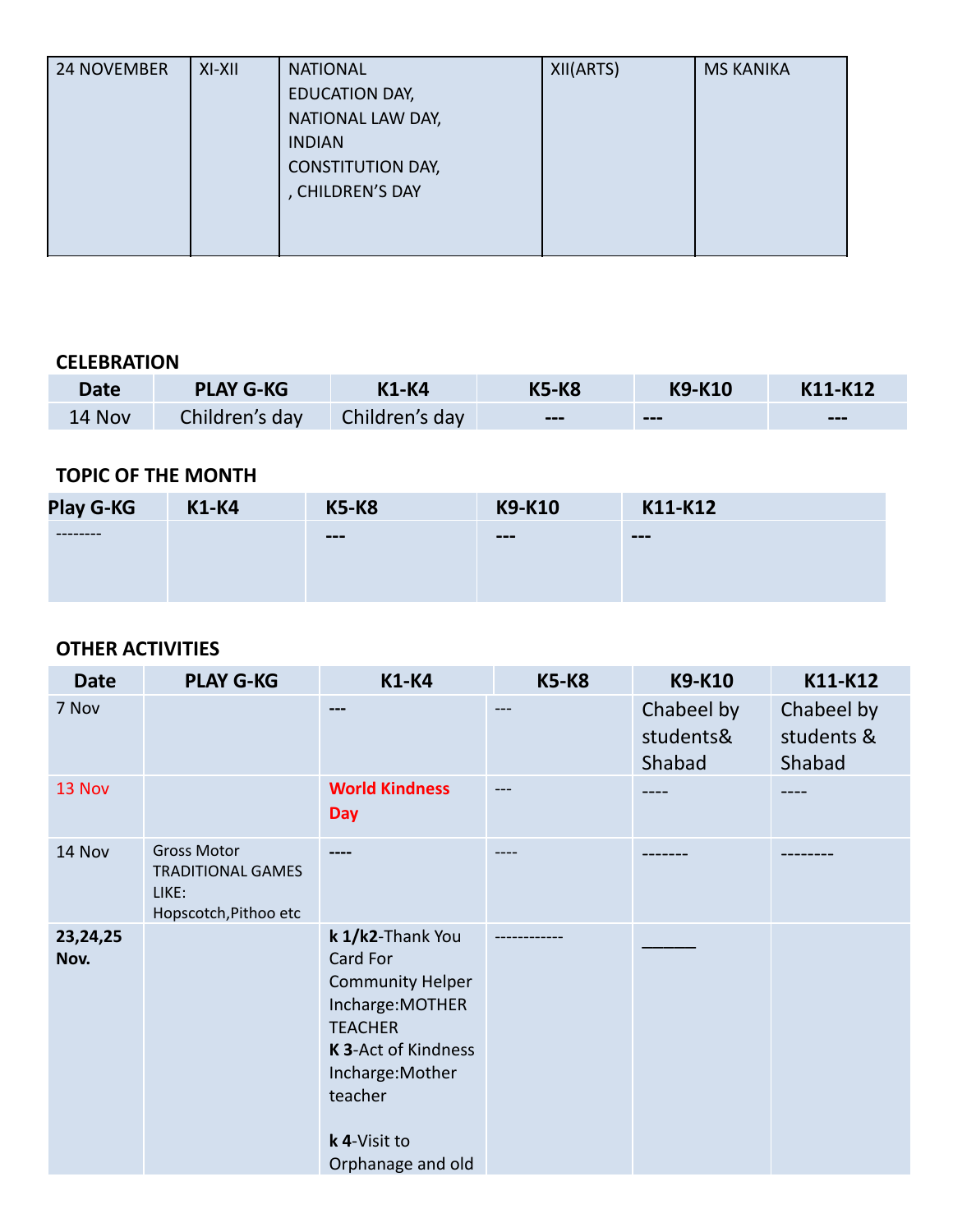|                                        |                     | age<br>home(Students will<br>share their<br>experiences.    |                                                                                                                                                                                                                                                         |                                                                                                                   |                                                                                                                          |
|----------------------------------------|---------------------|-------------------------------------------------------------|---------------------------------------------------------------------------------------------------------------------------------------------------------------------------------------------------------------------------------------------------------|-------------------------------------------------------------------------------------------------------------------|--------------------------------------------------------------------------------------------------------------------------|
| 24th,<br>25th, 28 <sup>th</sup><br>Nov | World Kindness day  |                                                             | <b>World Kindness</b><br>Day<br>G5-5 Acts of<br>Kindness<br>G6- Positive<br>messages/cards<br>to class<br>G7- Visit to<br>Orphanage/Old<br>age home (<br>students will<br>share their<br>experience)<br>G8-Stories of<br>Kindness(real<br>life stories) |                                                                                                                   |                                                                                                                          |
| 24 Nov                                 |                     |                                                             |                                                                                                                                                                                                                                                         | <b>Presentations On</b><br>Labour Law<br>Civil Law<br><b>Criminal Law</b><br>Consumer Law<br>International<br>Law | <b>Extempore And</b><br>Debate On<br>Labour Law<br>Civil Law<br><b>Criminal Law</b><br>Consumer Law<br>International Law |
| 25 Nov                                 |                     | ----                                                        | ---                                                                                                                                                                                                                                                     | Virtual<br><b>Educational Trip</b>                                                                                | Virtual<br><b>Educational Trip</b>                                                                                       |
| 30 Nov                                 | $- - -$             | <b>Display Board</b><br>Setting<br><b>Cleanliness Drive</b> | <b>Town Hall</b><br>Meetings G6-G8<br><b>Display Board</b><br>Setting<br>Cleanliness<br><b>Drive</b>                                                                                                                                                    | <b>Town Hall</b><br>meeting<br><b>Display Board</b><br>Setting<br><b>Cleanliness</b><br><b>Drive</b>              | <b>Town Hall</b><br>meeting<br>Display Board<br>Setting<br><b>Cleanliness</b><br><b>Drive</b>                            |
|                                        | <b>Edu Carnival</b> | <b>Edu Carnival</b>                                         | <b>Edu Carnival</b>                                                                                                                                                                                                                                     | $---$                                                                                                             | ---                                                                                                                      |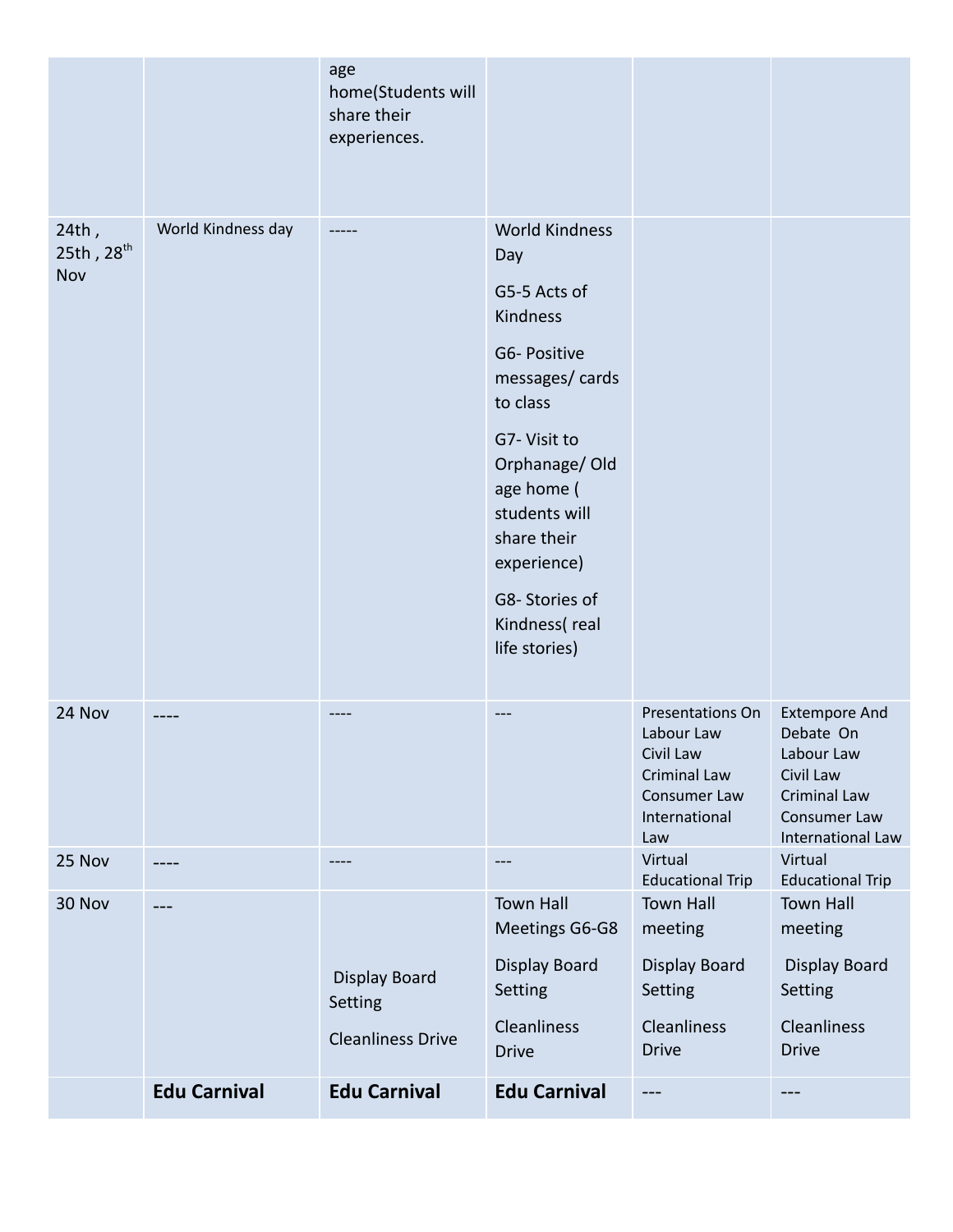#### **INTERHOUSE ACTIVITIES**

| <b>Date</b>         | <b>Play G-KG</b> | <b>K1-K4</b>        | <b>K5-K8</b>         | <b>K9-K10</b> | K11-K12       |
|---------------------|------------------|---------------------|----------------------|---------------|---------------|
| $21^{st} - 25^{th}$ |                  | <b>Interhouse</b>   | Interhouse           | No.           | No Interhouse |
| Nov                 |                  | <b>Matches</b>      | <b>Cricket Match</b> | Interhouse    |               |
|                     |                  | <b>Boys-Cricket</b> | (boys)               |               |               |
|                     |                  | Girls-Badmint       | Interhouse           |               |               |
|                     |                  | on.                 | badminton            |               |               |
|                     |                  | Incharge:           | match (girls)        |               |               |
|                     |                  | Mr.Sachin           |                      |               |               |
|                     |                  | Panjeta             |                      |               |               |

#### **SPORTS ACTIVITIES**

| <b>Date</b>         | <b>Play G-KG</b> | <b>K1-K4</b>        | <b>K5-K8</b>         | <b>K9-K10</b> | K11-K12                |
|---------------------|------------------|---------------------|----------------------|---------------|------------------------|
| $21^{st} - 25^{th}$ |                  | Interhouse          | Interhouse           | --            | $\qquad \qquad \cdots$ |
| Nov                 |                  | <b>Matches</b>      | <b>Cricket Match</b> |               |                        |
|                     |                  | <b>Boys-Cricket</b> | (boys)               |               |                        |
|                     |                  | Girls-Badmint       | Interhouse           |               |                        |
|                     |                  | on.                 | badminton            |               |                        |
|                     |                  | Incharge:           | match (girls)        |               |                        |
|                     |                  | Mr.Sachin           |                      |               |                        |
|                     |                  | Panjeta             |                      |               |                        |

#### **IMPORTANT DAYS**

| <b>Date</b> | <b>Day</b>                           |
|-------------|--------------------------------------|
| 1 November  | Haryana Day                          |
| 7 November  | <b>National Cancer Awareness Day</b> |
| 13 November | World Kindness day                   |
| 14 November | Children's day                       |
| 21 November | World Television day                 |
| 26 November | National Law day, Constitution day   |
|             | <b>EDU</b> carnival                  |



**SWAMI VIVEKANAND PUBLIC SCHOOL, SEC 17,HUDA, JAGADHRI**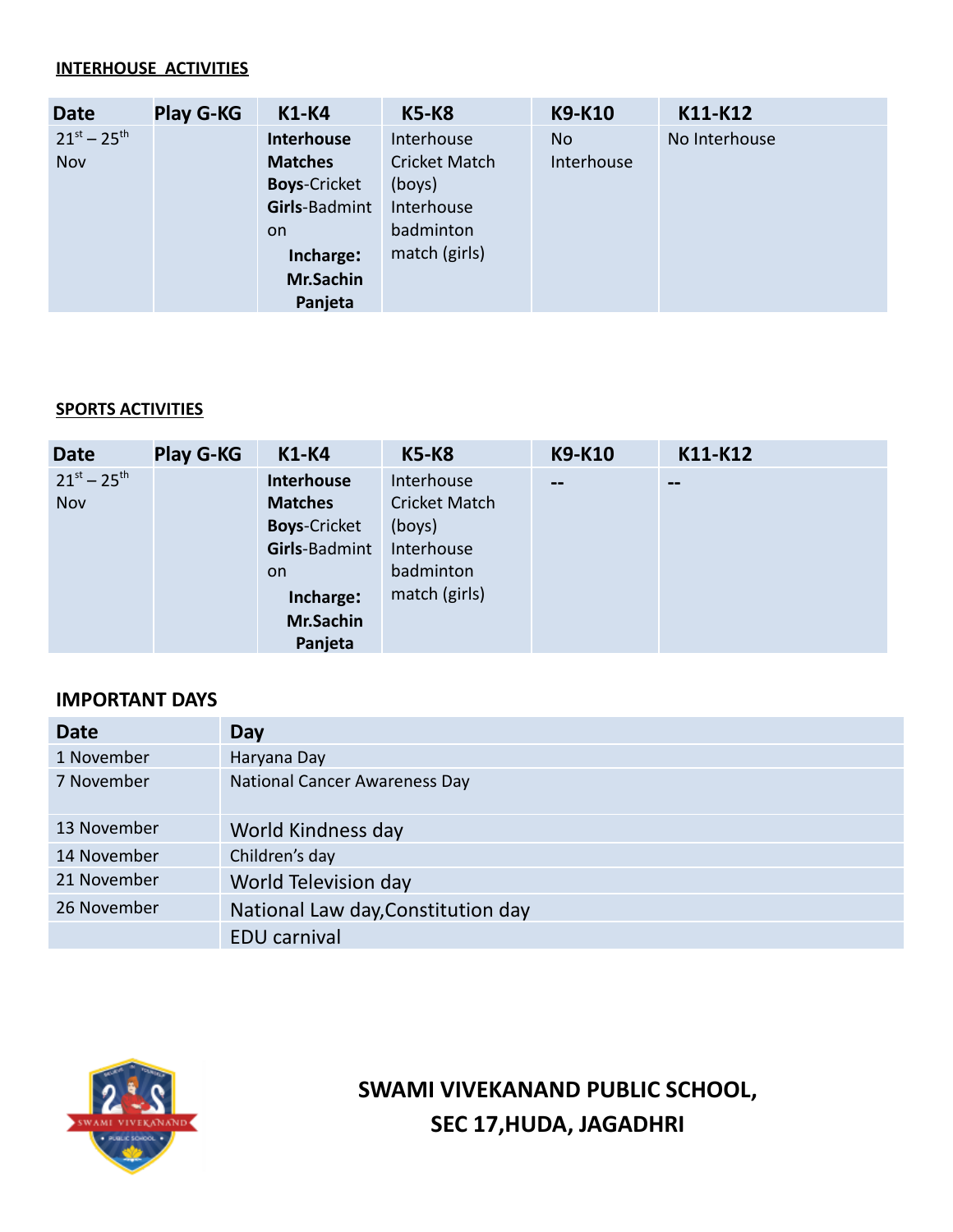## **MONTH :DECEMBER 2022 (Collective Planner)**

**Theme- Family and Community**

### **HOLIDAYS :**

| <b>Date</b>   | <b>Occasion</b>                                          |
|---------------|----------------------------------------------------------|
| 24 Dec-8 Jan  | Winter Break(Pre Nur-KG.)                                |
| 25 Dec        | Christmas                                                |
| 26 Dec        | Shaheed Udham Singh Jayanti (K9-K12)                     |
| 26 Dec- 9 Jan | Winter Holidays (K1-K8)                                  |
| 31 Dec-8 Jan  | Winter Holidays (K9-K12), Extra class from 27 Dec-31 Dec |

## **WORKING DAYS**

| <b>Play G-KG</b> | <b>K1-K4</b> | <b>K5-K8</b> | <b>K9-K10</b> | K11-K12              |
|------------------|--------------|--------------|---------------|----------------------|
| ᅩ                | --           |              |               | $\sim$<br><u>_ _</u> |

## **ASSESSMENT**

| <b>Date</b> | Play G-KG      | <b>K1-K4</b>                                                    | <b>K5-K8</b>                       | <b>K9-K10</b>                         | K11-K12                                                                             |
|-------------|----------------|-----------------------------------------------------------------|------------------------------------|---------------------------------------|-------------------------------------------------------------------------------------|
| 2 Dec       |                |                                                                 |                                    | K9: SOCIAL SCI<br>K10: MATHS          | K11: PHY/ACC/HINDI<br>K12: CHEM/BST/POL SCI                                         |
| 5 Dec       |                |                                                                 |                                    | <b>K9: COMPUTER</b><br>K10: ENGLISH   | K11: MATHS/ECO/BIO<br>K12: PHY/ACC/HINDI                                            |
| 7 Dec       | ---            |                                                                 |                                    | ---                                   | <b>K11: HISTORY</b><br>K12: SOCIOLOGY                                               |
| 9 Dec       |                |                                                                 |                                    | K9: ENGLISH<br>K10: HINDI             | K11: CHEM/BST/POL SCI<br>K12: ENGLISH                                               |
| 12 Dec      | <b>ENGLISH</b> | K1:Maths<br>K2: Maths<br>K3: Maths<br>K4: Maths                 | K5-Hindi<br>K6-8-Maths             | <b>K9: SCIENCE</b><br>K10: SOCIAL SCI | K11: ENGLISH<br>K12: MATHS/ECO/BIO                                                  |
| 13 Dec      | <b>ORAL</b>    | K1: EVS<br>K2:Computer<br>K3:EVE<br>K4:Hindi                    | K5-English<br>$K6-8-$<br>Computers |                                       |                                                                                     |
| 14 Dec      | Hindi          | K1:English<br>K2: English<br>K3:Computer<br>K4:Science          | K5-Science<br>K6-8- Hindi          |                                       | K11: PSYCOLOGY/LEGAL<br><b>STUDIES</b><br>K12:<br>PSYCOLOGY/LEGAL<br><b>STUDIES</b> |
| 15 Dec      | <b>Maths</b>   | K1: Hindi<br>K <sub>2</sub> : Hindi<br>K3: Hindi<br>K4:Computer | K5-Maths<br>K6-8- Science          |                                       | ----                                                                                |
| 16 Dec      | Oral           | K1: Computer<br>K <sub>2</sub> :EVS                             | $K5-$<br>Computers                 | K9: MATHS<br>K10: SCIENCE             | K11: SOCIOLOGY<br><b>K12: HISTORY</b>                                               |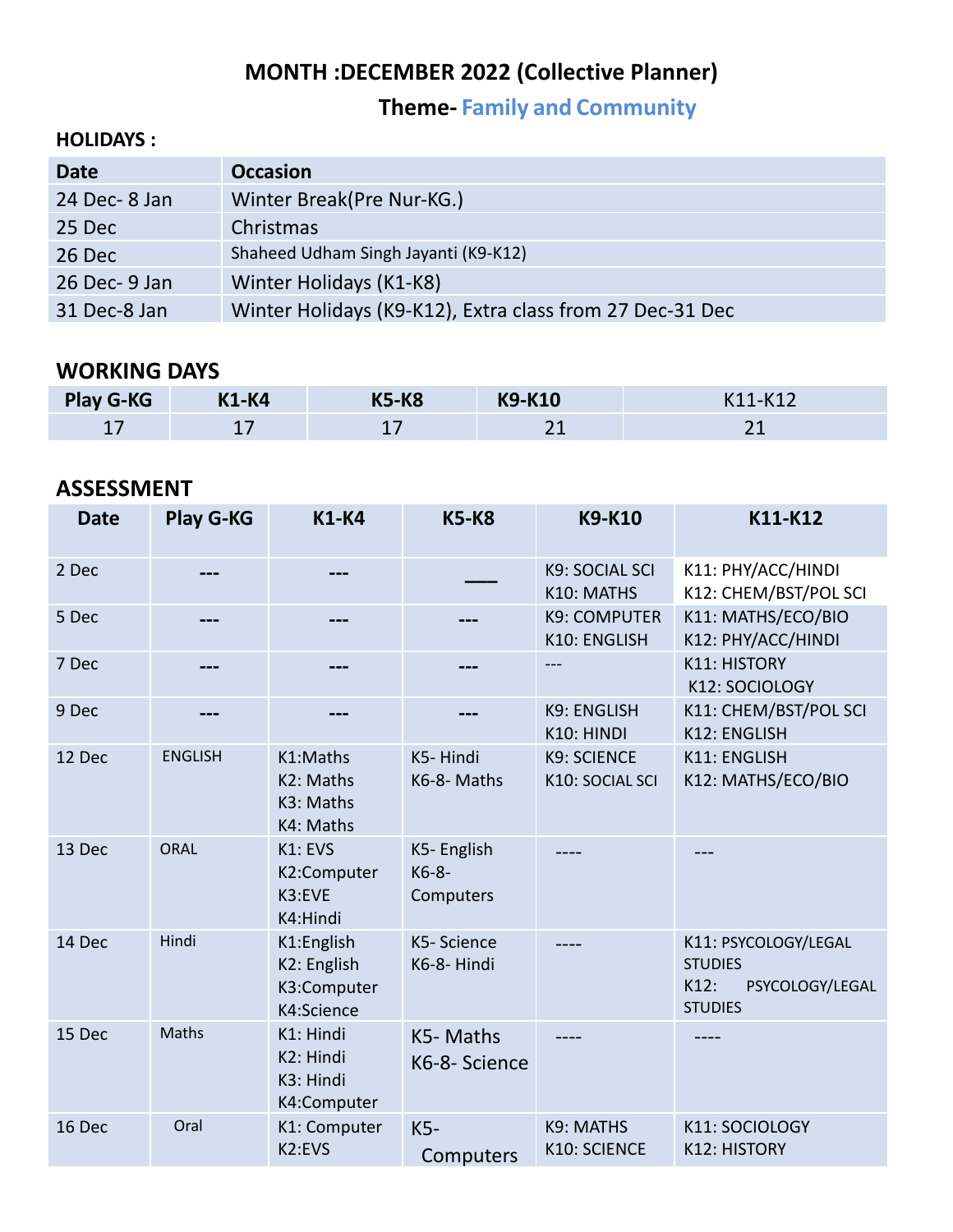|        |      | K3: English<br>K4:English                | K6-8- English      |                               |                                          |
|--------|------|------------------------------------------|--------------------|-------------------------------|------------------------------------------|
| 19 Dec | ---- | $K1:--$<br>$K2:--$<br>$K3:--$<br>K4:S.ST | K5-SST<br>K6-8-SST | K9: HINDI<br>K10:COMPUTE<br>R | K11: PHY EDU/MUSIC<br>K12: PHY EDU/MUSIC |

**P.F.I.**

| <b>Date</b> | <b>Play G-KG</b> | <b>K1-K4</b> | <b>K5-K8</b> | <b>K9-K10</b> | K11-K12          |
|-------------|------------------|--------------|--------------|---------------|------------------|
| 24 Dec      |                  | N.A          | N.A          | $---$         | 12:30 AM-2:00 PM |

## **SPECIAL ASSEMBLY**

| <b>DATE</b> | <b>GRADE</b> | 'IN 11 TM<br>$\mathbf{A}$<br><u>VIII</u> | <b>ON DUTY</b> | <b>CHARGES</b><br>IN <sub>C</sub> |
|-------------|--------------|------------------------------------------|----------------|-----------------------------------|
| $---$       | $---$        | $- - - - - -$                            | $---$          | $---$                             |

#### **CELEBRATION**

| <b>Date</b> | <b>PLAY G-KG</b> | <b>K1-K4</b> | <b>K5-K8</b>  | <b>K9-K10</b>                        | K11-K12                      |
|-------------|------------------|--------------|---------------|--------------------------------------|------------------------------|
| $19 - 23$   | $---$            | Christmas    | $---$         | $\qquad \qquad -$                    | $\qquad \qquad \blacksquare$ |
| Dec         |                  | Week         |               |                                      |                              |
| 23 Dec      | ----             | $\cdots$     | Christmas Day | $\qquad \qquad \cdots \qquad \qquad$ | $\qquad \qquad \blacksquare$ |

## **TOPIC OF THE MONTH**

| <b>Play G-KG</b>                        | <b>K1-K4</b>                             | <b>K5-K8</b>     | <b>K9-K10</b>   | K11-K12       |
|-----------------------------------------|------------------------------------------|------------------|-----------------|---------------|
| <b>Family Story</b><br>telling (23 Dec) | <b>Family</b><br>Interview(in<br>school) | <b>Role Play</b> | <b>Speeches</b> | <b>Debate</b> |

| <b>Date</b> | <b>PLAY G-KG</b>                                                                           | <b>K1-K4</b>                                                             | <b>K5-K8</b>                                                                       | <b>K9-K10</b>                                         | K11-K12 |
|-------------|--------------------------------------------------------------------------------------------|--------------------------------------------------------------------------|------------------------------------------------------------------------------------|-------------------------------------------------------|---------|
| 2 Dec       |                                                                                            | Display Board<br>Setting                                                 | <b>Display Board</b><br><b>Setting</b>                                             |                                                       |         |
| 19Dec.      | <b>Christmas Celebration</b><br>1. Craft making<br>2. Dance party (Red<br>day celebration) | K1-K4-Topic:<br>Math's Lab<br>Activity (Demonstra<br>te With Math's Kit) | 19-23 Dec<br>Geeta Jayanti<br>Week/Christm<br>as                                   |                                                       |         |
| 19,20       |                                                                                            | <b>Incharge: Mother</b><br>Teacher(K1K3)<br>,SubjectTeacher<br>(K4)      | <b>UNICEF DAY</b>                                                                  |                                                       |         |
| 21 Dec      |                                                                                            |                                                                          | K5-Work of<br><b>UNICEF of</b><br>different<br>Countries. Why<br><b>UNICEF has</b> | 1. Activity:<br>National<br><b>Mathematics</b><br>Day |         |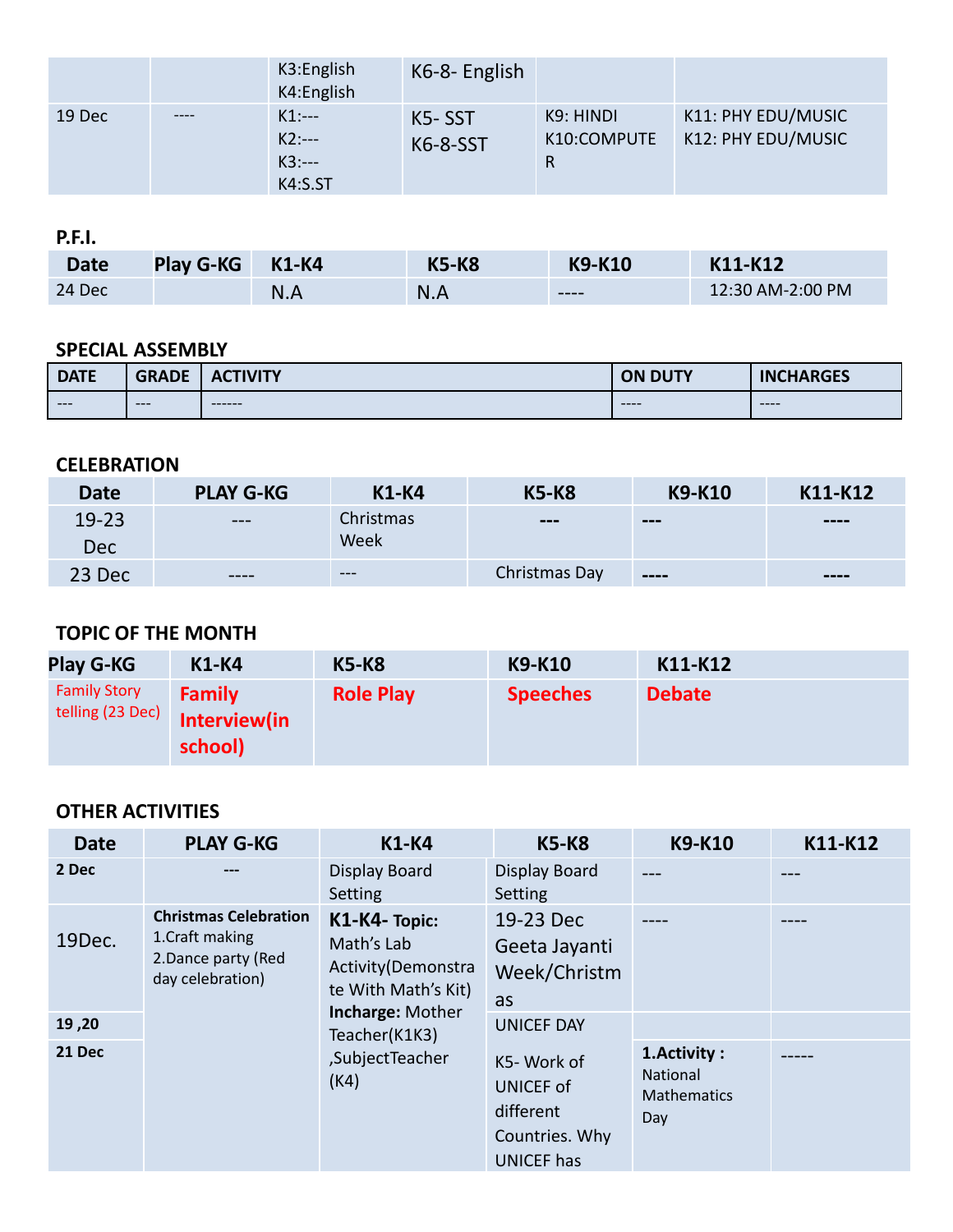|        |  |                                                                                                           | chosen those<br>countries?<br>K6-Indian<br>Organisations<br>for Children.                                                                  | Details: Quiz On<br>Great<br>Mathematicians<br>Incharge: Mr<br>Ashish<br>2. Activity:                                                                                                         |               |
|--------|--|-----------------------------------------------------------------------------------------------------------|--------------------------------------------------------------------------------------------------------------------------------------------|-----------------------------------------------------------------------------------------------------------------------------------------------------------------------------------------------|---------------|
|        |  |                                                                                                           | K7- New agency<br>of UN that you<br>want to add.<br>K8- About UN                                                                           | <b>Human Rights</b><br>Day<br>Energy<br>Conservation<br>Day<br>Details:                                                                                                                       |               |
| 22 Dec |  | <b>National Math's</b><br>Day                                                                             |                                                                                                                                            | Speeches<br>Debate<br>Incharge: Ms<br>Meenakshi<br>Ms Monika<br>3. Activity:<br>Sports Day<br><b>Details: Sports</b><br>Activites(Interho<br>use)<br>Incharge: Mr<br>Sachin                   |               |
| 23 Dec |  | Family Interview (<br>In school)<br>Incharge: Parents<br>Note: Video will be<br>shared for<br>explanation | 1. K5-K8 Role<br>play - make<br>groups of 6-7<br>students(select<br>a book and<br>create a role<br>play)<br>2. Cleanliness<br><b>Drive</b> |                                                                                                                                                                                               |               |
| 24 Dec |  |                                                                                                           |                                                                                                                                            | 1. Activity: Fete (24 Dec)<br><b>Details: Recreational Activites</b><br><b>Incharge: All Class Incharges</b><br>2. Activity: Concert<br><b>Details: Student's Band</b><br>Incharge: Mr Pulkit |               |
| 29 Dec |  |                                                                                                           |                                                                                                                                            | <b>K10: THANKS</b><br><b>GIVING</b><br><b>CEREMONY</b><br>Incharge: All<br>Incharges<br>. Cleanliness<br><b>Drive</b>                                                                         |               |
| 30 Dec |  | ----                                                                                                      |                                                                                                                                            |                                                                                                                                                                                               | K12: FAREWELL |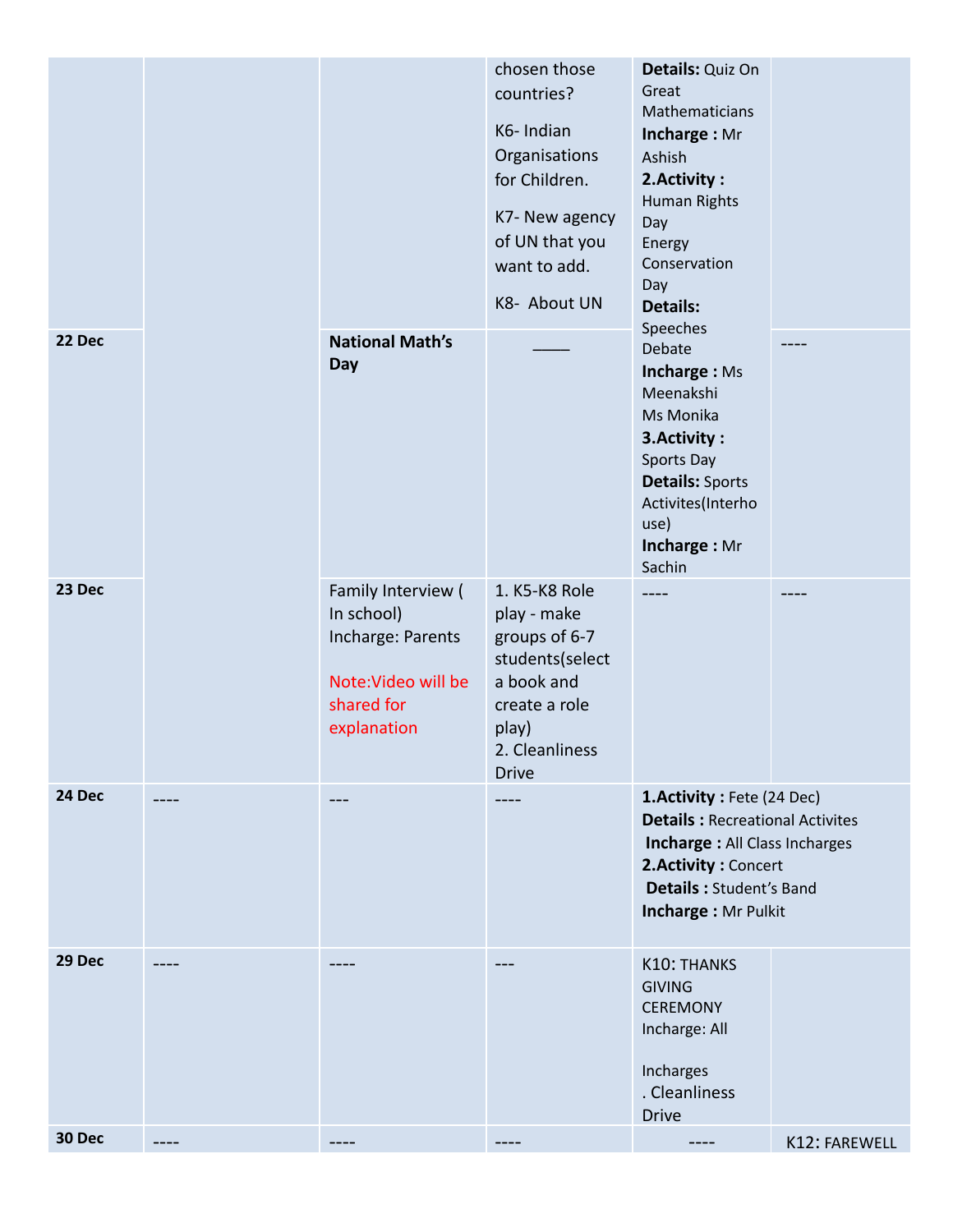#### **SPORTS ACTIVITIES**

| <b>Date</b> | <b>Play G-KG</b> | <b>K1-K4</b>  | <b>K5-K8</b>   | <b>K9-K10</b> | K11-K12 |
|-------------|------------------|---------------|----------------|---------------|---------|
|             |                  | <b>Sports</b> | <b>Sports</b>  | ----          | $- - -$ |
|             |                  | day           | day            |               |         |
| $16 - 24$   |                  | Incharge:     | (Inter House)  | ---           | $- - -$ |
| <b>Dec</b>  |                  | Sports        | Incharge:      |               |         |
| Tentative   |                  | Department    | Sports         |               |         |
|             |                  | + Class       | Department +   |               |         |
|             |                  | Incharge      | Class Incharge |               |         |

#### **IMPORTANT DAYS**

| <b>Date</b> | Day                                 |
|-------------|-------------------------------------|
| 2 Dec       | World Computer Literacy Day         |
| 7 Dec       | Indian Armed Forces Flag Day        |
| 11 Dec      | <b>UNICEF Day</b>                   |
| 14 Dec      | Geeta Jayanti                       |
| 22 Dec      | <b>National Mathematics Day</b>     |
| 23 Dec      | Kisaan Diwas                        |
| 24 Dec      | <b>National Consumer Rights Day</b> |
| 25 Dec      | Christmas Day                       |



**SWAMI VIVEKANAND PUBLIC SCHOOL, SEC 17, HUDA, JAGADHRI**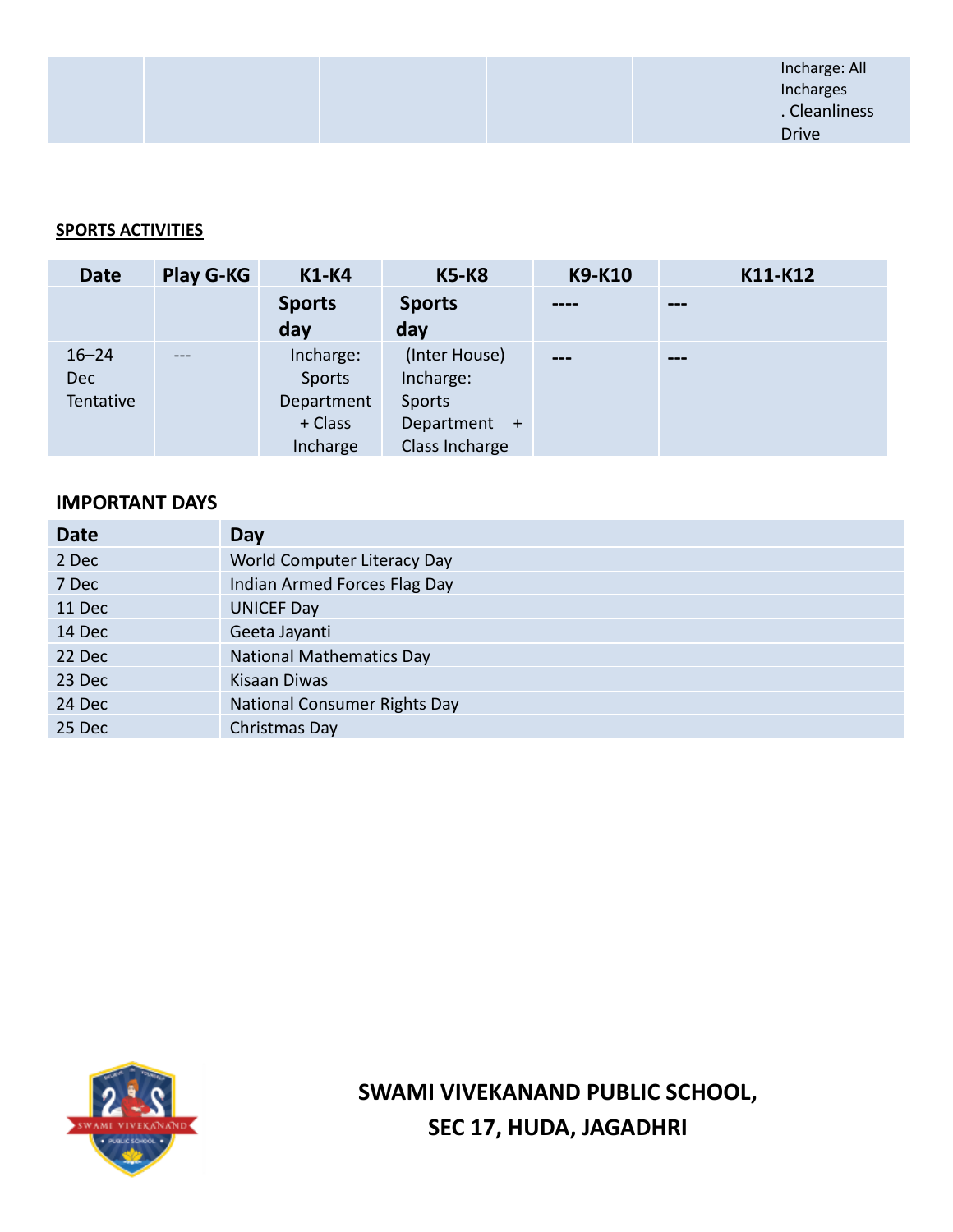## **MONTH: January 2023 (Collective Planner)**

**Theme: Freedom**

## **School Reopens on 10 th January 2023 HOLIDAYS:**

| Date       | <b>Occasion</b> |
|------------|-----------------|
| 25 January | Vasant Panchmi  |
| 26 January | Republic Day    |

### **WORKING DAYS**

| Play G-KG   | <b>K1-K4</b>      |              | <b>K5-K8</b> | K9-K10        | K11-K12 |  |  |
|-------------|-------------------|--------------|--------------|---------------|---------|--|--|
| 15          | 14                |              | 14           | 15            | 15      |  |  |
|             | <b>ASSESSMENT</b> |              |              |               |         |  |  |
| <b>Date</b> | <b>Play G-KG</b>  | <b>K1-K4</b> | <b>K5-K8</b> | <b>K9-K10</b> | K11-K12 |  |  |
|             |                   |              |              |               |         |  |  |
|             |                   |              |              |               |         |  |  |

## **PFI / OPEN HOUSE**

| <b>Date</b> | <b>Play G-KG</b> | <b>K1-K4</b>  | <b>K5-K8</b> | <b>K9-K10</b> | K11-K12 |
|-------------|------------------|---------------|--------------|---------------|---------|
| 21          | $10:00$ am       | 10:00-12:00   | 10:00-12:00  | $---$         | $--- -$ |
| January     |                  | <b>(OPEN)</b> | (OPEN)       |               |         |
|             |                  | HOUSE)        | HOUSE)       |               |         |

## **SPECIAL ASSEMBLY**

| <b>Date</b> | K9-K10 | On Duty Incharges K11-K12 On Duty Incharges |  |  |
|-------------|--------|---------------------------------------------|--|--|
|             |        |                                             |  |  |

## **CELEBRATION**

| <b>Date</b> | <b>PLAY G-KG</b> | <b>K1-K4</b> | <b>K5-K8</b> | <b>K9-K10</b> | K11-K12 |
|-------------|------------------|--------------|--------------|---------------|---------|
| $11 - 13$   |                  |              |              |               |         |

| <b>TOPIC OF THE MONTH</b> |              |              |               |         |  |
|---------------------------|--------------|--------------|---------------|---------|--|
| <b>Play G-KG</b>          | <b>K1-K4</b> | <b>K5-K8</b> | <b>K9-K10</b> | K11-K12 |  |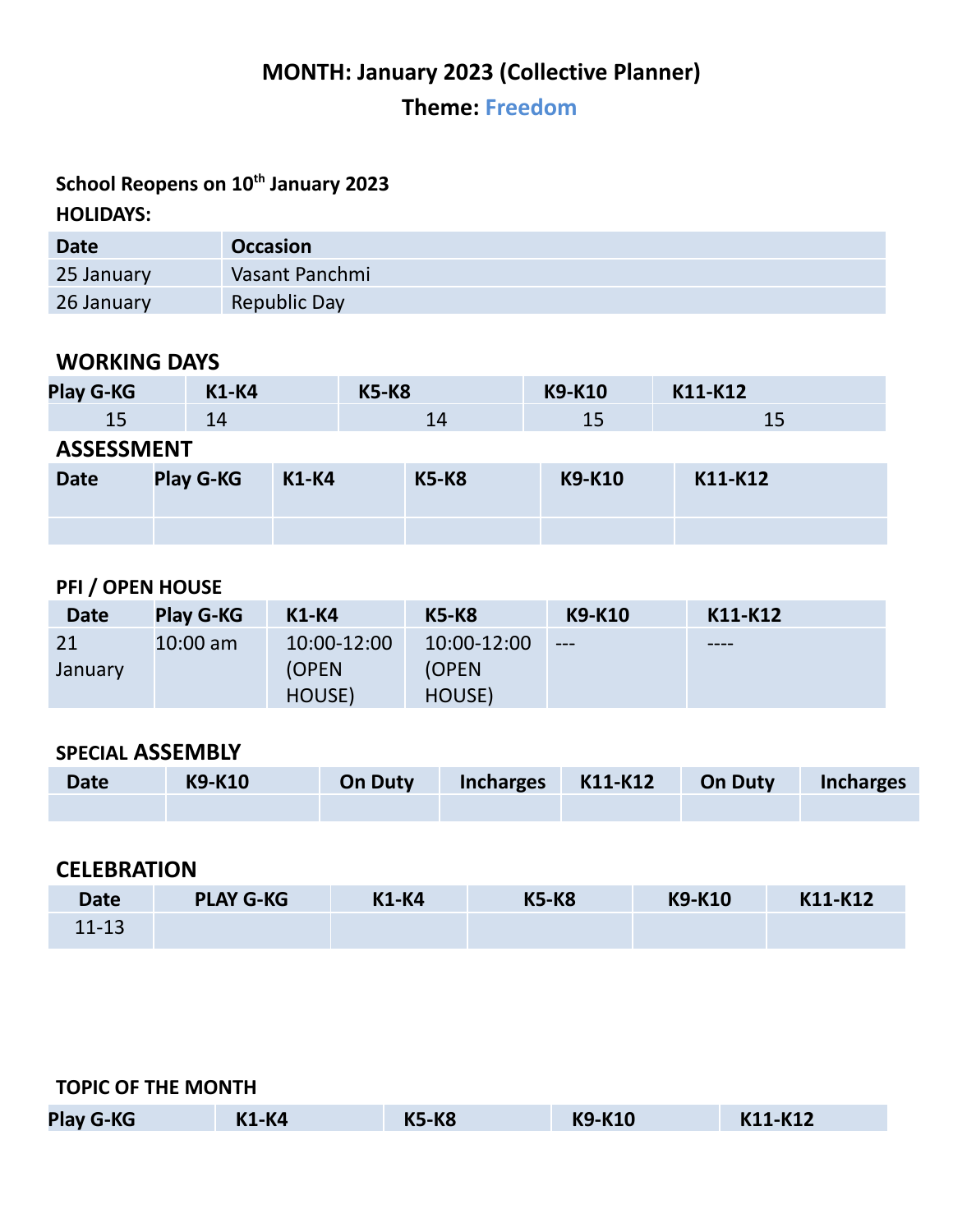| <b>Sharing of Recipe</b><br>$(30-01-2023)$<br>Sequencing of<br>recipe. | <b>Picture</b><br><b>Narration</b> | $--- -$ | <b>PPT</b> | <b>Group</b><br><b>Discussion</b> |
|------------------------------------------------------------------------|------------------------------------|---------|------------|-----------------------------------|
|------------------------------------------------------------------------|------------------------------------|---------|------------|-----------------------------------|

| <b>Date</b> | <b>PLAY G-KG</b>                                                | <b>K1-K4</b> | <b>K5-K8</b>                                                                                                      | <b>K9-K12</b>                                                                                                                                                                                                                                                                                                                                                                                                            |
|-------------|-----------------------------------------------------------------|--------------|-------------------------------------------------------------------------------------------------------------------|--------------------------------------------------------------------------------------------------------------------------------------------------------------------------------------------------------------------------------------------------------------------------------------------------------------------------------------------------------------------------------------------------------------------------|
| 11 January  |                                                                 |              | K5 Bhajan/<br>Vivekanand quotes<br>Incharge: Class<br>Incharge                                                    |                                                                                                                                                                                                                                                                                                                                                                                                                          |
| 11 January  |                                                                 | ----         | K6 Role play { sister<br>Nivedita, Paramhans ji<br>< Maa Sharda,<br>Vivekanand ji}<br>Incharge: Class<br>Incharge |                                                                                                                                                                                                                                                                                                                                                                                                                          |
| 12 January  |                                                                 |              | K7 Speech<br>{Vivekanand life<br>sketch}<br>Incharge: Class<br>Incharge                                           |                                                                                                                                                                                                                                                                                                                                                                                                                          |
| 12 January  |                                                                 |              | K8 PPT On narrating<br>Life incidents of<br>Vivekanand ji<br>Incharge: Class<br>Incharge                          |                                                                                                                                                                                                                                                                                                                                                                                                                          |
| 13 January  | Topic: Lohri<br>Celebration<br><b>Activity: Craft</b><br>making |              | <b>Display Board Setting</b>                                                                                      |                                                                                                                                                                                                                                                                                                                                                                                                                          |
|             |                                                                 |              |                                                                                                                   | <b>Activity: NATIONAL YOUTH DAY</b><br><b>Details: PPT ON SOCIAL</b><br><b>REFORMERS</b><br><b>Incharge: MS KANIKA</b><br><b>MR PRABAL</b><br><b>Activity: ARMY DAY</b><br><b>Details: BUDGET ON DEFENCE</b><br><b>WITH STATISTICS</b><br>Incharge: MS AKANKSHA<br>MR GAURAV BAJAJ<br><b>Activity: REPUBLIC DAY</b><br><b>Details: GD-TEACHERS VS</b><br><b>STUDENTS</b><br><b>Incharge: MS NEHA</b><br><b>MS MONIKA</b> |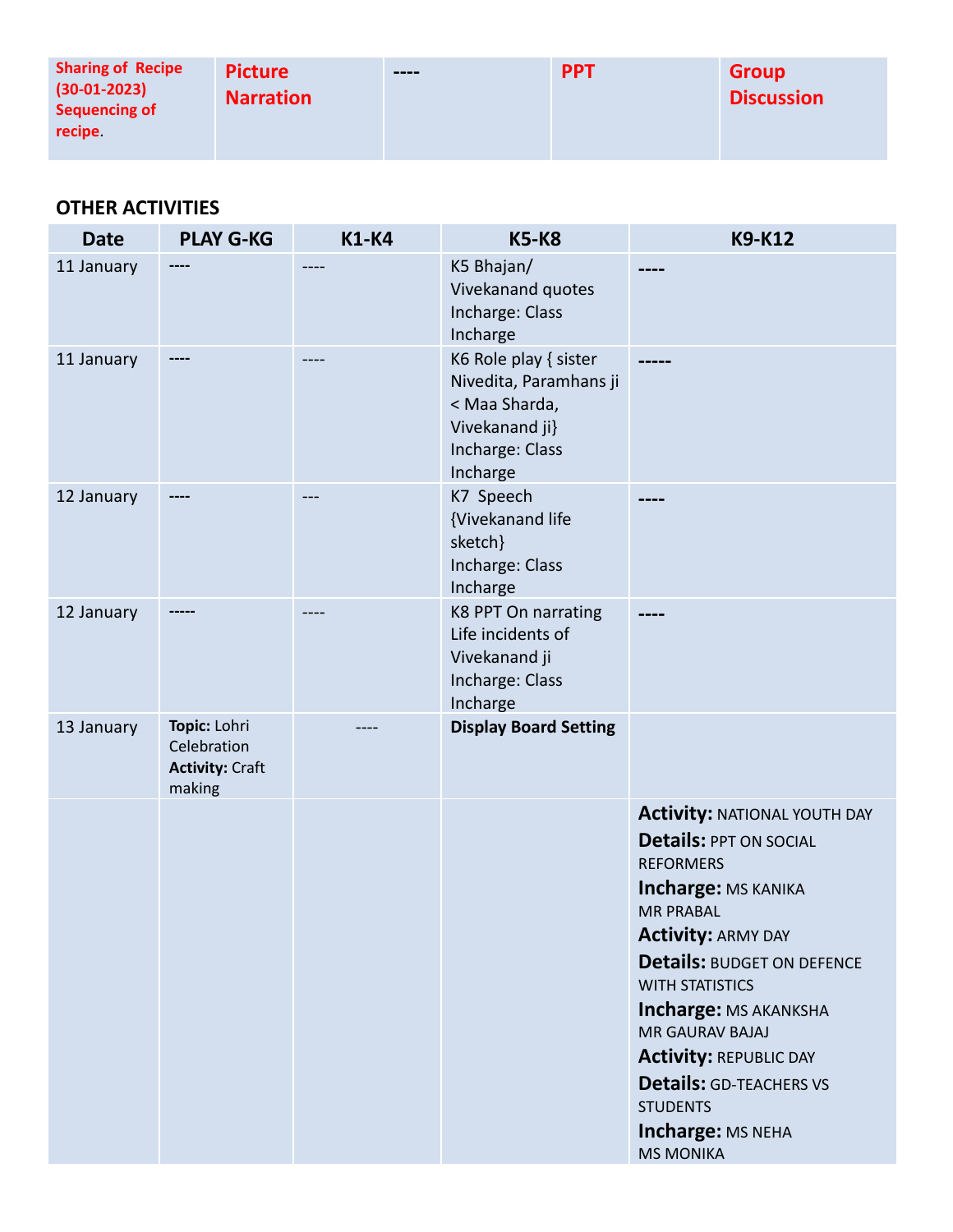|            |                                                                                                                                                                                                                                              |                          | <b>Activity: MARTYRS DAY</b><br><b>Details: DEBATE</b><br>Incharge: MS KAMALJEET<br><b>MS KANIKA</b> |
|------------|----------------------------------------------------------------------------------------------------------------------------------------------------------------------------------------------------------------------------------------------|--------------------------|------------------------------------------------------------------------------------------------------|
| 31 January | K1- Picture<br>Narration<br>Incharges:<br>Mother Teacher<br>K2- Picture<br>Narration<br>Incharges:<br>Mother Teacher<br>K3- Picture<br>Narration<br>Incharges:<br>Mother Teacher<br>K4- Picture<br>Narration<br>Incharges:<br>Mother Teacher | <b>Cleanliness Drive</b> | ----                                                                                                 |
|            |                                                                                                                                                                                                                                              |                          |                                                                                                      |

#### **SPORTS ACTIVITIES**

| <b>Date</b>        | <b>Play G-KG</b> | <b>K1-K4</b>                                                     | <b>K5-K8</b>                                                                                               | <b>K9-K12</b> |
|--------------------|------------------|------------------------------------------------------------------|------------------------------------------------------------------------------------------------------------|---------------|
| January            |                  | $\frac{1}{2}$                                                    | K5-K8 Kite<br><b>Flying Day</b><br>Housewise Kite<br><b>Flying</b><br>Incharge: Mr.<br><b>Vishal Kumar</b> |               |
| 23-27 January ---- |                  | <b>Inter House</b><br>Kho-Kho Matches<br>Incharge: Mr.<br>Satish | K5-K8<br>Housewise<br>Kho-Kho<br><b>Matches</b><br>Incharge: Mr.<br>Satish                                 |               |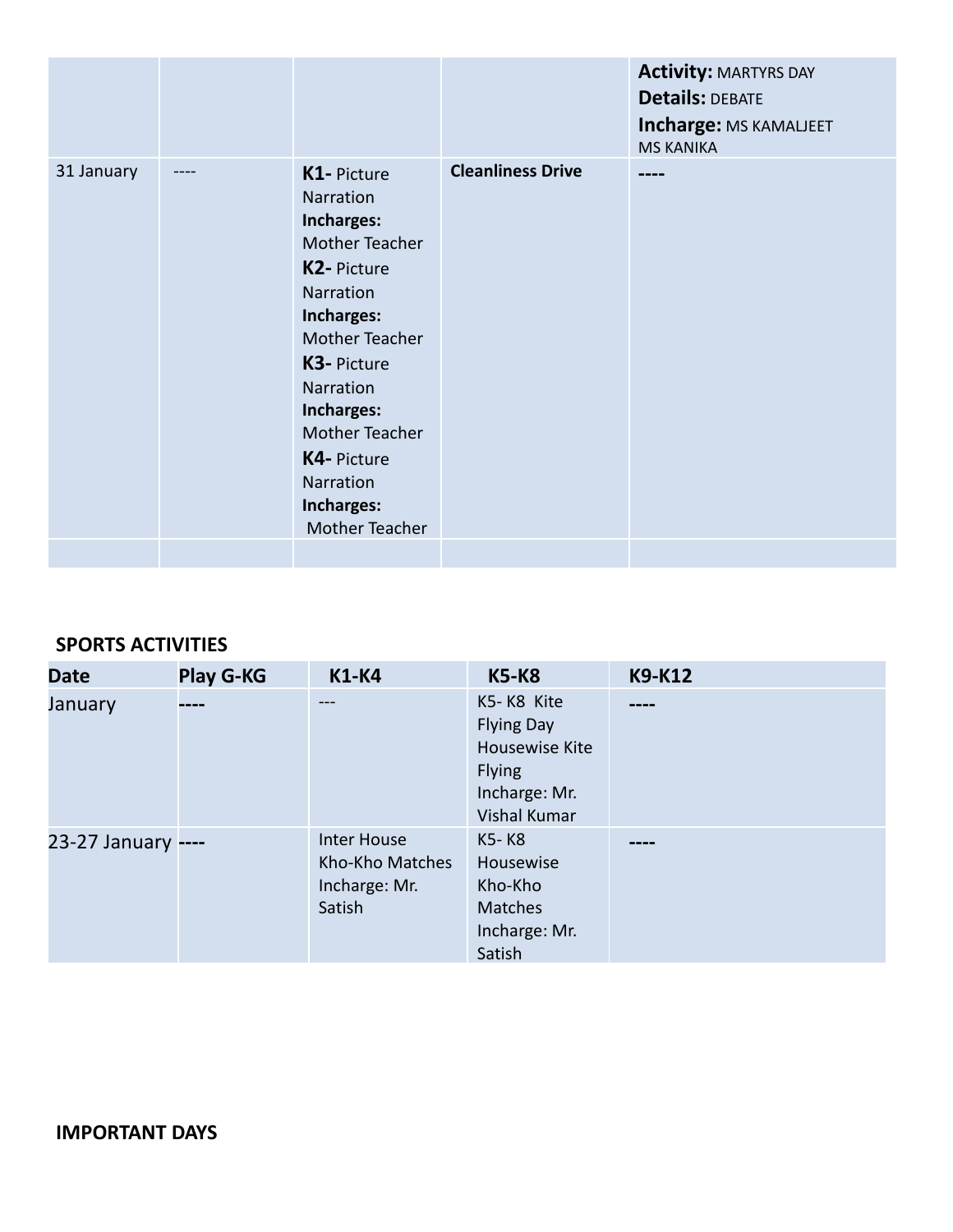| <b>Date</b> | <b>Play G-KG</b> | <b>K1-K4</b>                           | <b>K5-K8</b>                           | K9-k12                                    |
|-------------|------------------|----------------------------------------|----------------------------------------|-------------------------------------------|
| 10 January  | $\frac{1}{2}$    | World Hindi Day                        | World Hindi Day                        | World Hindi Day                           |
| 12 January  | $---$            | <b>National Youth Day</b>              | National Youth Day                     | National Youth Day                        |
| 15 January  | $---$            | Indian Army Day                        | Indian Army Day                        | Indian Army Day                           |
| 23 January  | $---$            | Netaji Subhash<br>Chandra Bose Jayanti | Netaji Subhash<br>Chandra Bose Jayanti | Subhash<br>Netaji<br>Chandra Bose Jayanti |
| 26 January  | $\frac{1}{2}$    | Republic Day,                          | Republic Day, Basant                   | Republic Day, Basant                      |
|             |                  | Basant Panchami                        | Panchami                               | Panchami                                  |
| 30 January  | $---$            | Martyr's Day                           | Martyr's Day                           | Martyr's Day                              |



**SWAMI VIVEKANAND PUBLIC SCHOOL,**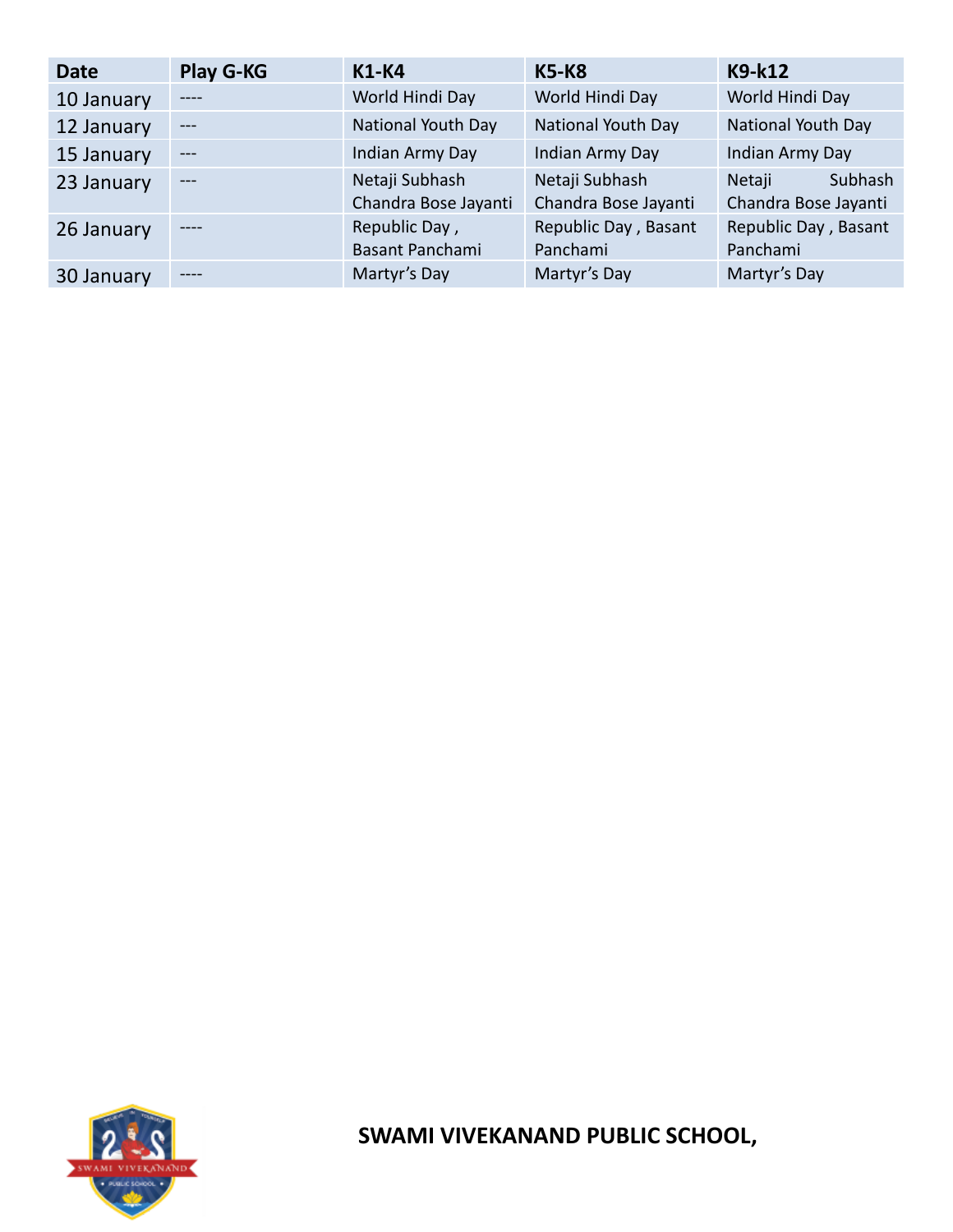## **SEC 17, HUDA , JAGADHRI**

# **MONTH : FEBRUARY 2023 (Collective Planner) Theme- Friendship**

#### **HOLIDAYS :**

| <b>Date</b> | <b>Occasion</b>       |
|-------------|-----------------------|
| 5 Feb       | Guru Ravidass Jayanti |
| 18 Feb      | Shivratri             |

#### **WORKING DAYS**

| Play G-KG | <b>K1-K4</b> | <b>K5-K8</b> | <b>K9-K10</b> | K11-K12 |
|-----------|--------------|--------------|---------------|---------|
| n c       | ᅀ            | าเ<br>∠∪     |               | ZV      |

#### **ASSESSMENT**

| <b>Date</b>                | <b>Play G-KG</b> | <b>K1-K4</b> | <b>K5-K8</b> | <b>K9-K10</b><br>K10: Preboard   | K11-K12<br>K9: FinalTerm K11: FinalTermK12:<br>Preboard |
|----------------------------|------------------|--------------|--------------|----------------------------------|---------------------------------------------------------|
| Tentative<br>Date<br>sheet |                  |              |              | K9:SST<br>K10:Hindi              | K11: PHY/ACC/HINDI<br>K12: CHEM/BST/POL SCI             |
|                            |                  |              |              | K9:English<br>K10: Hindi         |                                                         |
|                            |                  |              |              |                                  | K11: MATHS/ECO/BIO<br>K12: PHY/ACC/HINDI                |
|                            |                  |              |              | K9:HINDI<br>K10: ENGLISH         |                                                         |
|                            |                  |              |              |                                  | K11: CHEM/BST/POL SCI<br>K12: ENGLISH                   |
|                            |                  |              |              | K9: MATHS<br><b>K10: SST</b>     | ---                                                     |
|                            |                  |              |              | <b>K9: SCIENCE</b><br>K10: MATHS | ---                                                     |
|                            |                  |              |              |                                  | K11: ENGLISH<br>K12: MATHS/ECO/BIO                      |
|                            |                  |              |              | K9: COMP<br>K10: COMP            | K11: PHY EDU/MUSIC<br>K12: PHY EDU/MUSIC                |
|                            |                  |              |              |                                  | <b>K11: HISTORY</b><br>K12: SOCIOLOGY                   |
|                            |                  |              |              |                                  | K11: SOCIOLOGY<br><b>K12: HISTORY</b>                   |

**P.F.I.**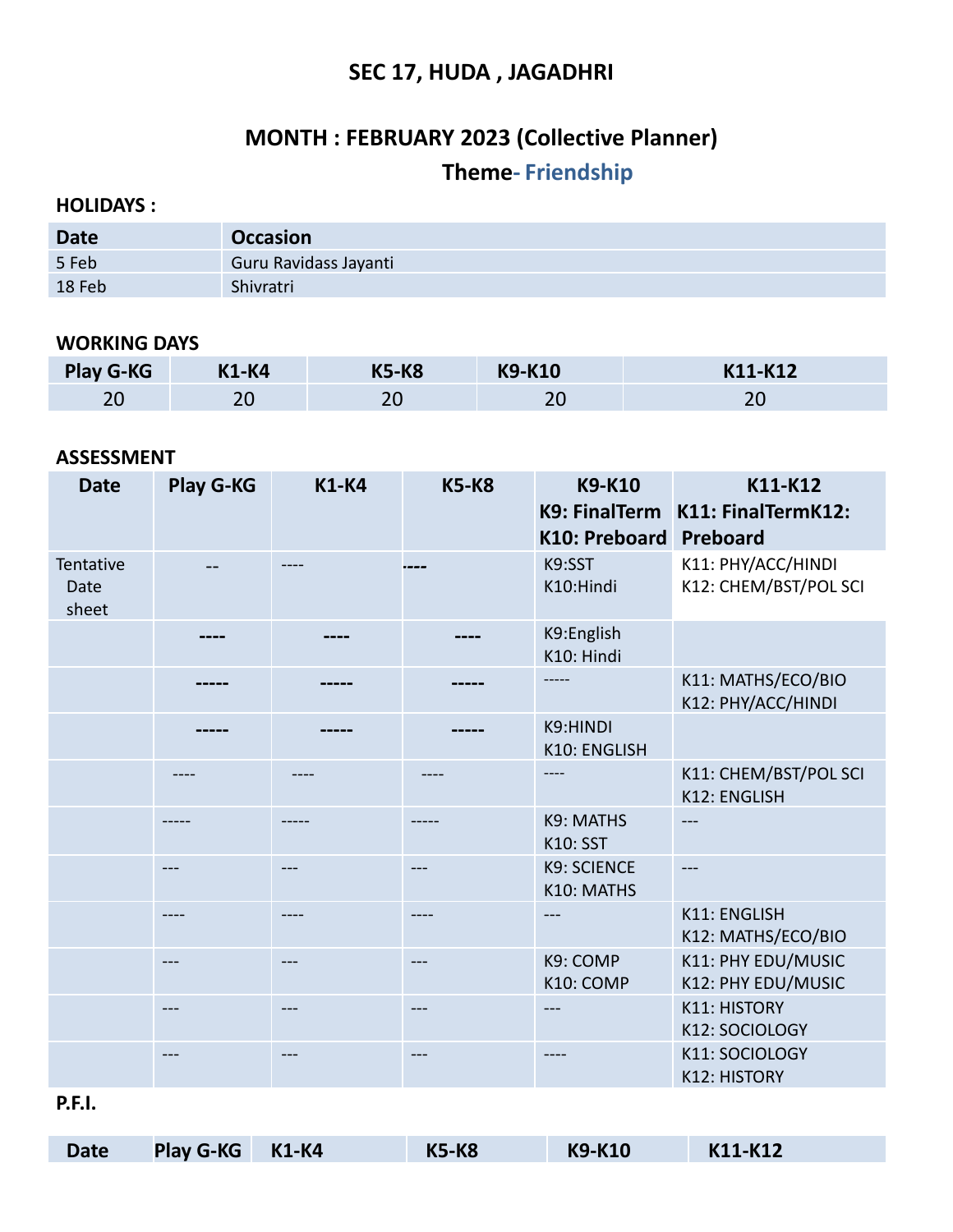| <b>CONTRACTOR</b><br>$- -$<br>$---$ | $---$ | 9am-<br>am<br>$+ + +$ $-$ | 11am-1pm |  |
|-------------------------------------|-------|---------------------------|----------|--|
|-------------------------------------|-------|---------------------------|----------|--|

#### **SPECIAL ASSEMBLY**

| <b>DATE</b> | <b>GRADE</b> | <b>CTIVITY</b><br>AC. | <b>ON DUTY</b> | <b>INCHARGES</b> |
|-------------|--------------|-----------------------|----------------|------------------|
| $---$       | $---$        | $---$                 | $---$          | $---$            |

#### **CELEBRATION**

| <b>Date</b> | <b>PLAY G-KG</b> | <b>K1-K4</b> | <b>K5-K8</b> | K9-K10 | K11-K12 |
|-------------|------------------|--------------|--------------|--------|---------|
|             |                  |              |              |        |         |
|             |                  |              |              |        |         |

#### **TOPIC OF THE MONTH**

| <b>Play G-KG</b>                        | <b>K1-K4</b>         | <b>K5-K8</b>                       | <b>K9-K10</b> | K11-K12  |
|-----------------------------------------|----------------------|------------------------------------|---------------|----------|
| Selling of your<br>products (28<br>Feb) | <b>Story Telling</b> | <b>Picture</b><br><b>Narration</b> | --------      | -------- |

| <b>Date</b> | <b>PLAY G-KG</b>     | <b>K1-K4</b>                                                                                                                                                                                                                                                                       | <b>K5-K8</b>                                                                                            | <b>K9-K10</b> | K11-K12 |
|-------------|----------------------|------------------------------------------------------------------------------------------------------------------------------------------------------------------------------------------------------------------------------------------------------------------------------------|---------------------------------------------------------------------------------------------------------|---------------|---------|
| 21 Feb      |                      | <b>Mother Language</b><br>Day                                                                                                                                                                                                                                                      |                                                                                                         |               |         |
| 22 Feb      | Family story telling | K1: Greeting in 5<br>Languages<br>Incharge: Mother<br>Teacher<br>K2: Story Weaving in<br>Hindi<br>Incharge: Mother<br>Teacher<br>K3: Traditional<br><b>Game Presentation</b><br>Incharge: Mother<br>Teacher<br>K4: Story Using<br>Idioms(in Hindi)<br>Incharge: Subject<br>Teacher | <b>National Science</b><br>Day: Students<br>will show and<br>explain<br>experiments of<br>their choice. |               |         |
| 23 Feb      |                      |                                                                                                                                                                                                                                                                                    |                                                                                                         |               |         |
| 24 Feb      |                      |                                                                                                                                                                                                                                                                                    | <b>Town Hall</b><br>meetings K6-K8                                                                      |               |         |
| 28 Feb      |                      | K 1-Story Telling<br>with Prop(Prop will<br>be given by parents)<br>Incharge: Mother<br>Teacher                                                                                                                                                                                    | Picture<br>Narration:<br>Students will<br>select any<br>picture and<br>make a story                     |               |         |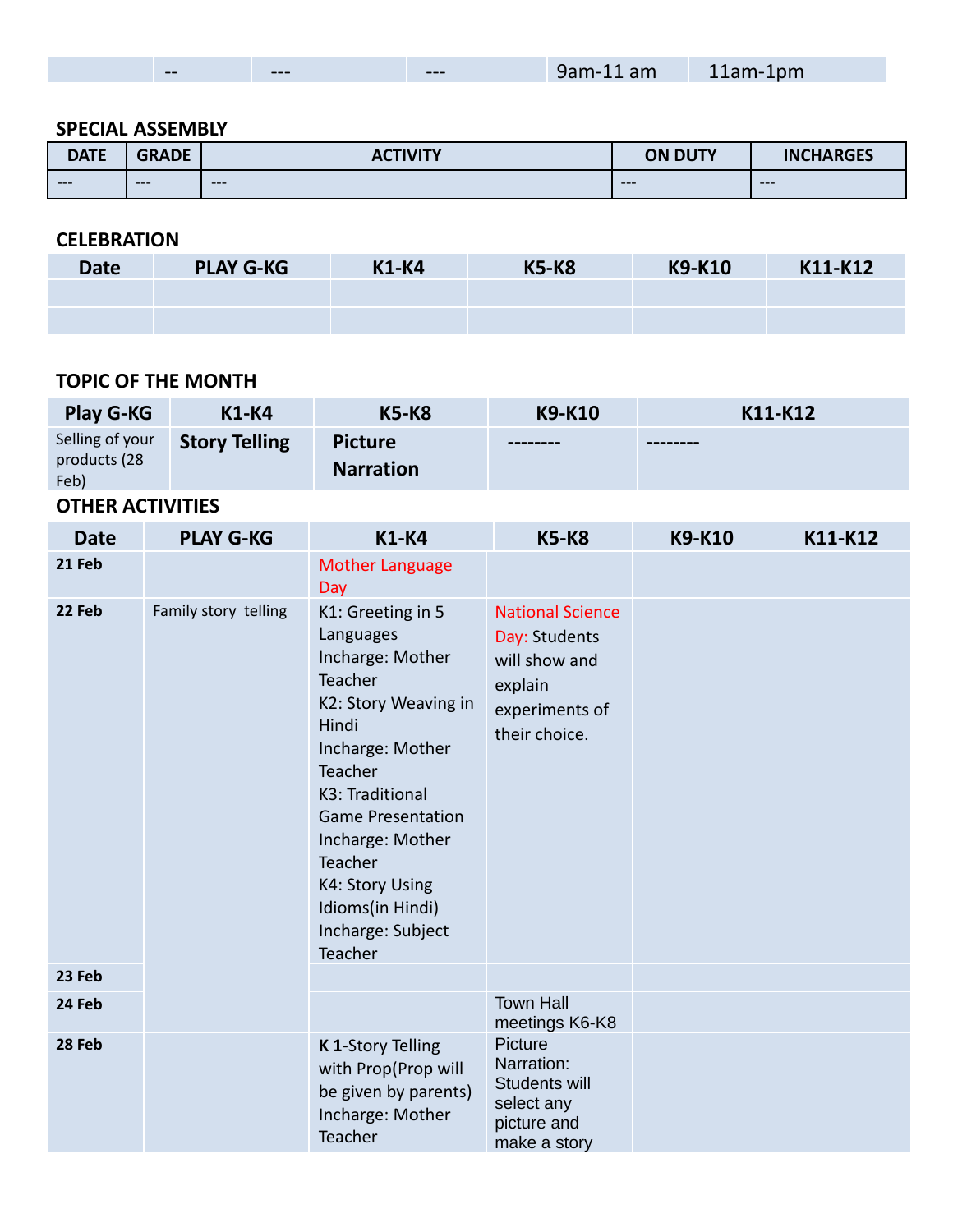| K 2- Story Telling<br>With Prop((Prop will<br>be given by parents)<br>Incharge: Mother<br>Teacher<br>K 3- Story Telling<br>With Prop((Prop will<br>be given by Teacher)<br>Incharge: Mother<br>Teacher<br>K 4- Story Telling<br>With Prop((Prop will<br>be given by Teacher)<br>Incharge: Subject |  |  |
|---------------------------------------------------------------------------------------------------------------------------------------------------------------------------------------------------------------------------------------------------------------------------------------------------|--|--|
| Teacher                                                                                                                                                                                                                                                                                           |  |  |

## **SIGNIFICANT DAYS: ( K9-K12)**

| <b>Date</b> | Event                                | <b>Incharges</b>    |
|-------------|--------------------------------------|---------------------|
| 18 Feb      | <b>Admit Card Distribution Class</b> | All Class Incharges |
|             | (X& Xii)                             |                     |
|             | <b>Result Day</b>                    | All Class Incharges |
|             | <b>Commencement Of New</b>           | -                   |
|             | Session(X And Xii)                   |                     |

#### **SPORTS ACTIVITIES**

| <b>Date</b> | <b>Play G-KG</b> | <b>K1-K4</b> | <b>K5-K8</b> | K9-K10 | K11-K12 |
|-------------|------------------|--------------|--------------|--------|---------|
|             |                  |              |              |        |         |

### **IMPORTANT DAYS**

| <b>Date</b> | Day                                                                                                                |
|-------------|--------------------------------------------------------------------------------------------------------------------|
| 8 Feb       | Safer Internet Day                                                                                                 |
| 18 Feb      | Death Anniversary of Ch. Dharam Singh Ji (Founder SVPS) (Shradhanjali Diwas)<br>Shri Ram Krishna Paramhans Jayanti |
| 21 Feb      | Mother language day                                                                                                |
| 28 Feb      | National Science Day/ National Computer Day                                                                        |



**SWAMI VIVEKANAND PUBLIC SCHOOL, SEC 17, HUDA , JAGADHRI**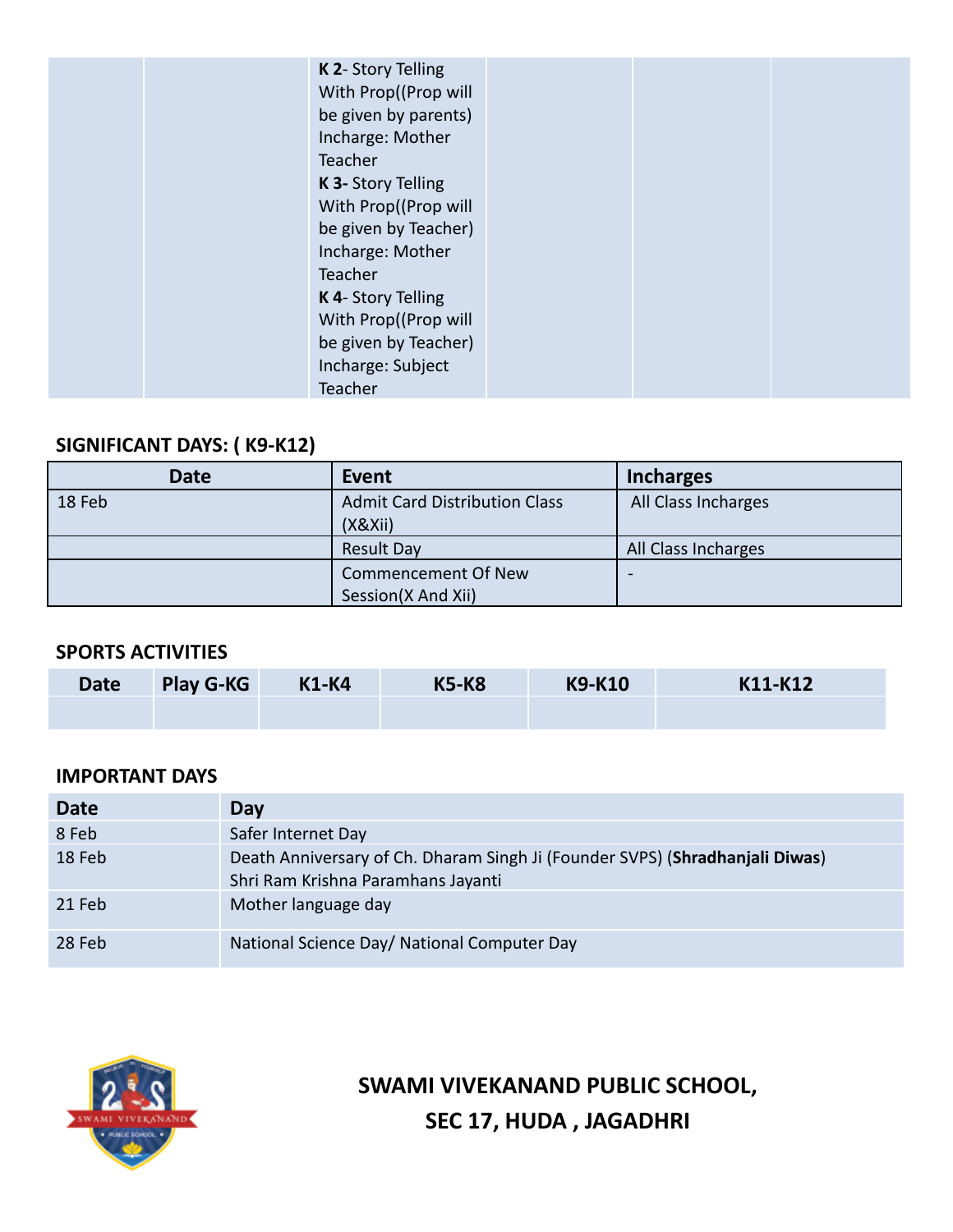## **MONTH : MARCH 2023 (Collective Planner)**

### **HOLIDAYS :**

| <b>Date</b> | <b>Occasion</b> |
|-------------|-----------------|
| 8 Mar       | Holi            |
| 30 Mar      | Ram Navami      |

### **WORKING DAYS**

| <b>Play G-KG</b> | <b>K1-K4</b> | <b>K5-K8</b> | <b>K9-K10</b> | K11-K12 |
|------------------|--------------|--------------|---------------|---------|
| ᅩ                | ົ<br>ᅀᅩ      |              |               |         |

### **ASSESSMENT**

| <b>Date</b> | <b>Play G-KG</b> | <b>K1-K4</b>                                           | <b>K5-K8</b>                          | <b>K9-K10</b> | K11-K12 |
|-------------|------------------|--------------------------------------------------------|---------------------------------------|---------------|---------|
| 13 Mar      | English)         | K1: Maths<br>K2: Maths<br>K3: Maths<br>K4: Maths       | K5: Periodic IV N.A<br>K6-K8: Term II |               | N.A     |
| 14 Mar      | Oral             | K1: EVS<br>K2:Computer<br>K3:EVS<br>K4:Hindi           |                                       | --            | ---     |
| 15 Mar      | Hindi            | K1: English<br>K2:English<br>K3:Computer<br>K4:Science |                                       |               |         |
| 16 mar      | <b>Maths</b>     | K1: Hindi<br>K2: Hindi<br>K3: Hindi<br>K4: Computer    |                                       |               |         |
| 17 Mar      | Oral             | K1: Computer<br>K2:EVS<br>K3:English<br>K4:English     |                                       | --            |         |
| 20 Mar      |                  | K4: SST                                                |                                       |               |         |

## **P.F.I./ OPEN HOUSE**

| <b>Date</b>  | <b>Play G-KG</b> | K1-K4                                     | <b>K5-K8</b> | <b>K9-K10</b> | K11-K12 |
|--------------|------------------|-------------------------------------------|--------------|---------------|---------|
| $25th$ March | $---$            | Time will be not decided<br>decided later | yet          | $---$         | $---$   |